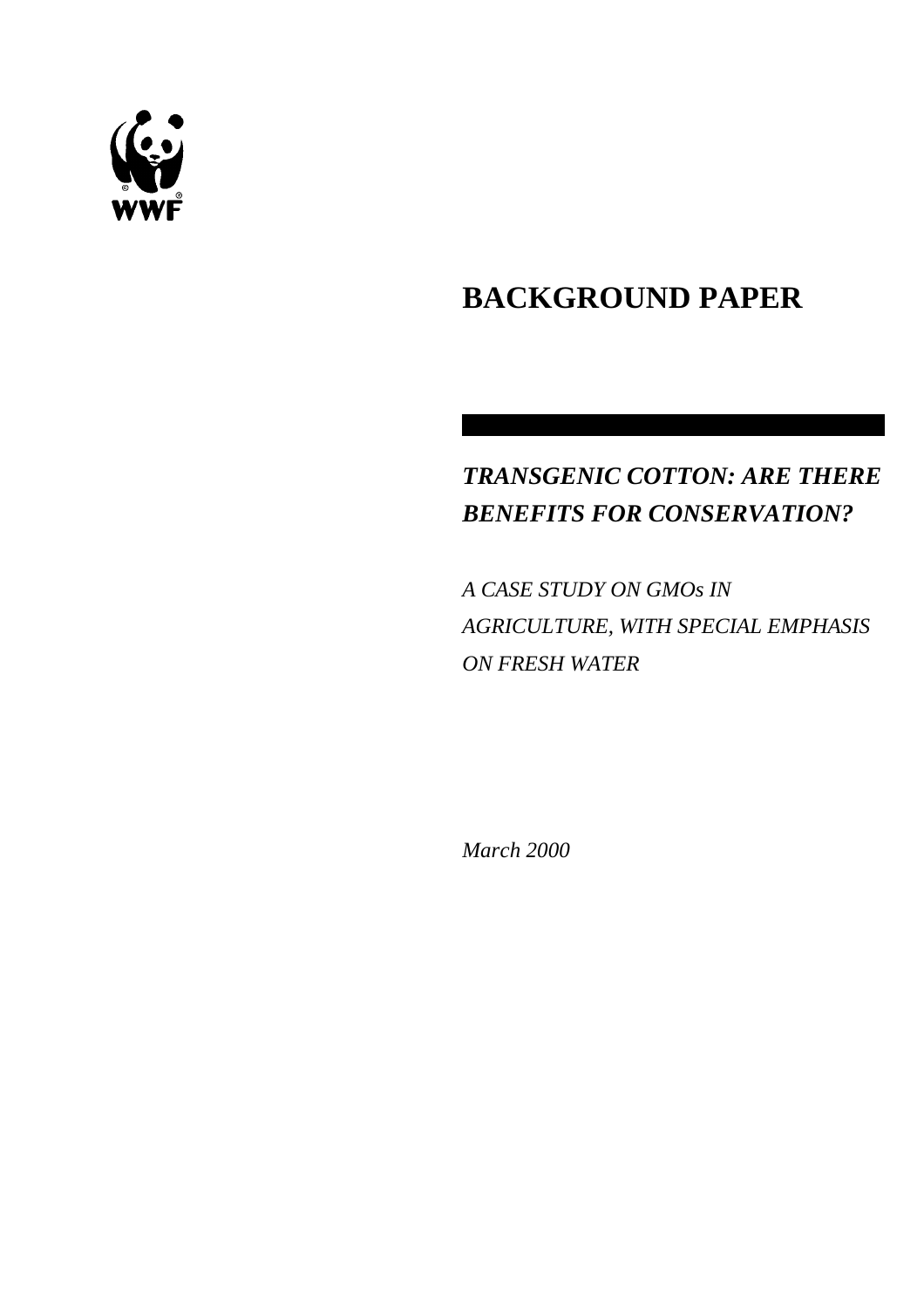This report was prepared for WWF by Philipp Thalmann and Valentin Küng, Kueng-Biotech and Environment, Bern, Switzerland.

Any opinions or facts cited in this report remain the responsibility of the authors and do not necessarily reflect the opinion of WWF.

#### **FOR MORE INFORMATION:**

Bernadette Oehen Project Manager, Genetic Engineering WWF-Switzerland, Postfach, 8010 Zurich, Switzerland Tel: +41 1 297 2121 Fax: +41 1 297 2100 E-mail: [bernadette.oehen@wwf.ch](mailto:bernadette.oehen@wwf.ch)

Christine Bärlocher Project Manager, Fresh Water and Cotton WWF-Switzerland, Postfach, 8010 Zurich, Switzerland Tel: +41 1 297 2256 Fax: +41 1 297 2100 E-mail: [christine.baerlocher@wwf.ch](mailto:christine.baerlocher@wwf.ch)

Richard Holland WWF Living Waters Campaign P.O. Box 7, 3700 AA Zeist, The Netherlands Tel: +31 30 693 7803 Fax: +31 30 691 2064 E-mail: [TDAwaters@wwfnet.org](mailto:TDAwaters@wwfnet.org)

Biksham Gujja WWF Freshwater Programme WWF International, avenue du Mont Blanc, 1186 Gland, Switzerland Tel: +41 22 364 9031 Fax: +41 22 364 0526 E-mail: [bgujja@wwfnet.org](mailto:bgujja@wwfnet.org)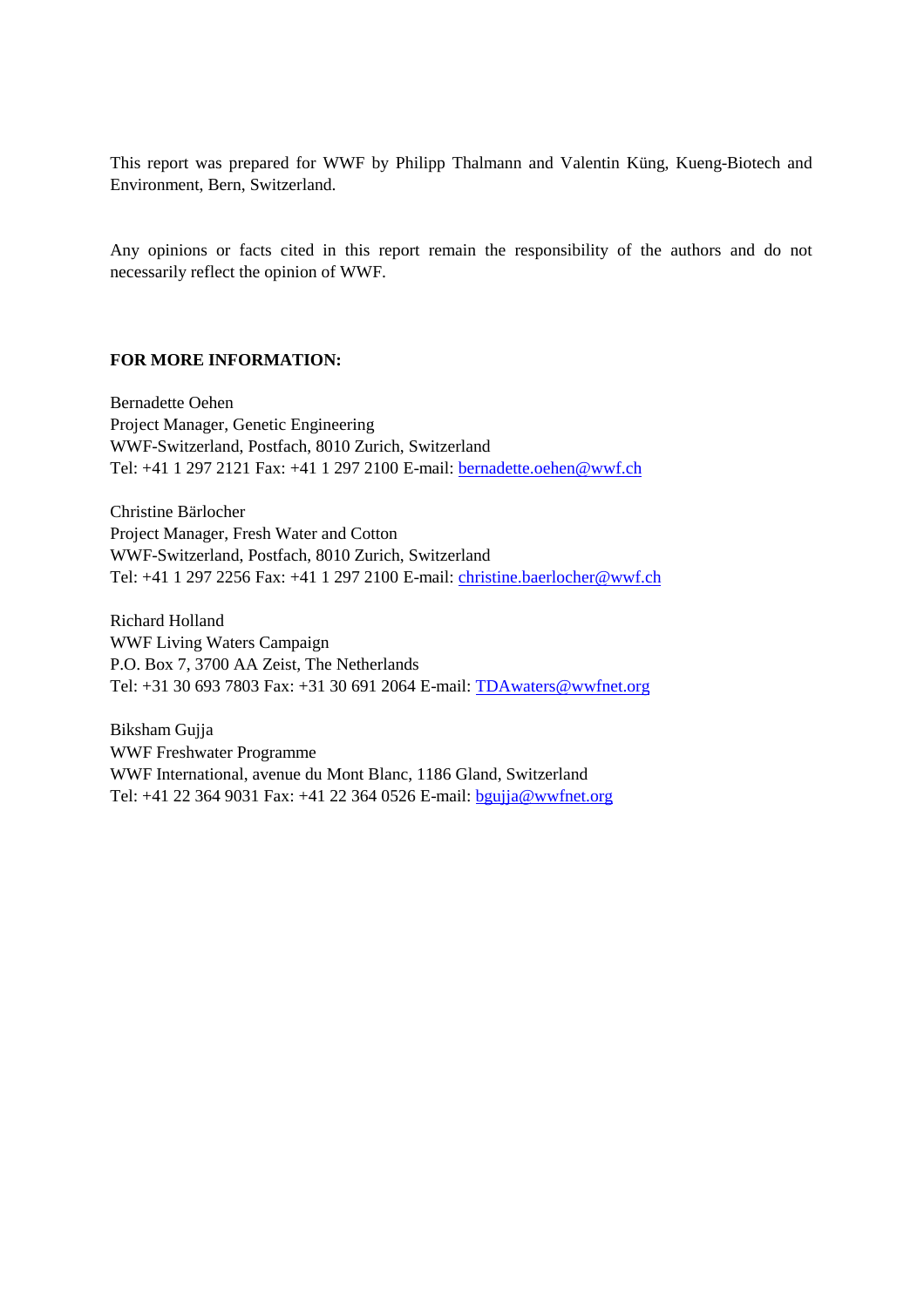| $\mathbf 1$             |                                                                 |     |
|-------------------------|-----------------------------------------------------------------|-----|
| 1.1                     |                                                                 |     |
| 1.2                     |                                                                 |     |
| 1.3                     |                                                                 |     |
| 1.4                     |                                                                 |     |
| 1.5                     |                                                                 |     |
| $\overline{2}$          |                                                                 |     |
| 2.1                     |                                                                 |     |
| 2.2                     |                                                                 |     |
| $\mathbf{3}$            |                                                                 |     |
| 3.1                     |                                                                 |     |
| 3.2                     |                                                                 |     |
| 3.3                     |                                                                 |     |
|                         |                                                                 |     |
| $\overline{\mathbf{4}}$ |                                                                 |     |
| 4.1                     | Share of global area of transgenic cotton by country in 1999 14 |     |
| 4.2                     |                                                                 |     |
|                         |                                                                 |     |
| 5                       |                                                                 |     |
| 5.1                     | Transgenic cotton varieties approved for commercialisation  18  |     |
| 5.2                     |                                                                 |     |
| 6                       |                                                                 |     |
| 6.1                     |                                                                 |     |
| 62                      | Herbicide-tolerant cotton                                       | .22 |
|                         |                                                                 |     |
| 7                       |                                                                 |     |
| 8                       |                                                                 |     |
| 9                       |                                                                 |     |
| 9.1                     |                                                                 |     |
| 9.2                     |                                                                 |     |
| 10                      |                                                                 |     |
| 10.1                    |                                                                 |     |
|                         |                                                                 |     |
|                         |                                                                 |     |
|                         |                                                                 |     |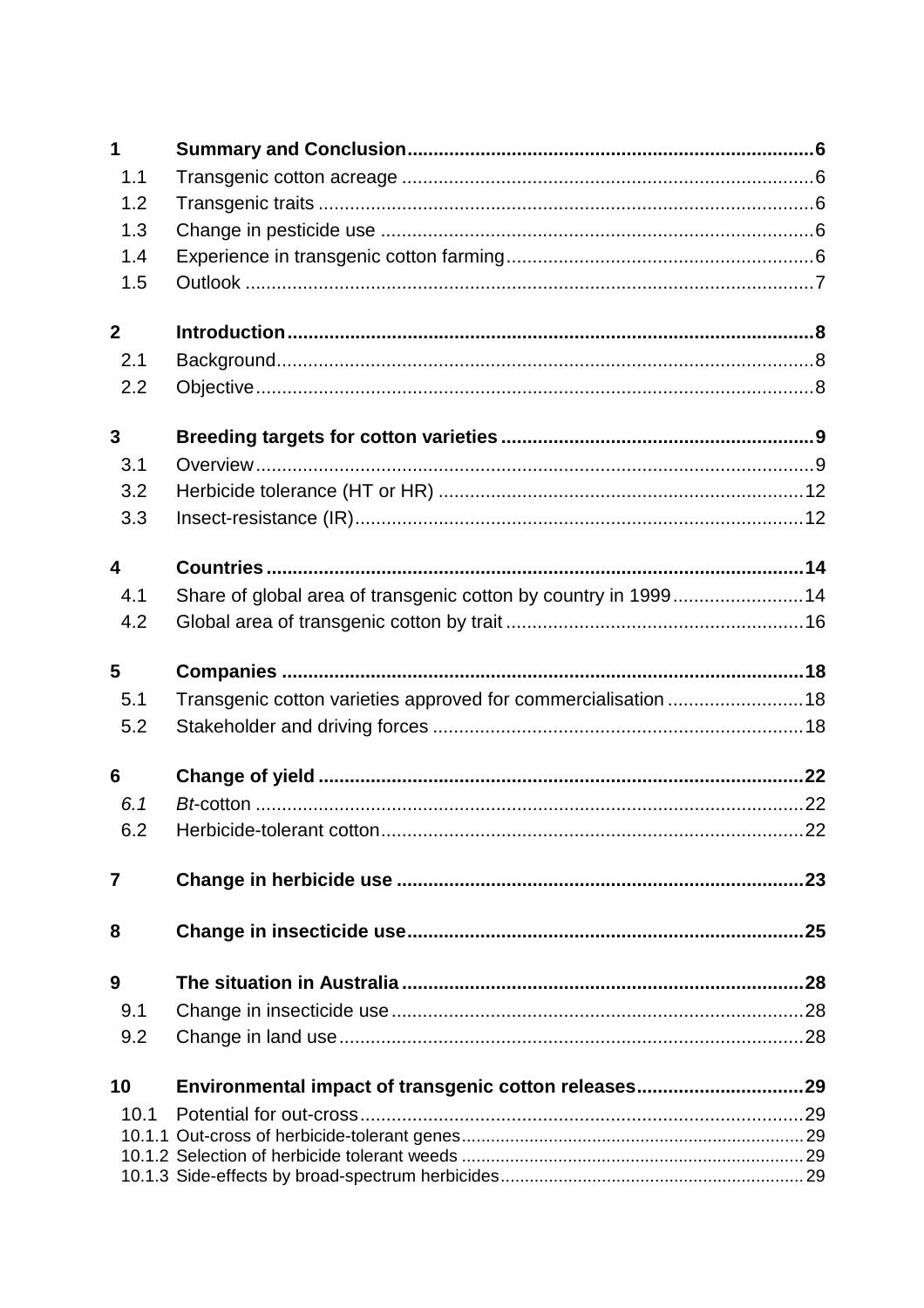| 11 | .32 |
|----|-----|
| 12 |     |
|    |     |
|    |     |
|    |     |
|    |     |
| 13 | .36 |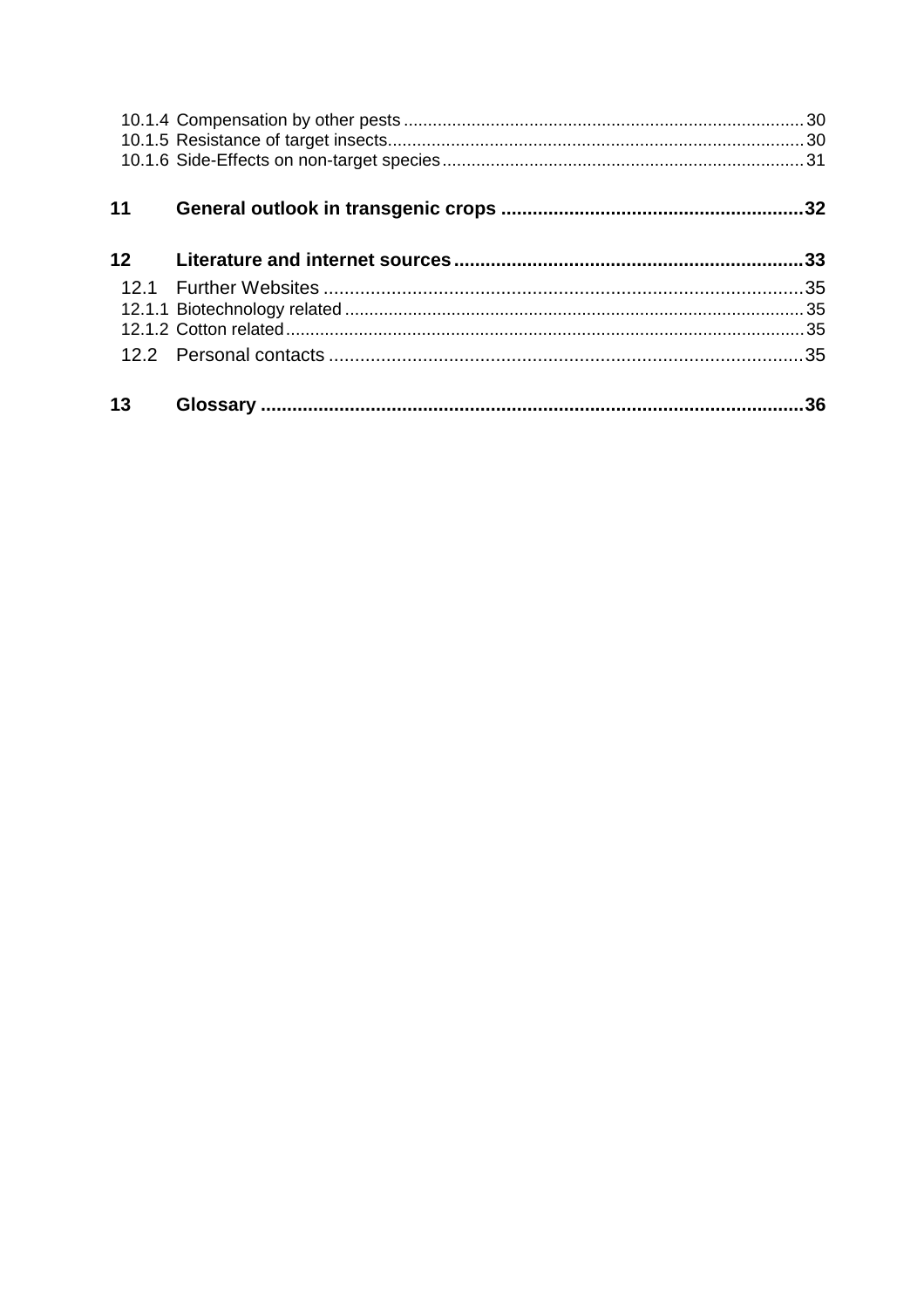# **Abbreviations**

- CGIAR Consultative Group on International Agricultural Research
- ERS Economic Research Service
- FAO Food and Agriculture Organisation of the United Nations
- GM Genetically Modified
- GMOs Genetically Modified Organisms
- ha hectares  $(1ha = 2.471 acre; 1 acre = 0.4047 ha)$
- IFOAM International Federation of Organic Agricultural Movements
- ISAAA The International Service for the Acquisition of Agri-biotech
- Lb., lbs. short for pound (s);  $1$  lb. = 0.4536 kg
- MSMA Mono-Natrium-Methyl-Arsenate
- n.d. no data
- NASS National Agricultural Statistics Service of the U.S.
- NGO Non-governmental organisations
- RAFI Rural Advancement Foundation International
- USDA U.S. Department of Agriculture
- VCE Virginia Cooperative Extension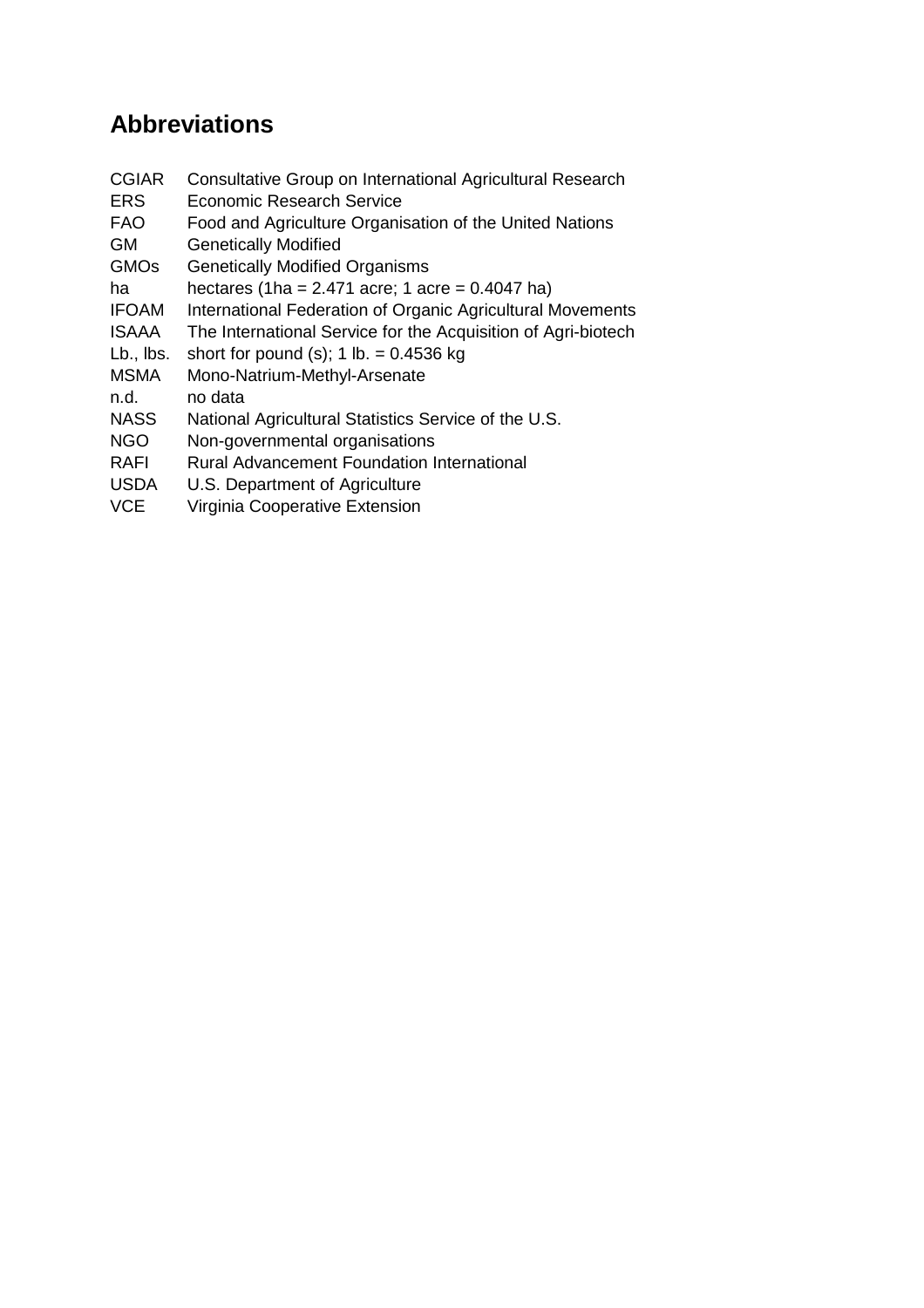# <span id="page-5-0"></span>**1 Summary and Conclusion**

### **1.1 Transgenic cotton acreage**

Transgenic cotton has been cultivated worldwide for four years. In 1999 transgenic cotton was planted in only two (i.e. U.S. and China) of the six top cotton-producing countries with the U.S. as the leader. U.S. cotton farmers grew transgenic cotton on almost 57% of the total cotton acreage, whereas in China transgenic cotton was cultivated only on 3%. Compared to transgenic corn and soybean, the absolute global acreage of transgenic cotton is far less and the adoption rate is relatively low.

### **1.2 Transgenic traits**

Herbicide-tolerant cotton grown almost entirely in the U.S. was the most important transgenic trait with an approximate share of 55% of transgenic cotton in 1999 and very high adoption rates. *Bt*-cotton acreage has slightly decreased worldwide in favour of stacked varieties (i.e. herbicide-tolerant and insect-resistant). High adoption rates for herbicidetolerant traits and substitution of insect-resistant crops by stacked varieties are common trends for all transgenic crops.

### **1.3 Change in pesticide use**

Current statistical data for the U.S. provided by the National Agricultural Statistics Service (NASS) reveal no correlation between transgenic cotton adoption rate and change in the overall amount of insecticides or herbicides.

From 1996 to 1998 the acreage of *Bt*-cotton steadily increased reaching 17% of the total cotton acreage in the U.S. in 1998, while insecticide use per acre remained more or less at the same level. However, according to the claims by agri-biotechnology firms, a decrease in insecticide use should have been expected. Data that will be published next year will give more information on this issue.

From 1997 to 1998 no substantial reduction in herbicide use for cotton farming occurred. Data on specific herbicides show a substitution by glyphosate and bromoxynil, the corresponding herbicides to the herbicide-tolerant traits for other herbicides. Whether current herbicides are replaced by less harmful chemicals cannot be answered in this study.

Insects which are resistant to the *Bt*-toxin due to the widespread use of transgenic crops with the same *Bt*-toxin have not been reported in the field, yet. But from experience in development of insecticide resistance previously in the U.S. one can assume that resistance against the *Bt*-toxin is highly probable in the near future. In the past, overuse of insecticides have led even to insecticide resistance to a broad spectrum of different insecticides at the same time. Furthermore, the incorporated *Bt-*toxin which is produced in the plant over the whole growing season is not sound with current integrated pest management (IPM) ideas in which pesticides are applied only on an economical threshold level.

### **1.4 Experience in transgenic cotton farming**

Four years of cultivation of transgenic cotton is a short period for a proper environmental impact assessment, assuming that adaptation of new agricultural practices to transgenic cotton requires several years. Therefore, it stands to reason that current trends should be interpreted with caution.

**But the most reliable data for the past two years provides little evidence that transgenic cotton may contribute to a more sustainable and environmental-friendly cotton**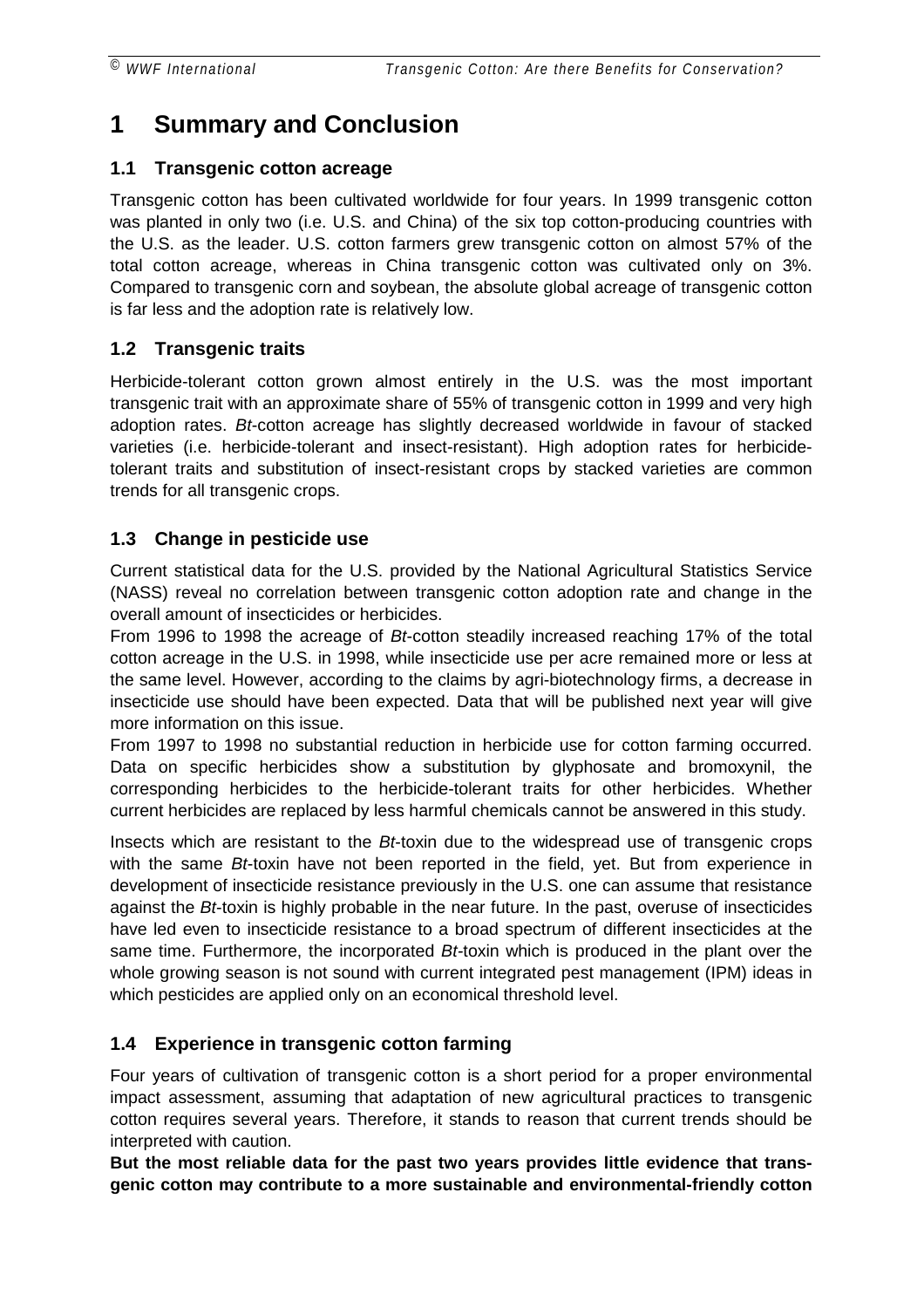<span id="page-6-0"></span>**farming. It should be borne in mind that herbicide tolerance in combination with the interest to sell the corresponding herbicides can be interpreted as the key-driving force for the adoption of transgenic cotton in the U.S.**

### **1.5 Outlook**

In the near future, more statistical data provided by the National Agricultural Statistics Service (NASS) in the U.S. will help to assess the "environmental performance" of *Bt* and herbicide-tolerant cotton varieties. Field trials collected by the OECD will give an idea on what will be approved next: **Major traits are multiple gene insect-resistance and tolerance to other herbicides.**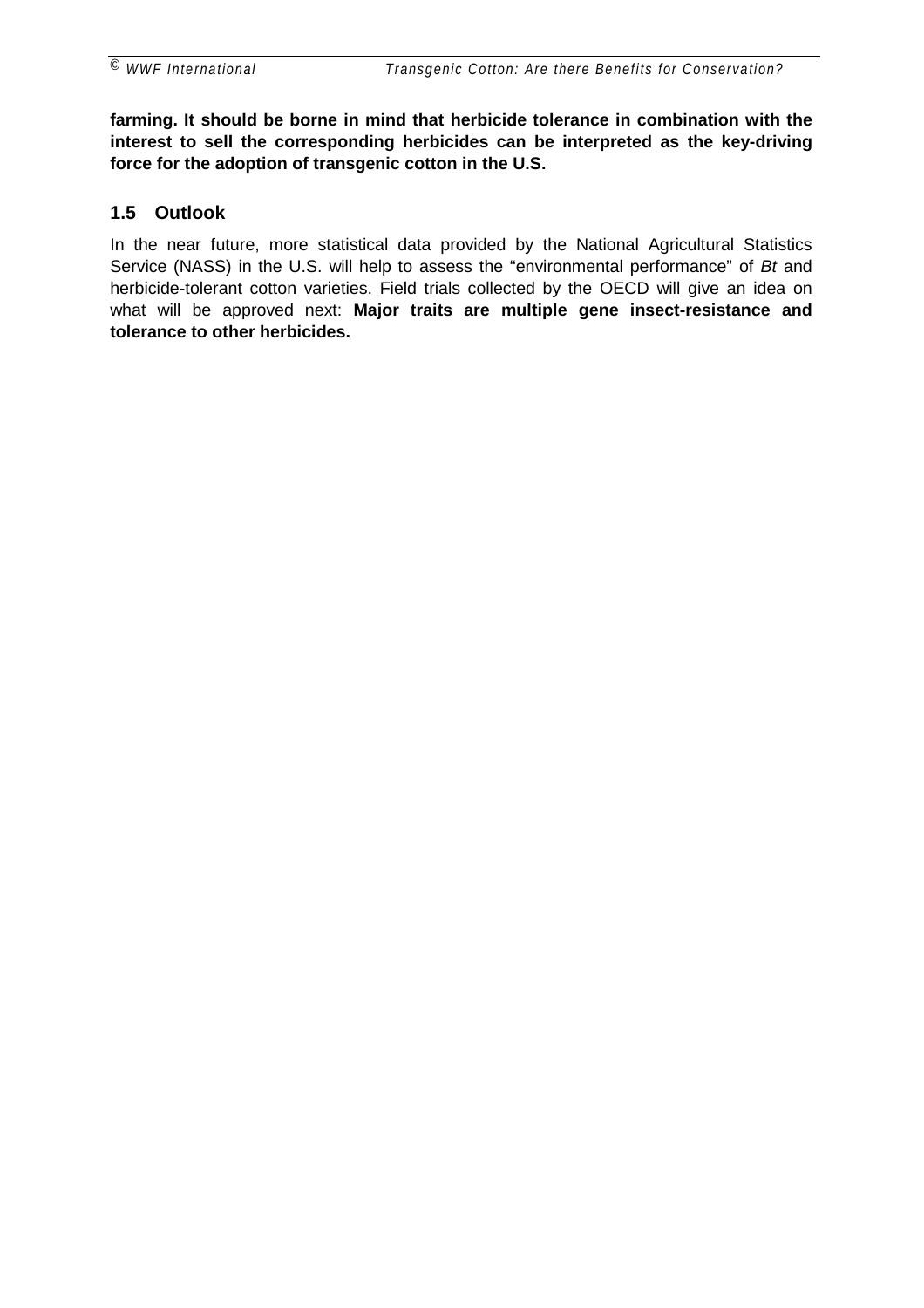# <span id="page-7-0"></span>**2 Introduction**

### **2.1 Background**

The WWF international Factreport (Draft) and the Workshop "Cotton and Freshwater" revealed that cotton is one of the most relevant cash crops with severe impacts on freshwater ecosystems on a global scale. In fact, cotton farming uses more pesticides than any other area of agricultural production. Freshwater pollution due to high inputs of fertilisers and pesticides, wasteful water use and salinisation are the major problems.

Some representants of cotton industry and policy institutions promote transgenic cotton (GM-Cotton) as a possible solution to fight high production costs due to pesticides and to increase the cotton yield per area. In contrast, WWF International seeks a moratorium on release of genetically modified organisms (GMOs).

### **2.2 Objective**

The current report is the first step towards an answer to the following project objectives:

- $\triangleright$  The report provides an updated study on cultivation of transgenic cotton varieties and accessible results of the releases (e.g. benefits by lower pesticide use, resistance problems).
- $\triangleright$  The case study on transgenic cotton serves members of the Freshwater Programme and the FWAG with facts and scientific data on biodiversity impacts of transgenic cotton cultivation with special emphasis on water relevant (quantitative and qualitative) aspects.
- $\triangleright$  The relevant stakeholders related to transgenic cotton and their driving forces to introduce transgenic cotton are assessed (e.g. relevant seed suppliers, relevant policy makers, cotton industry, institutions (e.g. NGO's) with campaigns against transgenic cotton, FAO, World Water Vision Thematic Panel on Biotechnology).
- $\triangleright$  The study provides well-founded arguments regarding ecological impacts and risks as well as potential benefits of GMO-varieties as a basis to find consent on recommendations for policies and the best management practice for cotton cultivation.
- $\triangleright$  The study gives a good background to find a consent for recommendations on transgenic cotton and best management practice for cotton, e.g. in the WWF int. Project "Cotton and Freshwater".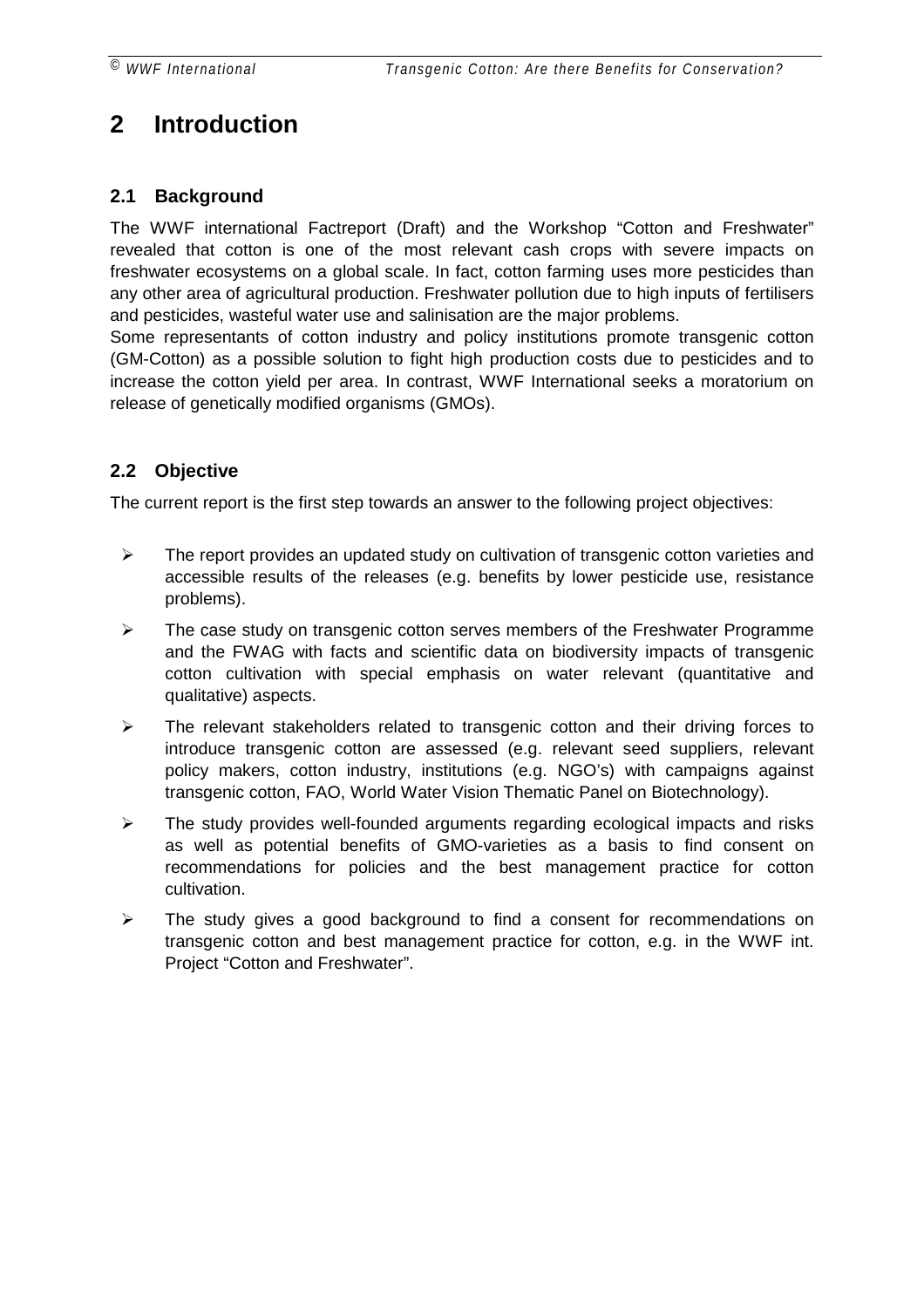# <span id="page-8-0"></span>**3 Breeding targets for cotton varieties**

#### **3.1 Overview**

The **emphasis of cotton breeding** is put on the following features given in Table 1 [after Bajaj, 1998].

**Table 1:Main targets in conventional and genetic engineered cotton breeding [after Bajaj, 1998]**

| <b>Objectives</b>                                           | <b>Conventional cotton breeding</b>                                                                                                                              | Genetic engineering in cotton<br>breeding (For details see Appendix I) |
|-------------------------------------------------------------|------------------------------------------------------------------------------------------------------------------------------------------------------------------|------------------------------------------------------------------------|
| Increased yield                                             | Yes                                                                                                                                                              | <b>No</b>                                                              |
| Early maturing types                                        | Yes                                                                                                                                                              | <b>No</b>                                                              |
| <b>Fibre-modification</b>                                   | Yes (i.e. upgrading the quality of fibre)                                                                                                                        | Yes (i.e. colour in cotton fibre)                                      |
| Gossypol-free cotton seed                                   | Yes                                                                                                                                                              | No                                                                     |
| Insect-resistance (IR)                                      | Yes (i.e. resistance to various insects,<br>nematodes, and diseases but with an<br>emphasis on increased yield and early<br>maturing types of cotton varieties). | Yes (i.e. insect-resistance)                                           |
| Herbicide tolerance (HT) or<br>resistance (HR)              | No                                                                                                                                                               | Yes                                                                    |
| <b>Environmental stress-resistance</b><br>(salt, drought)   | N <sub>0</sub>                                                                                                                                                   | Yes                                                                    |
| Production of male sterility<br>(useful in cotton breeding) | No                                                                                                                                                               | Yes                                                                    |

**Comments**: Today breeding targets in gene technology are strongly limited (e.g. by the molecular transfer techniques). Most of the properties such us early mature, resistance to drought or a higher yield are of a complex nature. They are relied on several genes which are often unknown or not properly understood. Therefore, it is very unlikely that such traits are incorporated in transgenic plants by genetic engineering. Although more than 10 years of transgenic cotton breeding have gone by, today only three different cotton traits (i.e. insectresistance (*Bt)*, herbicide-tolerance and a combination of both properties are marketed and cultivated.

#### **Outlook:**

In the next few years no new traits in transgenic cotton will be commercialised [Biotechnology Industry Organisation, 1999]. An analysis of field trials registered at the OECD database showed an emphasis on herbicide tolerant cotton in 1998 [OECD, 1999a]. In the near future *Bt*-cotton varieties with multiple insect resistance will be marketed to face other than lepidopteran insect pests.

Breeding targets that may have impacts on the environment in terms of water are evaluated and summarised in the following list in [Table 2.](#page-10-0)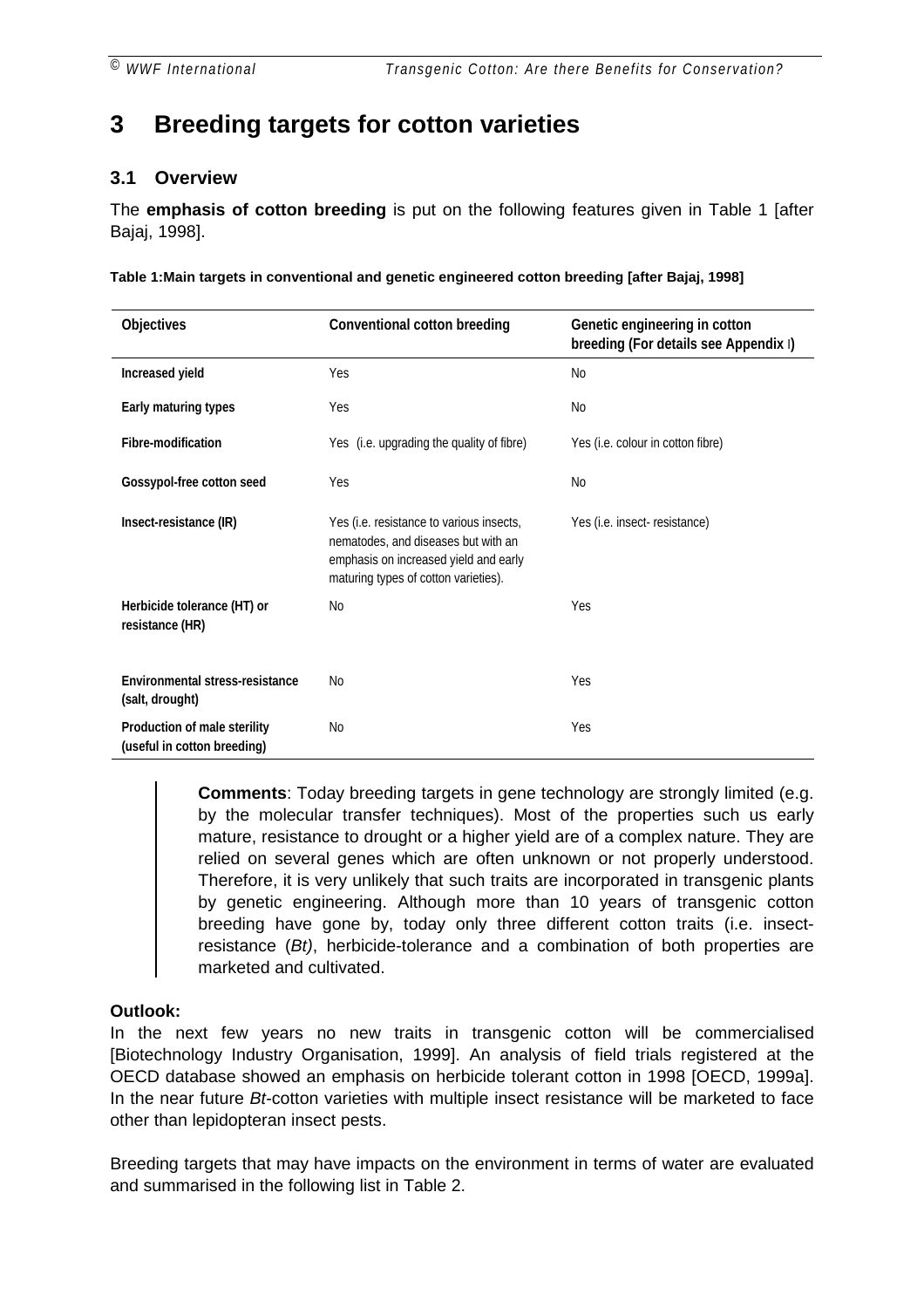It should be borne in mind that there are no inherent differences in water use between transgenic and conventional cotton. According to *Monsanto* a great deal of agronomic testing is done to determine if there are differences in the performance of the plants as a result of inserting the new genes. However, improved water use can be brought about by different agricultural practices such as increased levels of crop residues on the soil surface and reduced moisture loss through repeated cultivation: If such indirect effects are attributed to the adoption of transgenic varieties cannot be answered in this study.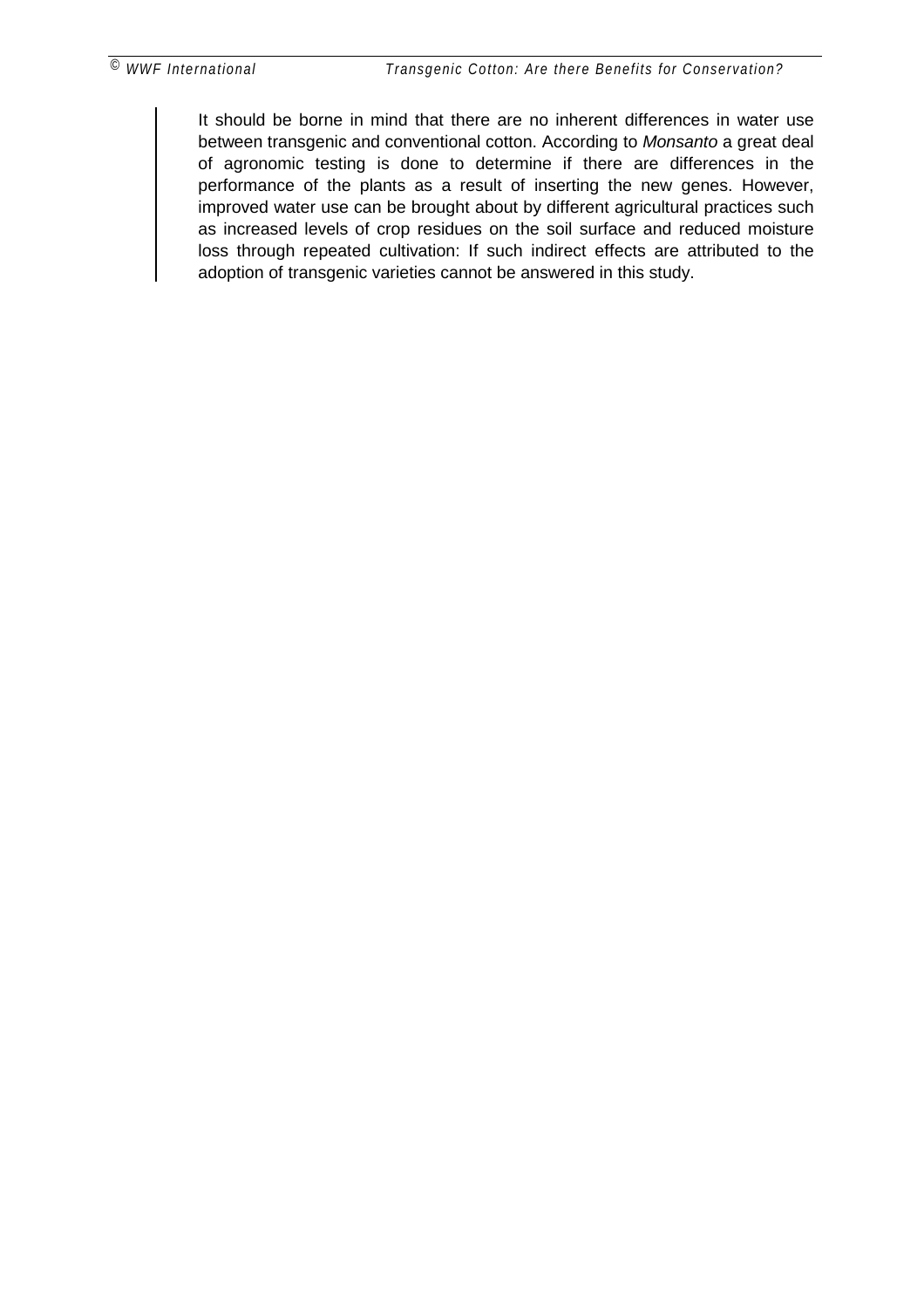## <span id="page-10-0"></span>*© WWF International Transgenic Cotton: Are there Benefits for Conservation?*

#### **Table 2: Breeding targets with potential environmental impacts**

| Goal                                                      | Water-relevance                                                           | Status in transgenic<br>engineering                                                                           | <b>Outlook</b>                                                                                                                                                                                                                                                       | <b>Comments</b>                                                                                                                                                                                                                                                                                                                                                      |
|-----------------------------------------------------------|---------------------------------------------------------------------------|---------------------------------------------------------------------------------------------------------------|----------------------------------------------------------------------------------------------------------------------------------------------------------------------------------------------------------------------------------------------------------------------|----------------------------------------------------------------------------------------------------------------------------------------------------------------------------------------------------------------------------------------------------------------------------------------------------------------------------------------------------------------------|
| <b>Early maturing</b><br>types                            | Reduced water-use by<br>shorter growing season.                           | No current research in genetic<br>engineering.                                                                | Using techniques of molecular genetics such as<br>DNA markers may speed up traditional breeding.                                                                                                                                                                     | Early maturing types are achieved by traditional breeding since the<br>beginning of this century in the U.S. and other countries. For instance<br>the Central Cotton Research Institute has developed several varieties<br>with such characters in Pakistan [CCRI, 1999].                                                                                            |
| Gossypol-free<br>cottonseeds                              | Increase in insecticide<br>use is probable.                               | No current research in genetic<br>engineering                                                                 | There are wild cotton species with these<br>characters. Gossypol-free seeds will be achieved<br>by intra- or interspecific hybridisation.                                                                                                                            | Cotton breeders try to eliminate the chemical ingredient Gossypol that<br>has low toxic effects on humans, since cotton oil is used as food<br>ingredient. Gossypol has also an insect repellent effect [Thomas, 1998].                                                                                                                                              |
| <b>Insect</b><br>resistance                               | Reduced insecticide<br>use.                                               | Bt insect-resistance is<br>commercialised                                                                     | Other genes will be evaluated to prevent yield<br>losses by insect pests:<br>Protease inhibitors, lectins (Feeding<br>$\bullet$<br>deterrents)<br>Neuropeptides (Kill or paralyse feeding pests)<br>Gossypol<br>٠                                                    | Plant-insect interactions are somewhat unpredictable. For instance,<br>when Gossypol was tested in combination with Bt- toxin, larval growth<br>was not inhibited [Thomas, 1998].                                                                                                                                                                                    |
| Herbicide<br>resistance                                   | Reduced herbicide use.                                                    | Several herbicide resistant<br>cotton varieties are already<br>commercialised or approved<br>for field trials | In the near future other herbicide resistant traits<br>will be introduced in cotton (e.g. glufosinate)                                                                                                                                                               | Herbicide resistance is easily to achieve by genetic engineering.<br>Commercial interests for these traits are based on herbicide producing<br>firms.                                                                                                                                                                                                                |
| <b>Salt and Water</b><br><b>Stress tolerant</b><br>cotton | Extension of cotton<br>acreage to dry area with<br>increasing irrigation. | Genetic engineering on stress-<br>tolerant cotton is still on a<br>molecular level.                           | Progress in obtaining stress-tolerant cotton will<br>still be made by exploiting existing cotton varieties<br>by interspecific hybridisation. This progress may<br>speeded up by using techniques of molecular<br>genetics such as DNA markers [Leidi et al., 1998]. | Cotton is considered rather tolerant to salinity and yield may be<br>increased even by low salinity.<br>Cotton itself should not be regarded as heavy water user. In fact,<br>cotton crops compare favourably with many other agricultural land uses<br>in terms of water use. Most crops use only less water than cotton<br>because they grow for a shorter period. |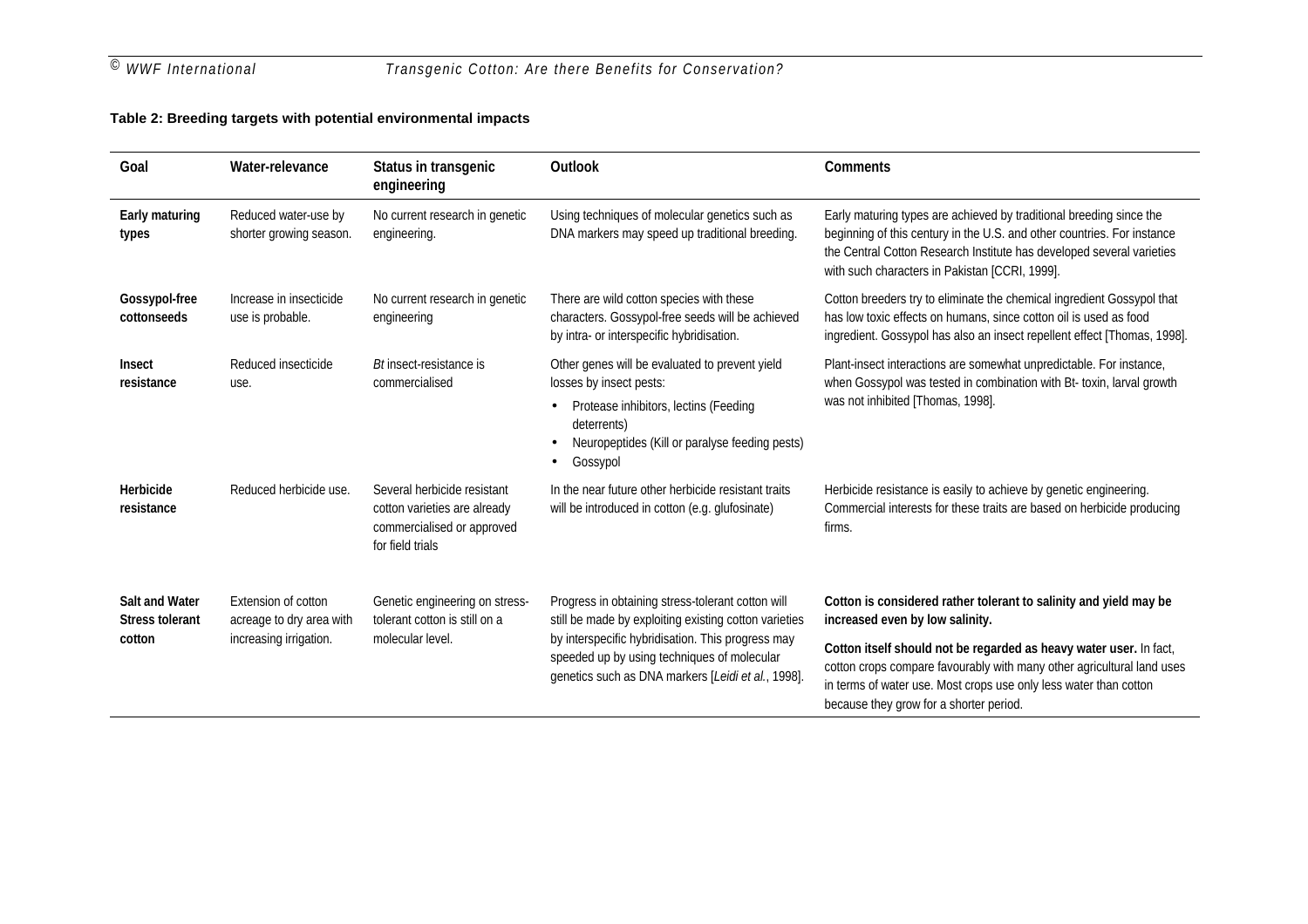### <span id="page-11-0"></span>**3.2 Herbicide tolerance (HT or HR)**

Herbicide-tolerant (HT) cotton is a cotton variety which is resistant to a herbicide (HR). As a result these specific herbicides can be used for post-emergent weed control, whereas conventional cotton would have been destroyed. Herbicide tolerance can be an inherent character of a plant, but can also be introduced by selection, mutation, or genetic engineering. Currently, there are two types of herbicide-tolerant cotton, introduced by genetic modification available on the market:

- $\triangleright$  BXN cotton (tolerant to the herbicide bromoxynil).
- ! *Roundup Ready cotton* (tolerant to the herbicide glyphosate).

*Roundup ready cotton* is expected to provide superior broad-spectrum weed control, especially in the critical early growth-stage of cotton [Monsanto, 1999].

The environmental impact with respect to water is assumed to increased use or overuse of the herbicide glyphosate and its toxic effects to organisms.

**Outlook**: In May 1998, the Environmental Protection Agency (EPA) approved the use of bromoxynil on cotton, including genetically modified cotton. In 1999 *BXN cotton* was planted in the U.S. for the first time. Intensive field trials for the herbicide glufosinate (synonym: phosphinotricin) were conducted in 1998 by the biotechnology firm *AgrEVO*. Both traits are expected soon to be available for commercial cotton farming worldwide.

### **3.3 Insect-resistance (IR)**

*Bacillus thuringiensis* (Bt) derived insecticides are widely used to control insects susceptible to the *Bt*-Toxin. Researchers have inserted the gene encoding for the *Bt*-toxin from a bacterium into cotton plants, called *Bt*-cotton. The currently available plants produce their own *Bt*-insecticide during the whole growing season<sup>1</sup>. The principal pest insects of cotton are those that attack the bolls or the flower buds.

Commercialised *Bt*-cotton which incorporate the *Bacillus thuringiensis* gene cry1Ac are effective primarily against:

- ! Tobacco budworm (*Heliothis virescens*, *Heliothis sp*.)
- ! Cotton bollworm (*Helicoverpa zea*)
- ! Pink bollworm (*Pectinophora gossypiella*)

The adoption of *Bt*-cotton varieties **is expected** [Gianessi and Carpenter, 1999]

- $\triangleright$  to reduce the amount of insecticide used in cotton production
- $\triangleright$  to reduce insecticide costs
- $\triangleright$  to increase yields

<sup>1</sup> All current genetic cotton varieties have a constitutive 35S promoter from cauliflower mosaic virus.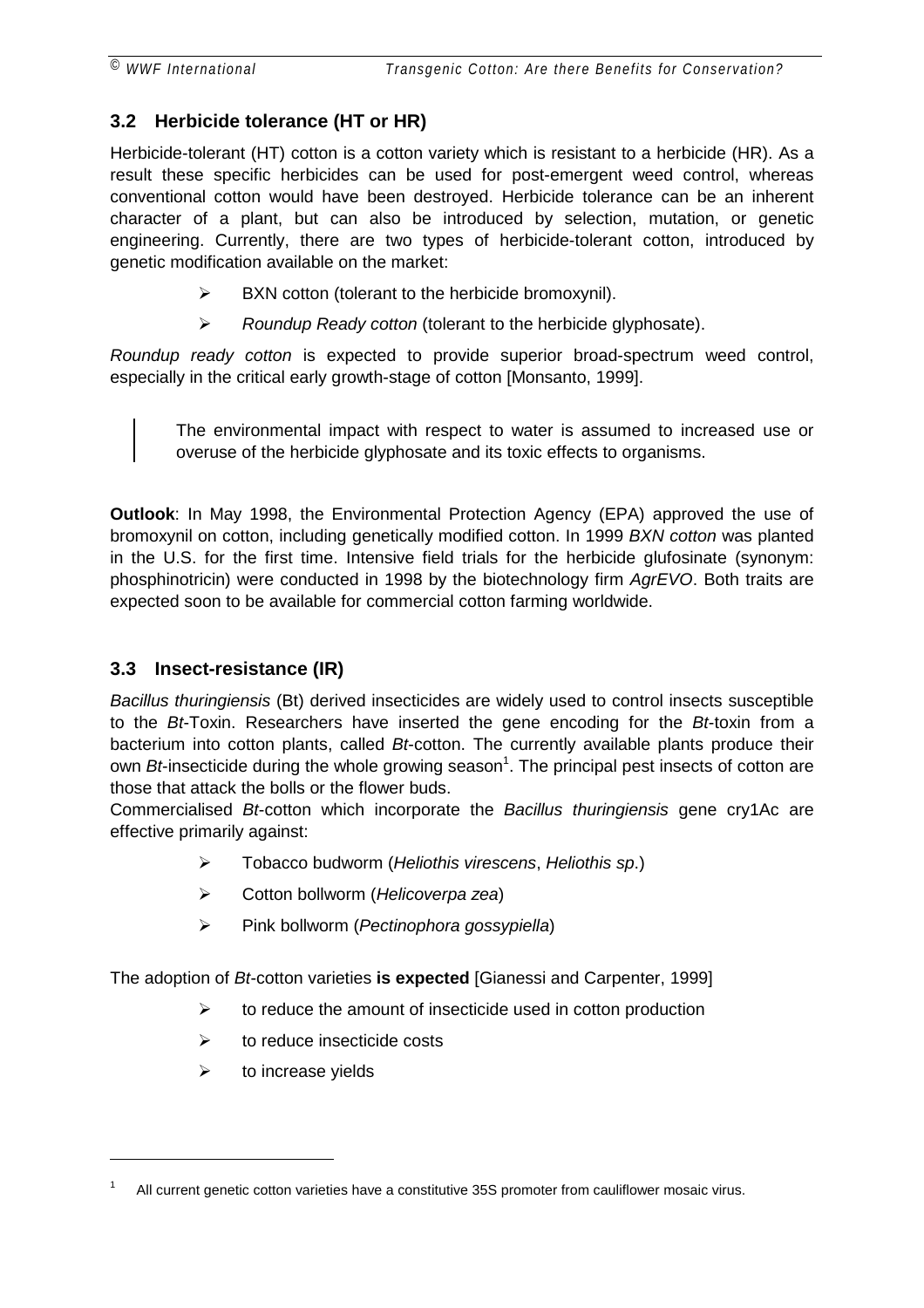The environmental impact with respect to water is presumably attributed to reduced use of insecticides as growers may face reduced pressure from budworm, bollworm and pink bollworm.

For experience and results in transgenic cotton farming in terms of water-relevant impact see chapter [6](#page-21-0) to [8.](#page-24-0)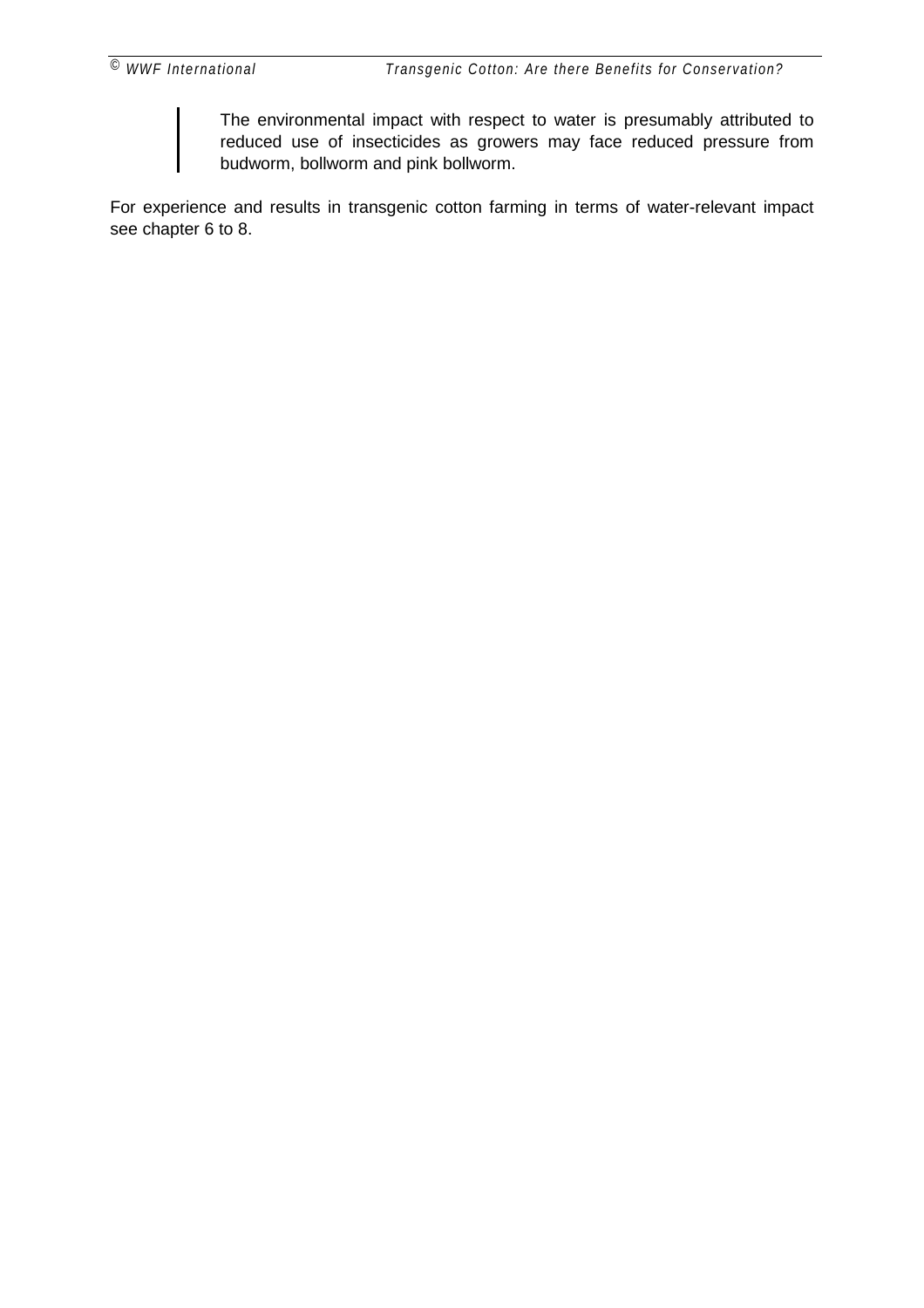<span id="page-13-0"></span>

*© WWF International Transgenic Cotton: Are there Benefits for Conservation?*

# **4 Countries**



### **4.1 Share of global area of transgenic cotton by country in 1999**

**Figure 1: Transgenic cotton producing-countries and their share of the total transgenic cotton market in 1999 [Barton, 1999; Fitt, 1999; FAO STAT, 1998; Cotton and Wool yearbook, 1999] (For data, please refer to [Appendix II\)](#page-40-0)**

#### **Highlights:**

Only two (i.e. China and U.S.) of the six top producing countries of the world were cultivating transgenic crops in recent years.

By 1998 the number of countries which have grown transgenic cotton had increased to six including China, Argentina and South Africa. In 1999 no new countries approved transgenic cotton. Today, the U.S. is clearly dominating the transgenic cotton market, accounting for over 85% of the global transgenic cotton acreage (see Figure 1). The share of transgenic cotton by other countries is minor. China as one of the biggest cotton producers grew approximately 300'000 hectares of *Bt*-cotton in 1999 which comprised 100'000 hectares of *Monsanto/ Delta & Pine Land* products and 200'000 hectares of a cotton variety developed by the Chinese [Barton, 1999; James, 1999].

#### **Outlook:**

- $\triangleright$  Growth of transgenic cotton acreage will continue in the mentioned countries within the next years, but with lower adoption rates. For instance, Australia and China had relatively strong extensions of transgenic cotton areas in 1999 [James, 1998; 1999]. One reason for this expansion is the increasing availability of transgenic cotton varieties adapted to the specific climate conditions.
- $\triangleright$  The adoption in developing countries will go in hand with the protection of developer's intellectual property (Agreement on Trade Related Aspects of Intellectual Property TRIPS and WTO conditions) and the acceptance/ability to pay the demanded licensing fees to the seed companies. For instance, licensing problems are slowing down the adoption of transgenic crops in India [Jayaraman, 1999].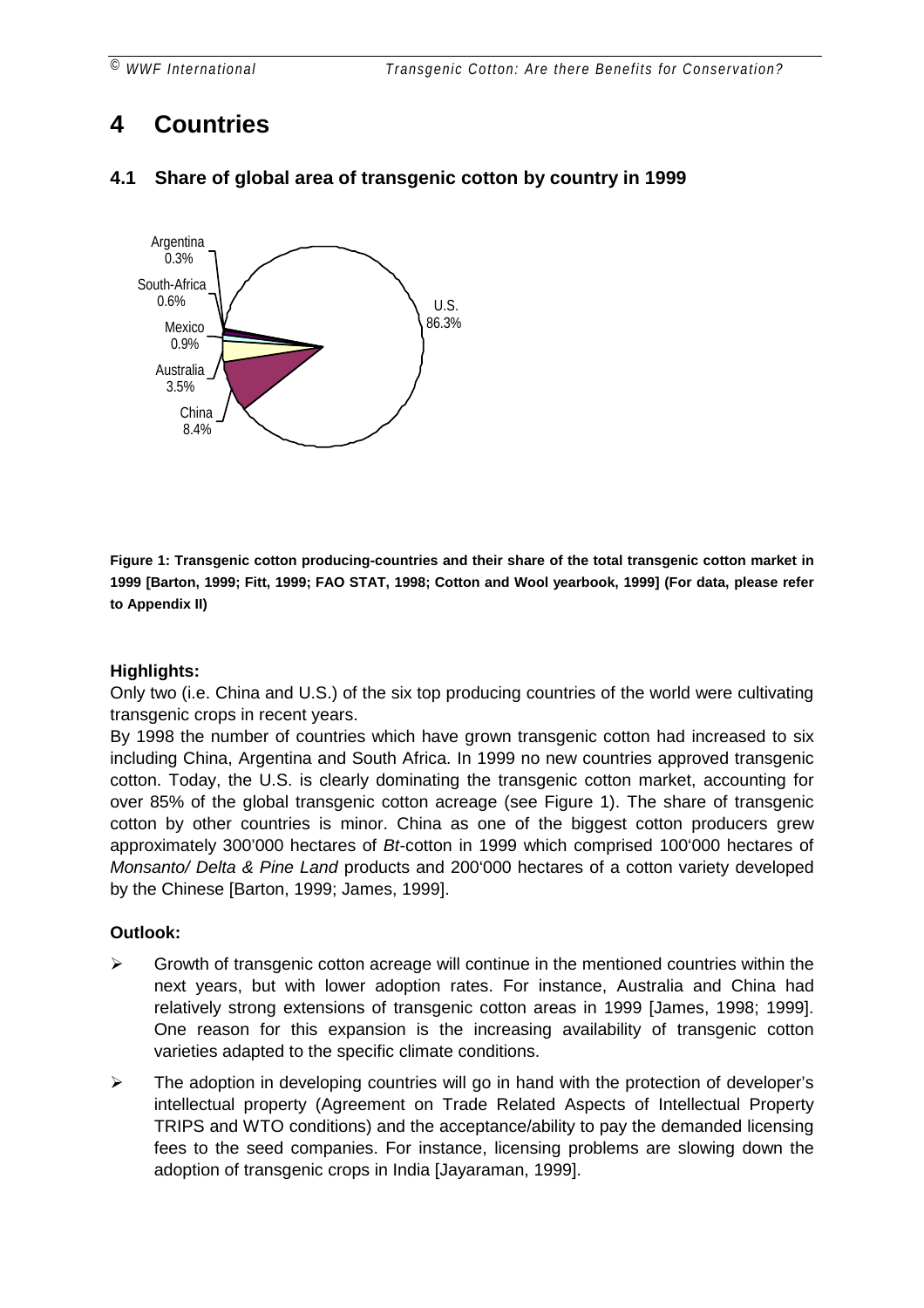**Comments:** Transgenic cottonseeds are relatively expensive compared to conventional cotton varieties. Therefore Texas, by far the largest producing state in the U.S. has adopted *Bt*-cotton on a small scale only, accounting for 5% of total acreage in 1998 [Gianessi and Carpenter, 1999]. One reason is that *Bt*technology is considered too expensive under the specific growing conditions in Texas [Gianessi and Carpenter, 1999]. No data were available for herbicidetolerant cottonseeds.



**Figure 2: Approximate share of transgenic cotton on national cotton acreage in 1999 [Barton, 1999; Fitt, 1999; James, 1999; FAO STAT, 1998; Cotton and Wool yearbook, 1999]**

**Highlights:** Figure 2 shows that U.S. farmers grew transgenic varieties on more than half of the cotton acreage in 1999. China as one of the biggest cotton producers in the world cultivated only on minor acreage transgenic cotton; whereas in small cotton producing countries such as Australia, Mexico and South-Africa approximately one quarter of the total acreage is already covered by transgenic cotton, especially *Bt*-varieties.

> **Comments:** With the acquisition of *Delta & Pine Land* a leading producer of cottonseeds, *Monsanto* got access to countries like South-Africa or Australia where *Delta & Pine Land* has good marketer positions.

#### **Outlook:**

The number of countries where transgenic cotton varieties were cultivated did not change between 1998 and 1999. Thus, it can be expected that the number of countries that adopt transgenic varieties for the first time will increase slowly in the next years.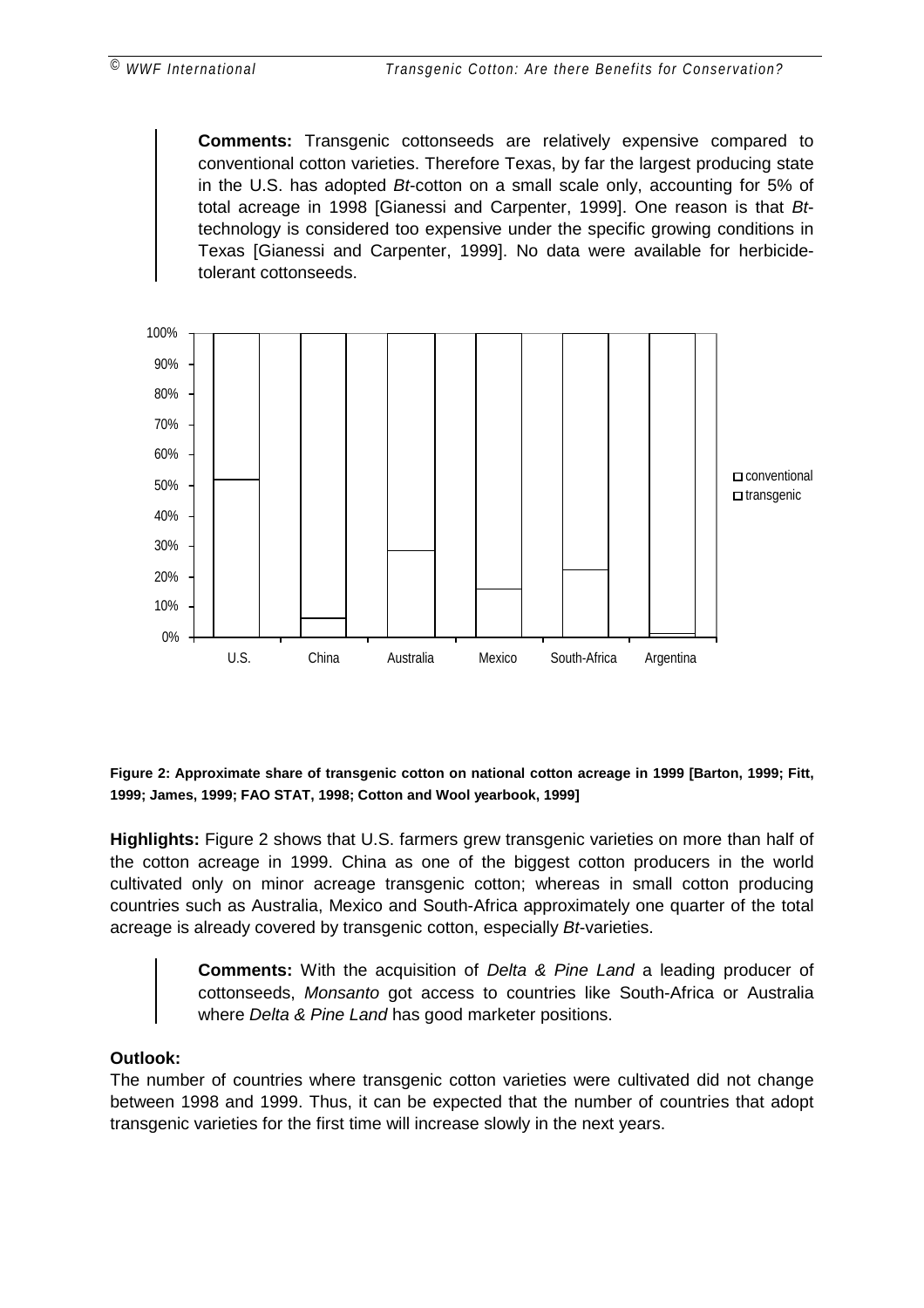

### <span id="page-15-0"></span>**4.2 Global area of transgenic cotton by trait**

**Figure 3: Global area of transgenic cotton by trait [Barton, 1999; James, 1997, 1998, 1999]**

#### **Highlights:**

Insect-resistant *Bt*-cotton with solely one trait decreased slightly in the last years. This can be explained by the substitution with varieties with "stacked" modified genes in it (i.e. two genes). The adoption rate of *Bt*-cotton is almost constant.

The adoption of herbicide-tolerant cotton is directly related with the use of this specific herbicide (compare Chapter [7\)](#page-22-0). Herbicide-tolerant cotton (i.e*. Roundup Ready cotton*) is marketed only in the U.S., whereas *Bt*-cotton is currently sold in all other countries (For details compare [Table 3\)](#page-16-0).

**The increase of transgenic cotton acreage in the last two years is mainly due to an increase of herbicide-tolerant cotton in the U.S.**

> **Comments:** Herbicide-tolerant cotton is strongly correlated with the approval status of its corresponding herbicide. For instance, after bromoxynil was approved by the Environmental Protection Agency (EPA) in the U.S. in 1998, *BXN*-cotton varieties were planted on large areas in the next growing season.

> The high adoption rate of herbicide-tolerant cotton in the U.S. is due to the high use of herbicides in U.S. cotton farming. No such herbicide-tolerant traits are adopted in other countries where weeding is done by hand.

#### **Outlook:**

Within the next years mainly the acreage of insect and herbicide-tolerant cotton will increase [James, 1998]. In the near future there will be other herbicide tolerant cotton varieties which are marketed by multinational companies (e.g. *Du Pont's* sulfonylurea cotton).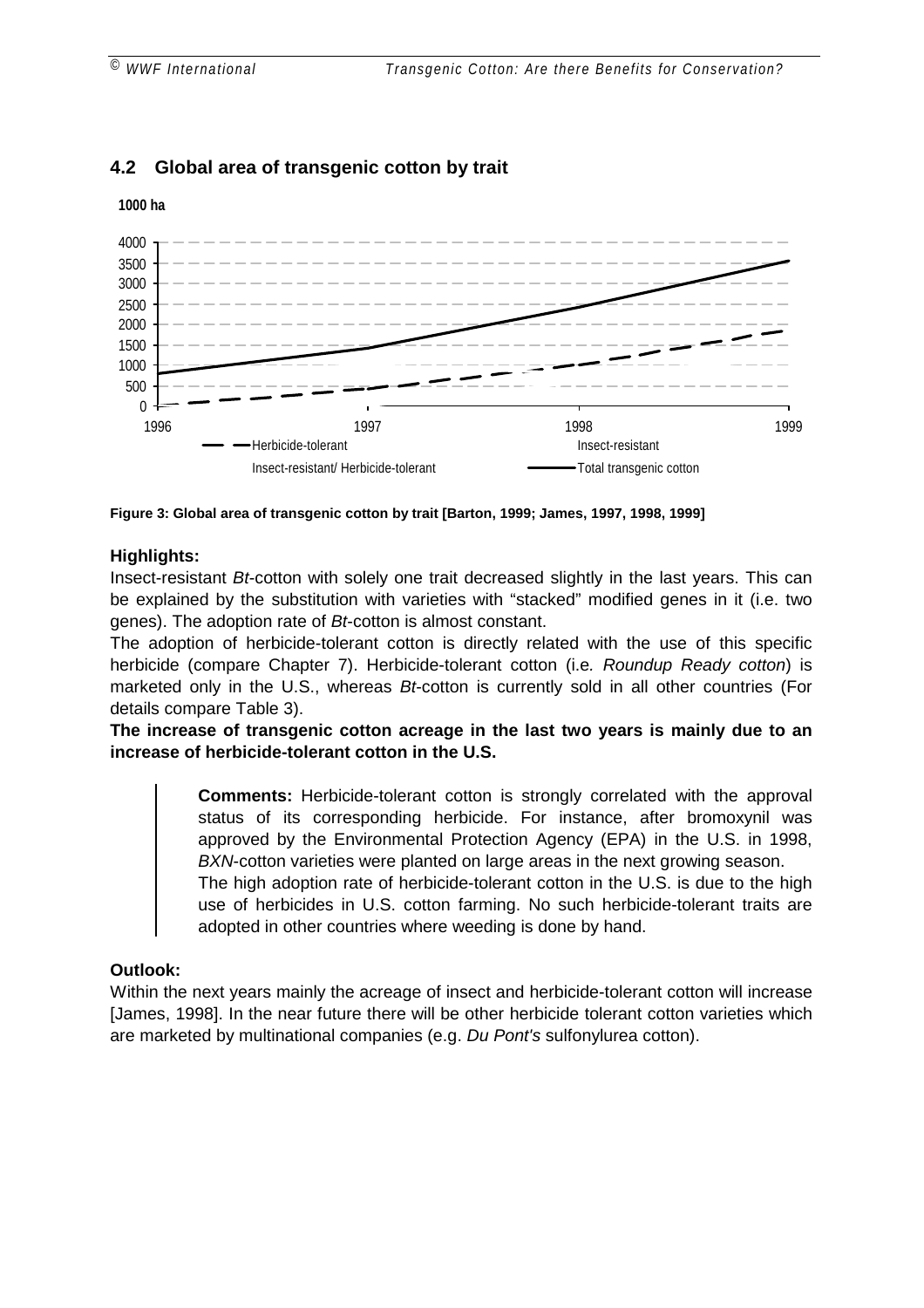#### <span id="page-16-0"></span>**Table 3:Adoption and development of different traits in the world**

| <b>Trait</b>                              | 1996                                                                                                                                                                              | 1997                                                                                                                                                                                                                                                                          | 1998                                                                                                                                                                                                                                                                                                                                                                                                                                          | 1999                                                                                                                                            |
|-------------------------------------------|-----------------------------------------------------------------------------------------------------------------------------------------------------------------------------------|-------------------------------------------------------------------------------------------------------------------------------------------------------------------------------------------------------------------------------------------------------------------------------|-----------------------------------------------------------------------------------------------------------------------------------------------------------------------------------------------------------------------------------------------------------------------------------------------------------------------------------------------------------------------------------------------------------------------------------------------|-------------------------------------------------------------------------------------------------------------------------------------------------|
| Herbicide tolerance                       |                                                                                                                                                                                   | U.S. farmers have started in 1997 to grow<br>the so-called Roundup Ready transgenic<br>cotton which is herbicide-tolerant. Herbicide<br>tolerant cotton was grown almost entirely in<br>the USA, with a small area of 0.3 million ha<br>in Mexico.                            | Herbicide tolerance becomes the most important trait<br>in transgenic cotton farming.                                                                                                                                                                                                                                                                                                                                                         | BXN-cotton was planted entirely in<br>the U.S. on 0.3 million ha for the first<br>BXN-cotton was sold by<br>time.<br>Stoneville Pedigreed Seed. |
| Insect resistance                         | Transgenic cotton carrying<br>the insect-resistant Bt gene<br>commercialised<br>was<br>- in<br>1996. Two varieties of Bt-<br>cotton were planted on 0.7<br>million ha in the U.S. | Insect-resistant cotton was grown mainly in<br>the USA but with smaller acreage in<br>Australia (29000 ha) and Mexico (1900 ha).<br>In 1997/98 Australian cotton growers<br>planted 60,000 hectares of insect protected<br>cotton containing the INGARD® gene by<br>Monsanto. | The <i>Bt</i> -cotton area in the U.S. in 1998 was<br>approximately the same as 1997 at 1.0 million ha but<br>in 1998 the area was split into 0.6 million ha with the<br>single Bt-trait and 0.4 million hectares of transgenic<br>cotton with stacked genes for Bt and herbicide<br>tolerance [James, 1998].<br>New Comers: Argentina (8'000 ha) and South Africa<br>(12'000 ha) grew insect-resistant cotton for the first<br>time in 1998. | China has the highest adoption rate<br>regarding Bt-cotton.                                                                                     |
| Insect resistance/ Herbicide<br>tolerance | ÷,                                                                                                                                                                                | Farmers have cultivated transgenic cotton<br>varieties which are herbicide and insect-<br>resistant, called <i>Bollgard</i> on small scale<br>trials.                                                                                                                         | Multiple gene expression like insect resistance and<br>herbicide tolerance is getting more important: Mexico<br>was growing an introductory area of about 1000 ha of<br>the multiple trait Bilherbicide tolerant cotton for the first<br>time in 1998.                                                                                                                                                                                        |                                                                                                                                                 |
|                                           |                                                                                                                                                                                   |                                                                                                                                                                                                                                                                               | In addition 400'000 hectares of cotton with both<br>herbicide tolerance and insect resistance were planted<br>in the USA in 1998, up from 20'000 hectares in 1997.                                                                                                                                                                                                                                                                            |                                                                                                                                                 |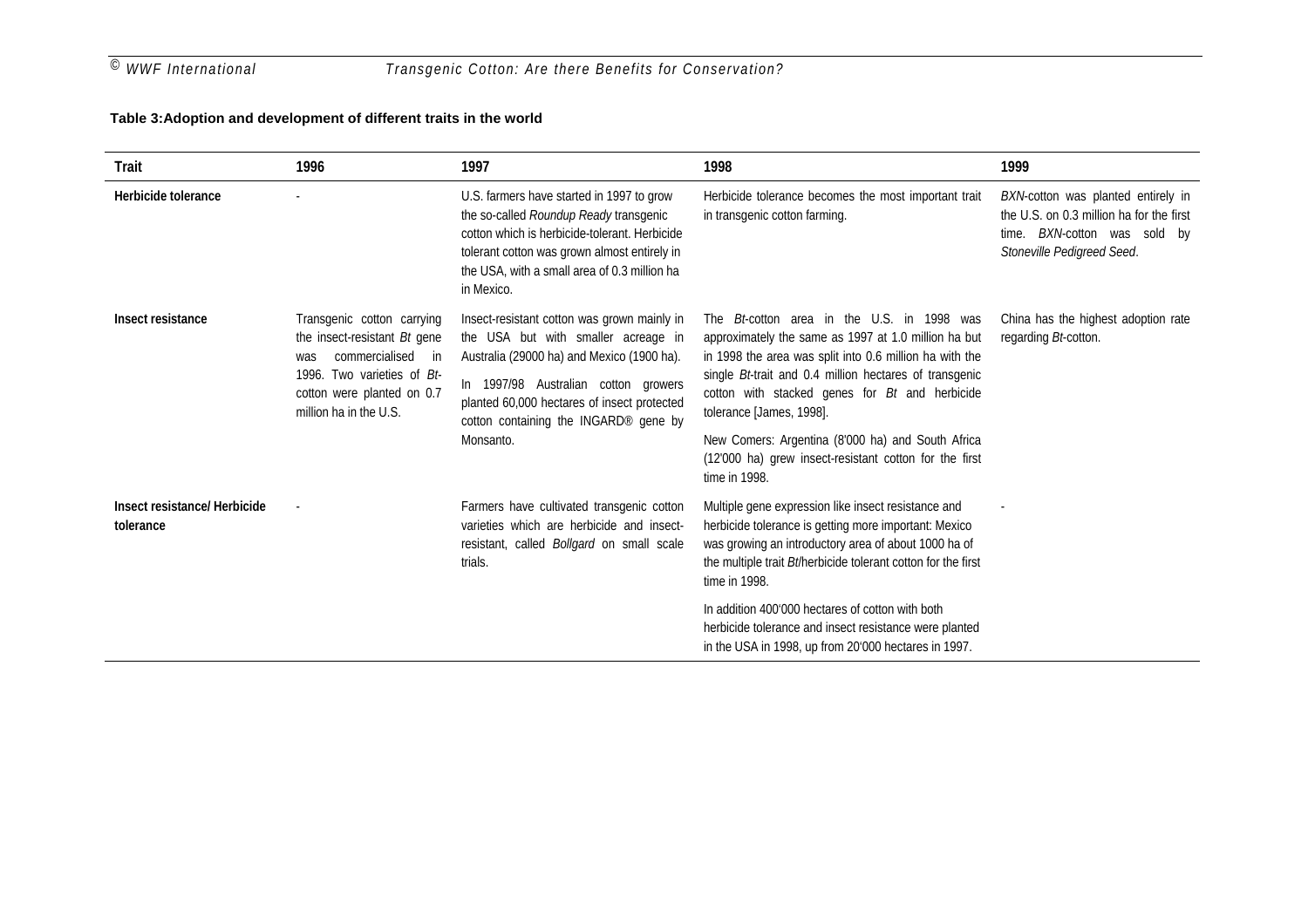# <span id="page-17-0"></span>**5 Companies**

#### **5.1 Transgenic cotton varieties approved for commercialisation**

**Table 4: Transgenic cotton varieties**

| <b>Technology proprietor/ Company</b> | Seed selling company                          | <b>Cotton Variety</b>        | Trademark of the cotton variety |
|---------------------------------------|-----------------------------------------------|------------------------------|---------------------------------|
| China (no company name)               | local                                         | Bt                           |                                 |
| <b>Du Pont</b>                        | n.d.                                          | sulfonylurea tolerant cotton | n.d.                            |
| Monsanto Co.                          | Delta & Pine Land                             | Bt/glyphosate tolerant       | Bollgard, Ingard, Roundup Ready |
| Rhône poulenc (Aventis)               | Stoneville Pedigreed Seed bromoxynil tolerant |                              | <b>BXN</b>                      |

**Source: Krattiger, 1997; James, 1998**

**Highlights:** One of the most significant features to impact on agri-biotechnology in the last three years is the number of mergers and alliances that has resulted in a **strong consolidation** of technology proprietor (compare Table 4) and their seed selling companies. *Delta & Pine Land*, the world largest supplier of cottonseeds is in the process of being acquired by *Monsanto*. *Delta & Pine Land* trades cotton seed under its original name in the USA and in other countries, including China. It sells *Monsanto's* transgenic varieties in all countries where transgenic cotton has been sold in the past. *Monsanto* was also proprietor of *Calgene's* bromoxynil tolerant cotton sold by *Stoneville Pedigreed Seed* until this year. In September 1999 *Monsanto* sold its cotton seed units from *Stoneville Pedigreed Seed to Hicks and Muse/Emergent Genetics*. As shown in Table 4 China had its own transgenic seed supplier for 10'000 hectares cultivated in 1998.

> **Comments:** Data on all local seed suppliers of transgenic cotton around the world are not available. But Table 4 shows clearly that *Monsanto* dominates transgenic cotton Research and Development. *Monsanto* which has also incorporated *Agracetus*, a company which has been very aggressive in obtaining patents covering transgenic cotton plants [Bijman, 1994], has a monopoly position in transgenic cotton lines.

> The monopoly position by Monsanto has led to difficulties in gaining access to new technology by countries through extraordinary licence fees demanded by the technology proprietor *Monsanto* for their transgenic cotton variety [Bijman, 1994].

### **5.2 Stakeholder and driving forces**

The following section presents a choice of stakeholders, which are important in the discussion about benefits and threats of transgenic cotton and the further adoption in the near future.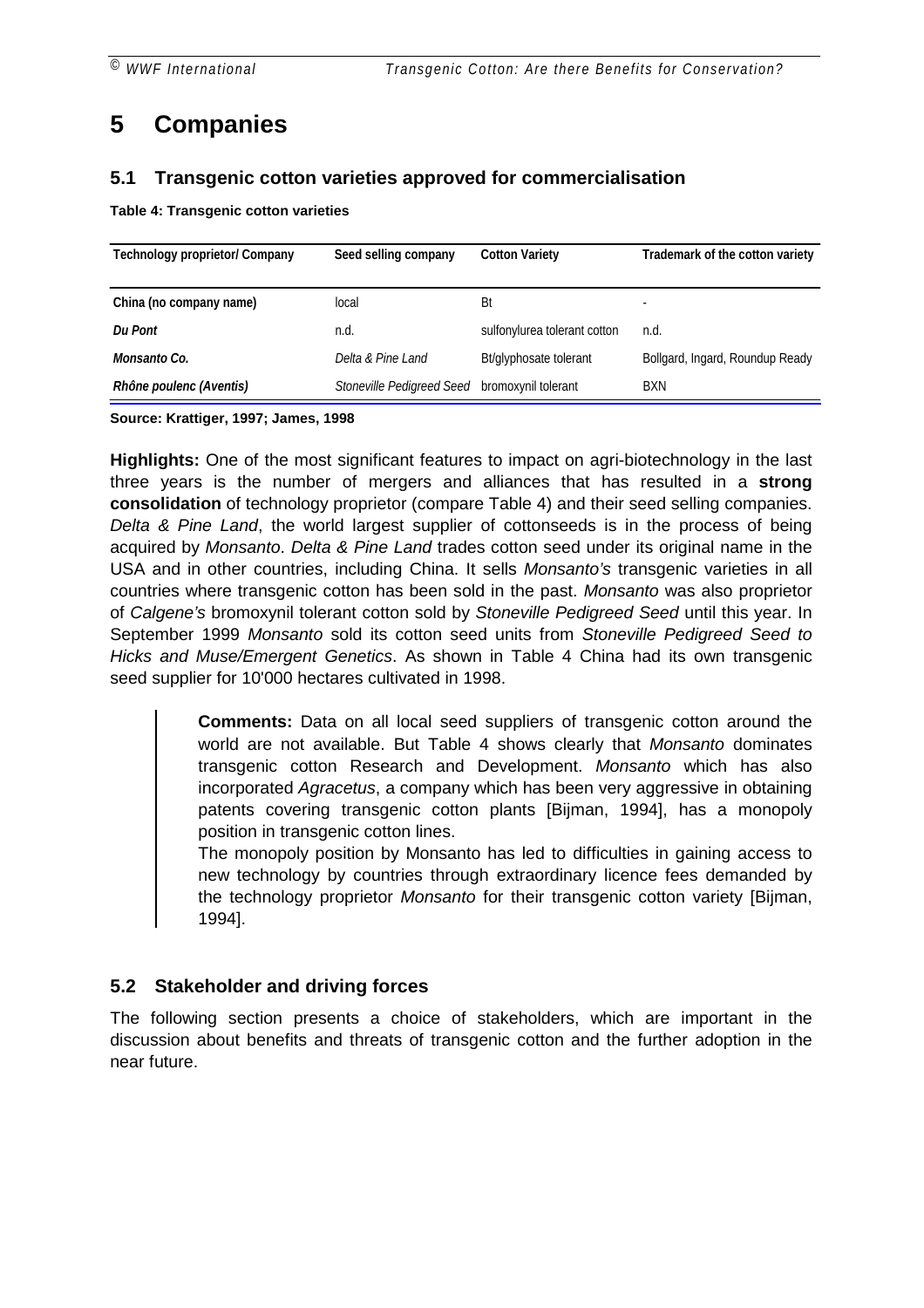*© WWF International Transgenic Cotton: Are there Benefits for Conservation?*

| <b>Stakeholder</b> | Name/Who is who                                                     | <b>Policy Status</b><br>to cotton           | <b>Driving force</b>                                                                                                                                                                      | <b>Comments</b>                                                                                                 | Reference                                   |
|--------------------|---------------------------------------------------------------------|---------------------------------------------|-------------------------------------------------------------------------------------------------------------------------------------------------------------------------------------------|-----------------------------------------------------------------------------------------------------------------|---------------------------------------------|
| <b>NGO</b>         | IFOAM (International Federation of<br>Organic Agriculture Movement) | General policy on<br>genetic<br>engineering | Genetic engineering with its unprecedented<br>danger for the entire biosphere is an isolated<br>view of nature and it is a contradiction to the<br>principal aims in organic agriculture. | IFOAM has official consultative status<br>with FAO. It includes also ethical<br>notions.                        | http://ecoweb.dk/ifoam/gmo/ge2.<br>htm      |
|                    | Rafi (Rural Advancement<br>Foundation International)                | No explicit policy                          | Impact of transgenic crops on genetic<br>diversity and intellectual property on<br>agriculture.                                                                                           | Rafi set up the discussion about the<br>"Terminator" technology, making seeds<br>sterile.                       | http://www.rafi.org                         |
|                    | Pesticide Trust                                                     | No explicit policy                          | Concerns about increasing pesticide use due<br>to adoption of transgenic crops.                                                                                                           |                                                                                                                 | http://www.gn.apc.org/pesticides<br>trust/  |
|                    | FoE (Friends of the earth)                                          | No explicit policy                          | Concerns about impacts of transgenic crops<br>on biodiversity.                                                                                                                            |                                                                                                                 | http://www.xs4all.nl/                       |
|                    | • PAN (Pesticide Action Network)                                    | No explicit policy                          | Concerns about impact of transgenic plants                                                                                                                                                |                                                                                                                 | http://www.panna.org                        |
|                    | • PANNA (Pesticide Action<br>Network North America)                 |                                             | on pesticide use.                                                                                                                                                                         |                                                                                                                 |                                             |
|                    | <b>UCS (United Concerned</b>                                        | Policy on genetic                           | No general objection to genetic engineering.                                                                                                                                              |                                                                                                                 | http://www.ucsusa.org                       |
|                    | Scientists)                                                         | engineering                                 | Weigh the benefits of the technology against<br>the risks. Until now, insufficient benefits by<br>genetic engineering.                                                                    |                                                                                                                 |                                             |
| <b>Farmers</b>     |                                                                     | No explicit policy                          | Higher net-return.                                                                                                                                                                        | If Bt-cotton shows a bad yield<br>performance in the next years, growers<br>will abandon cultivating Bt-cotton. |                                             |
| Swiss government   | SDC (Swiss Agency for<br>Development and Cooperation)               | No explicit policy                          | Multi-lateral development cooperation.                                                                                                                                                    | No special activities in the area of<br>transgenic crops.                                                       | http://194.230.65.134/dezaweb2/<br>home.asp |
| <b>Industry</b>    | NCC (National Cotton Council of                                     | No explicit policy                          | Speeding the transfer of new technology to                                                                                                                                                | NCC coordinates the Beltwide Cotton                                                                             | http://www.cotton.org                       |
|                    | America)                                                            |                                             | U.S. cotton producers.                                                                                                                                                                    | Conference. The Conference is the<br>global platform for technology transfer<br>in cotton farming.              | http://www.cotton.org/beltwide              |
|                    | Monsanto                                                            |                                             | Commercial interests                                                                                                                                                                      | Monsanto is providing the<br>corresponding herbicide Roundup                                                    | http://www.monsanto.com                     |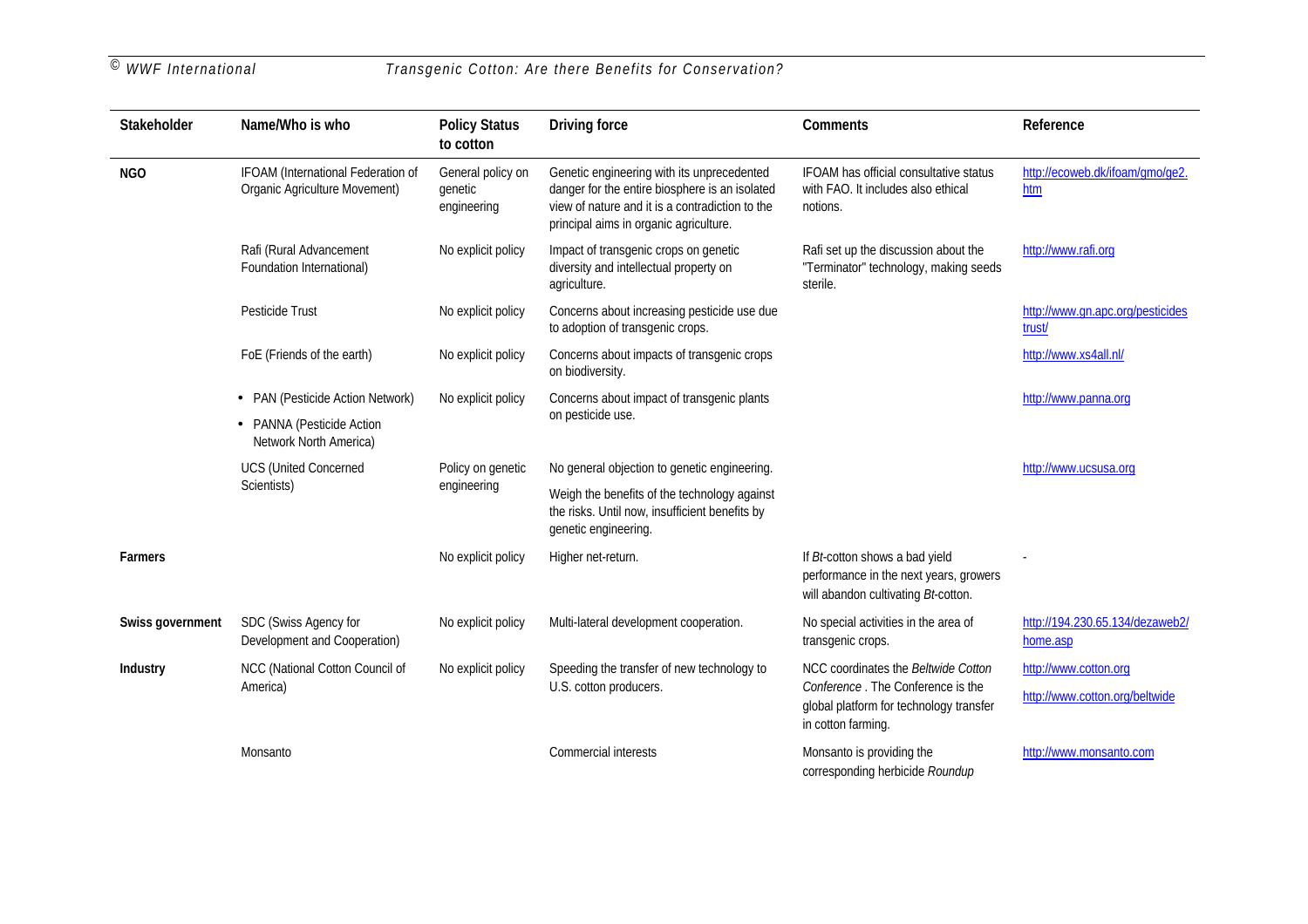| <b>Stakeholder</b>   | Name/Who is who                                                                       | <b>Policy Status</b><br>to cotton | <b>Driving force</b>                                                                                                        | <b>Comments</b>                                                                                                                                                                                                                                             | Reference                         |
|----------------------|---------------------------------------------------------------------------------------|-----------------------------------|-----------------------------------------------------------------------------------------------------------------------------|-------------------------------------------------------------------------------------------------------------------------------------------------------------------------------------------------------------------------------------------------------------|-----------------------------------|
|                      | ICAC (The International Cotton<br><b>Advisory Committee)</b>                          | No explicit policy                | Adoption of transgenic cotton line is<br>considered to reduce the production costs<br>and to lower the prices.              | Breeding targets should be achieved<br>through conventional breeding and by<br>developing transgenic cotton.                                                                                                                                                | http://www.icac.org               |
| <b>International</b> | <b>World Bank</b>                                                                     | No explicit policy                | Benefit for developing countries from                                                                                       | CGIAR is a small but influential player                                                                                                                                                                                                                     | Press release by                  |
| Organisations        | <b>CGIAR (Bank's Consultative</b><br>Group on International Agricultural<br>Research) |                                   | biotechnology.                                                                                                              | in agricultural research. CGIAR is<br>critical against multinational<br>biotechnology cooperations for their<br>little interest to researching plants, pest<br>and diseases common to tropical<br>zones and small scale farming in<br>developing countries. | http://www.oneworld.org           |
|                      | <b>WTO</b>                                                                            | No special policy                 | Commercial interests                                                                                                        | WTO represented a major effort by<br>developed countries to force<br>developing countries to protect<br>intellectual property.                                                                                                                              | http://www.wto.org                |
|                      | <b>World Water Council</b>                                                            |                                   | Biotechnology can help to address Problems                                                                                  | The Commission is sponsored by FAO,                                                                                                                                                                                                                         | http://www.watervision.org/client |
|                      | Thematic Panel on Biotechnology<br>and its Implications for Water<br>Resources.       |                                   | as water scarcity, increased soil-salinisation.<br>WWV promotes research collaboration on<br>drought and salinity research. | UNEP, WHO and the World Bank and<br>has been convened by the World<br>Water Council.                                                                                                                                                                        | s/wv/water.nsf                    |
|                      | <b>FAO</b>                                                                            | No explicit policy                | Sustainable agriculture.                                                                                                    | FAO has no explicit policy but general<br>concerns about the loss of biodiversity<br>in modern agriculture.                                                                                                                                                 | http://www.fao.org/sd             |
|                      | ISAAA (International Service for<br>the Acquisition of Agri-biotech)                  | No explicit policy                | Augmenting conventional agricultural<br>production, while protecting the environment<br>and biodiversity                    | The ISAAA promotes the distribution of<br>transgenic crops to overcome<br>significant biotic stresses that constrain<br>crop productivity in the developing<br>countries of the world.                                                                      | http://www.isaaa.org              |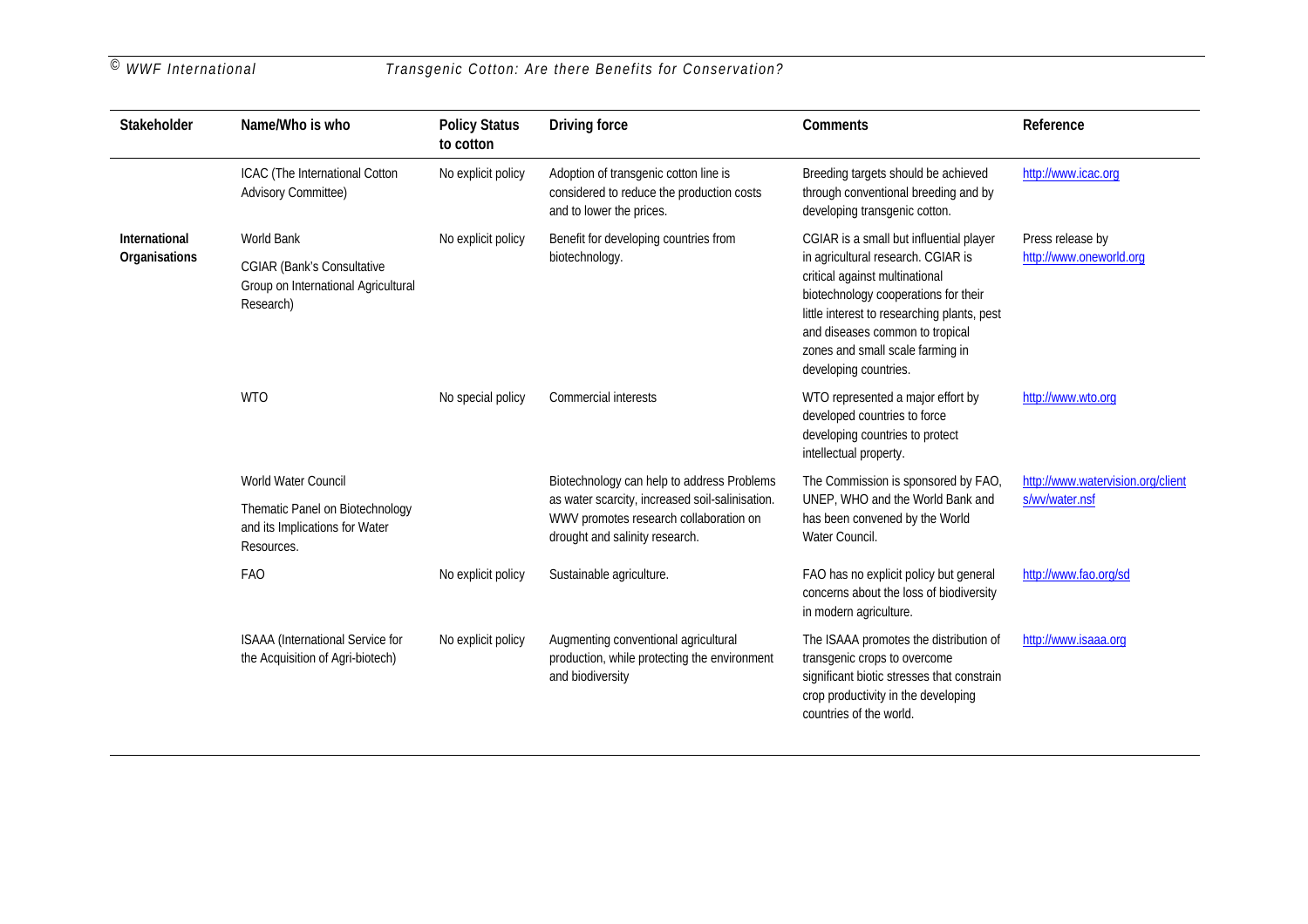**According to** *Monsanto* the key drivers for the adoption of transgenic varieties can be identified as the following [Voth, 2000].

- ! For *Bt*-cotton economics is the key driver, based on two facts: First, there is a reduction in total insect control costs. Second, *Bt*-cotton yields higher than conventional cotton because of "subtreshold protection", a damage level which does not trigger an insecticide application.
- $\triangleright$  The primary driver for herbicide tolerant cotton is improved weed control and the overall convenience of the herbicide tolerant system.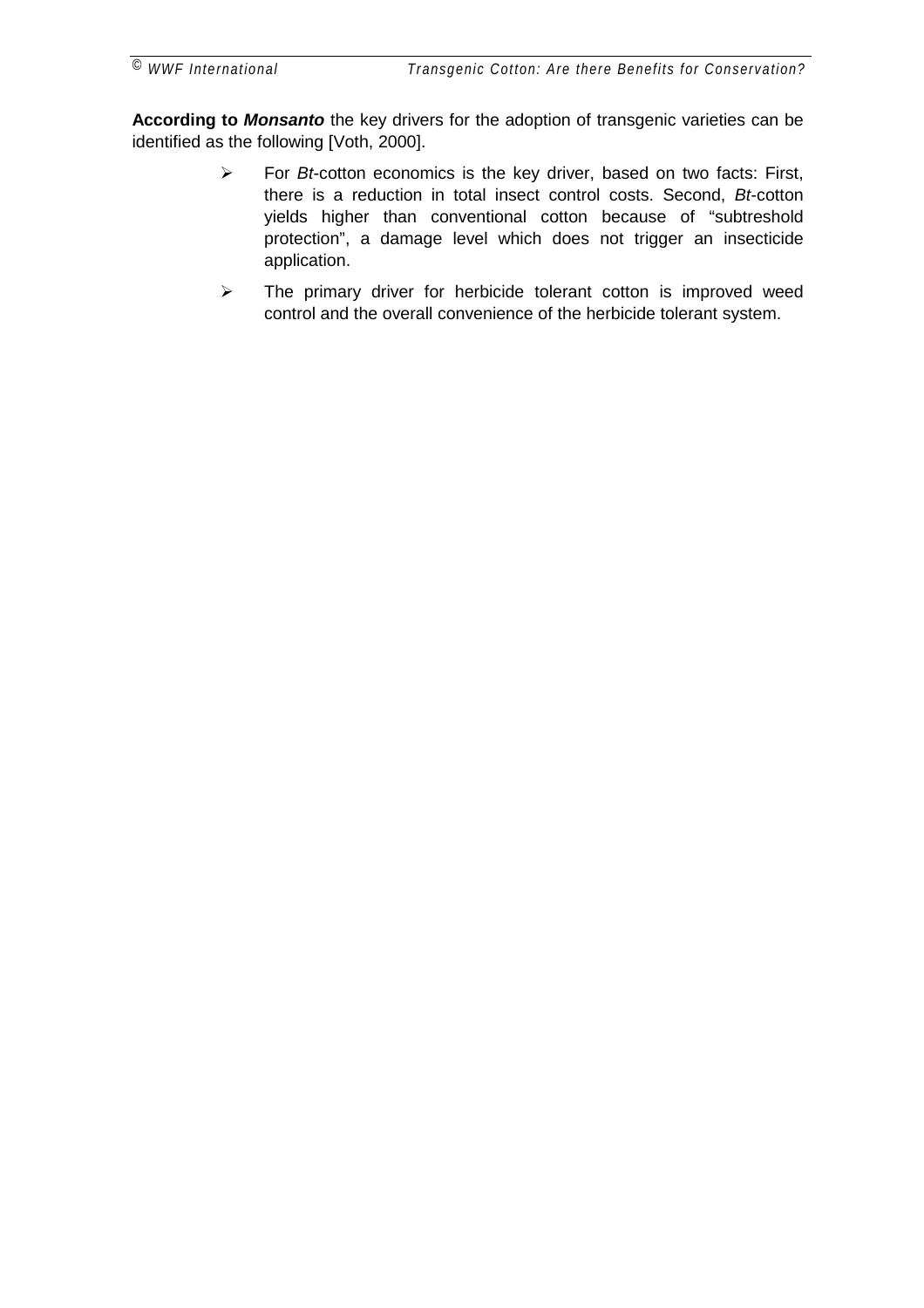# <span id="page-21-0"></span>**6 Change of yield**

### **6.1** *Bt***-cotton**

There are various controversial reports about the change of yield. Yield data were gathered mainly in the U.S. In the USDA survey of cotton producers (1997), no yield difference was found for growers using *Bt-*cotton varieties compared to other growers [Gianessi and Carpenter, 1999]. In a survey of Australian cotton growers Hancock reported for the first season that 5 out of 19 growers indicated equal or better yield from INGARD® compared to conventional cotton varieties. However, some growers sustained significant losses by growing INGARD® [Hancock, 1999].

Similar results revealed the study conducted by the Economic Research Service (ERS) in the U.S. over a period of 3 three years: In 1997 farmers stated an yield increase with respect to change in the adoption of *Bt*-cotton, whereas in other years *Bt*-cotton contributed to lower cotton yields compared to conventional varieties [ERS, 1999].

A survey presented at the *Beltwide Cotton Conference* showed a yield increase in 1998 [Mullin *et al*., 1999 cited after Gianessi and Carpenter, 1999].

### **6.2 Herbicide-tolerant cotton**

The survey published by the Economic Research Service (ERS) in 1999 reports relatively small increases in yield during the growing season of 1997 in the USA. In some regions herbicide tolerant cotton contributed to yield losses up to 10% for herbicide tolerant cotton according to the estimations by the authors [ERS, 1999].

> **Comments:** Yield performance of cotton varieties is depending on a large number of factors , such as irrigation, weather, soils, nutrient and pest management practices, other cropping practices, operator characteristics, pest pressure of each cotton field. Therefore, it should be borne in mind that *Bt* or herbicide-tolerance is only one (minor) factor influencing yield performance and it is difficult to generalise and to attribute lower or higher yield of *Bt*- and herbicidetolerant varieties to the specific genetic modification. That means: No clear tendency or indication of a trend can be drawn so far.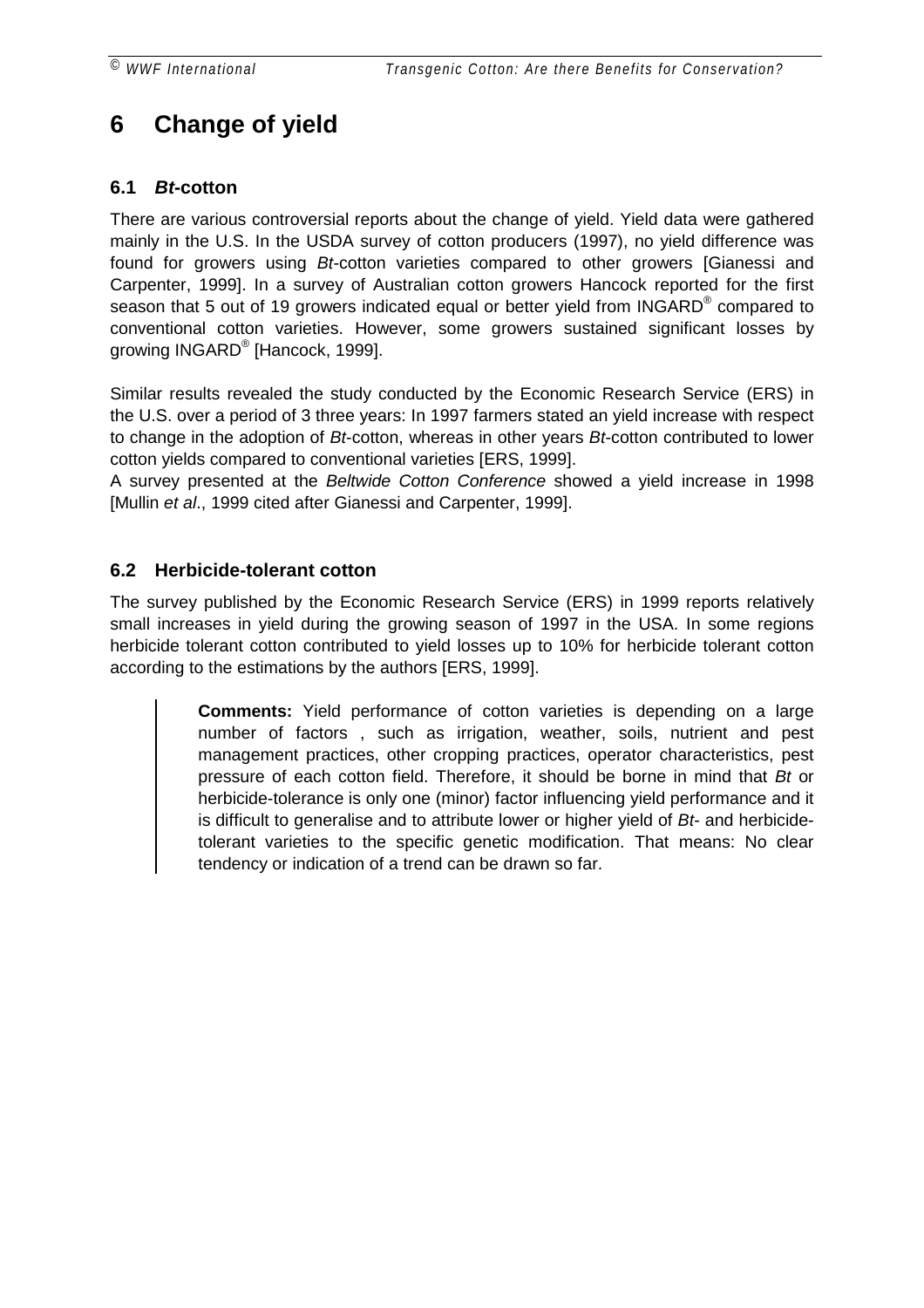# <span id="page-22-0"></span>**7 Change in herbicide use**

Herbicides have high water relevance due to their toxicity and persistence in the environment. Herbicide-tolerant cotton is supposed to affect highly the use of herbicides and are therefore assessed.

Databases on detailed herbicide usage for cotton farming are available for the U.S. The National Agricultural Statistics Service (NASS)<sup>2</sup> provides a detailed list of chemical ingredients used in cotton farming in the major cotton producing states since 1991 [NASS, 1992-1999]. The information presented in Figure 4 is a result of data collected from sample surveys conducted each year in the U.S.



**Figure 4: Herbicide use per acre in U.S. cotton farming [NASS, 1992-1999]**

### **Highlights:**

 $\overline{a}$ 

Figure 4 shows that almost half of the overall pesticide<sup>3</sup> use in cotton farming can be attributed to herbicide usage, whereas the world's average is only 22% [AWA, 1995 cited after WWF, 1999]. The overall applied amount of pesticides decreased slightly last year [NASS, 1999]. This can be explained by less use of "other chemicals" (compare Figure 4). The adoption of herbicide-tolerant cotton (e.g. *Roundup Ready*) did not basically change the herbicide use practice in the past, however the use of glyphosate (e.g. *Roundup*) increased highly. This shows a trend towards substitution of other herbicides by glyphosate.

These observations are partially sound with the survey conducted by the Economical Research Service (ERS)<sup>4</sup> in 1997: They observed no statistically significant change either for the use of the herbicide group *Triazine* and other synthetic herbicides or glyphosate (e.g.

<sup>2</sup> NASS is responsible for collecting on-farm agricultural chemical use information to support the evaluation of water quality and food safety issues.

<sup>3</sup> **Pesticides** are divided in four classes: **herbicides** for weeds; **insecticides** for insects, nematodes and mites, **fungicides** for fungi, and **other chemicals** for soil fumigants, growth regulators, defoliants, and desiccants [NASS, 1992-1999].

<sup>4</sup> The ERS conducts research on the impact of alternative pesticide regulations, policies, and practices.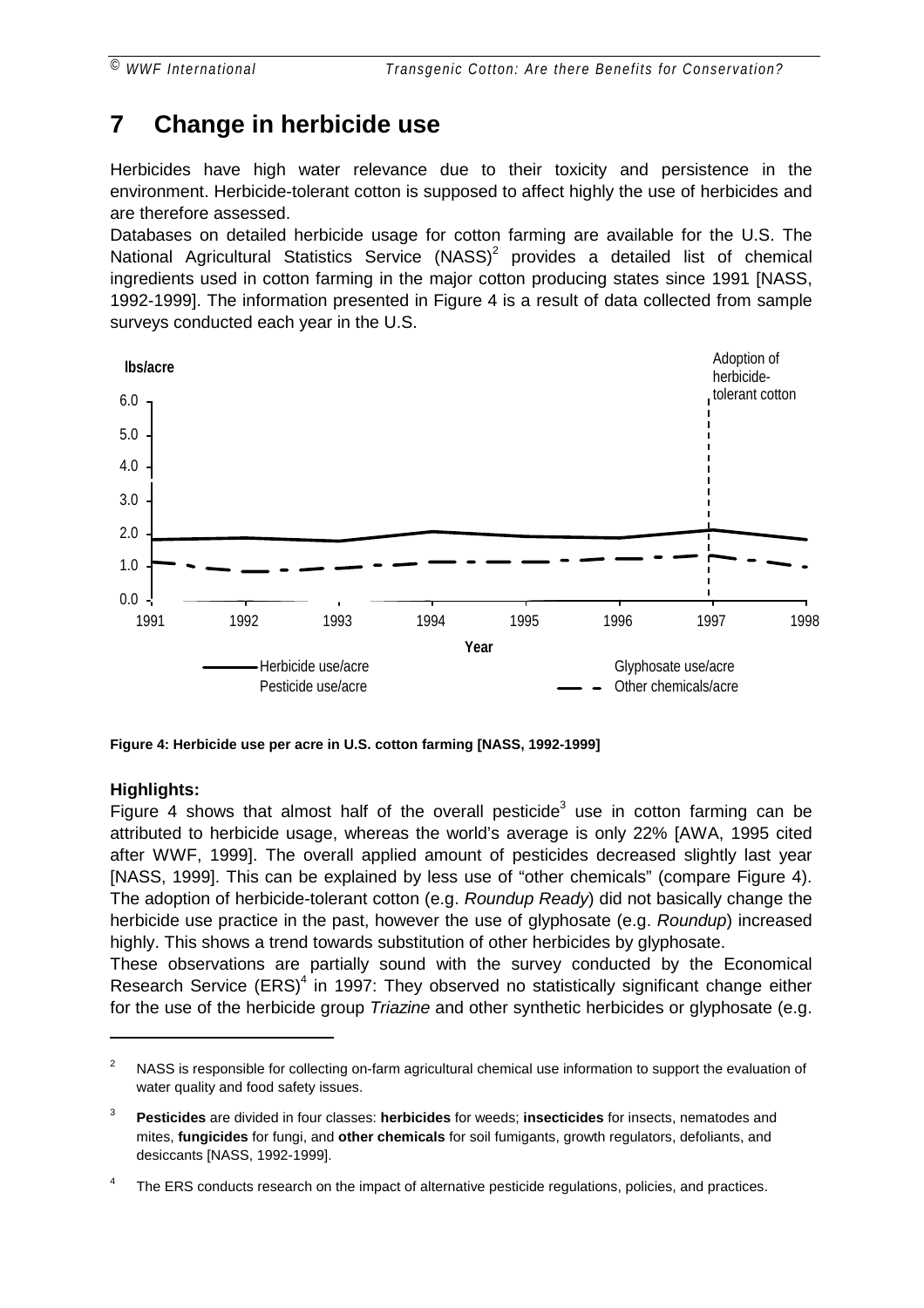*Roundup*) for transgenic cotton farming [ERS, 1999].

**Comment:** The ERS study indicates that the substitution of other herbicides by glyphosate cannot only be attributed to transgenic cotton varieties, but they helped at least to push glyphosate. The curve in [Figure 4](#page-22-0) indicates remarkable growth-rates for glyphosate since 1996, becoming one of the three top active herbicide ingredients used in U.S. cotton farming in 1998 with a growth rate of over 50% a year (compare [Figure 4\)](#page-22-0) [NASS, 1992-1999].



**Figure 5: The five top herbicides in U.S. cotton farming (use per acre)**

The observations in cotton farming are partially sound with the ERS observations for herbicide-tolerant soybean [ERS, 1999]: As adoption of herbicide tolerant soybean increased, use of glyphosate herbicide, such as *Roundup* also increased. By contrast, to a larger extent other synthetic herbicides diminished and a net decrease of herbicide use was reported for the investigated year (no quantitative data available) [ERS, 1999].

> A time frame of three years is too short to show clear trends in herbicide usage and to estimate the water relevance of the ongoing herbicide substitution. But it can be expected that the adoption of herbicide tolerant cotton will further increase the use of glyphosate (e.g. *Roundup*) and also other herbicides as bromoxynil and glufosate (phosphinotricin). The data shown in this chapter are for the U.S., as an example for a highly industrialised agriculture. Therefore, it is difficult to generalise for other countries.

#### **Open questions**:

- 1. It is not the focus of the study to evaluate which herbicide are replaced by the group of total herbicides, but it would be of interest for future assessments.
- 2. Are the results from the U.S. comparable to other countries with other agricultural techniques?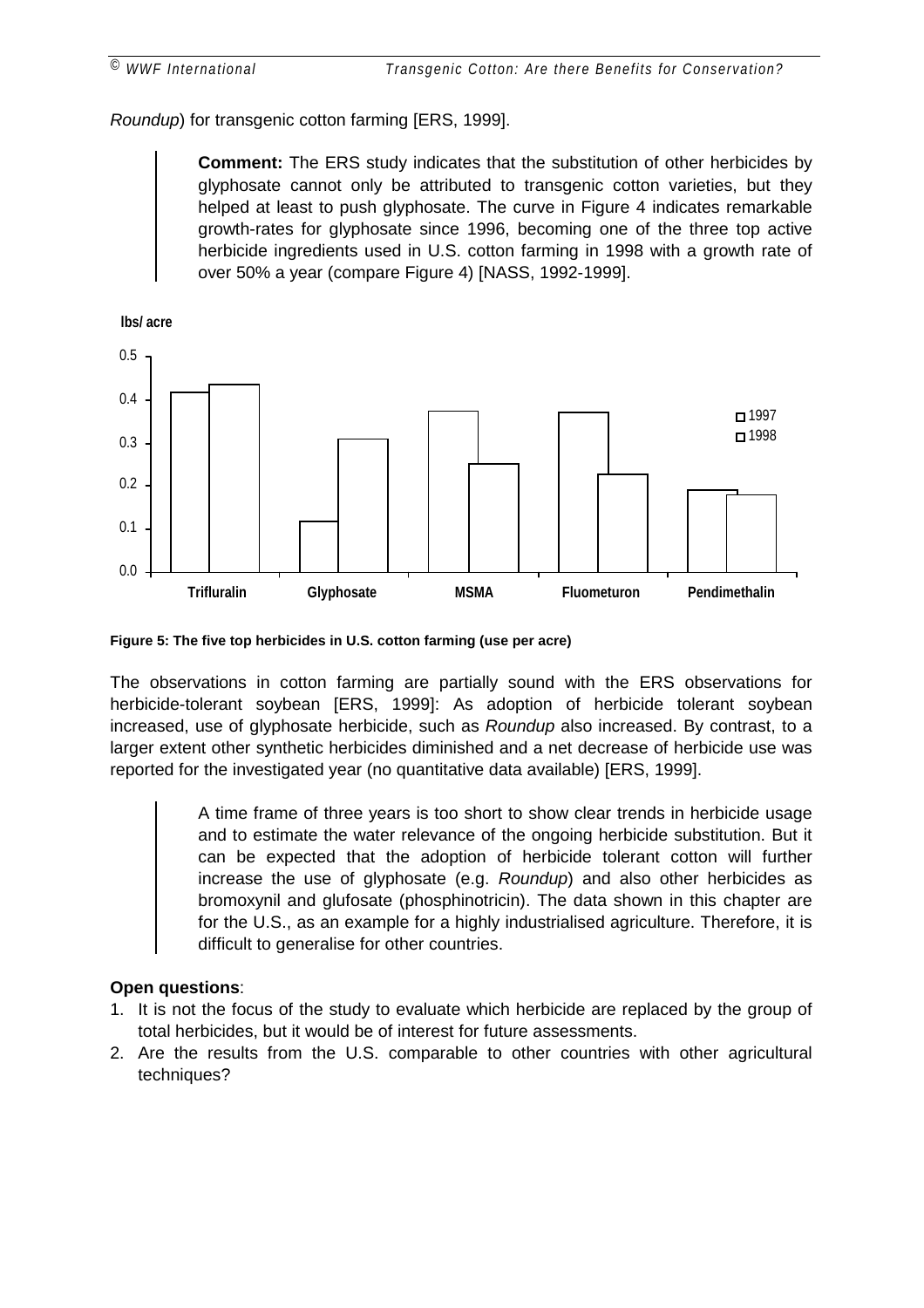# <span id="page-24-0"></span>**8 Change in insecticide use**

Data on specific insecticides used by cotton producers are available for the U.S. [NASS, 1992-1999]. According to Gianessi and Carpenter, pest management experts recommend about twelve insecticides for the *Bt*-cotton targeted insect pests [Gianessi and Carpenter, 1999]. For these insecticides, which comprise to a large extent pyrethroids one could expect a decrease.

The assessment of these twelve insecticide would draw only an uncompleted picture mainly for the two following reasons:

- $\triangleright$  In practice a proper identification of insecticides and their corresponding target insects is difficult since many ingredients have activity on more than one insect.
- $\triangleright$  With a decrease of the targeted pests other pests may increase and require further spraying of other insecticides that are not comprised in these twelve insecticides.

To exclude the mentioned problems the overall insecticide use is assessed in Figure 6:



**Figure 6: Insecticide**<sup>5</sup>  **use in U.S. cotton farming**

 $\overline{a}$ 

<sup>5</sup> **Pesticides** are divided in four classes in this report: **herbicides** for weeds; **insecticides** for insects, nematodes and mites, **fungicides** for fungi, and **other chemicals** for soil fumigants, growth regulators, defoliants, and desiccants [NASS, 1992-1999].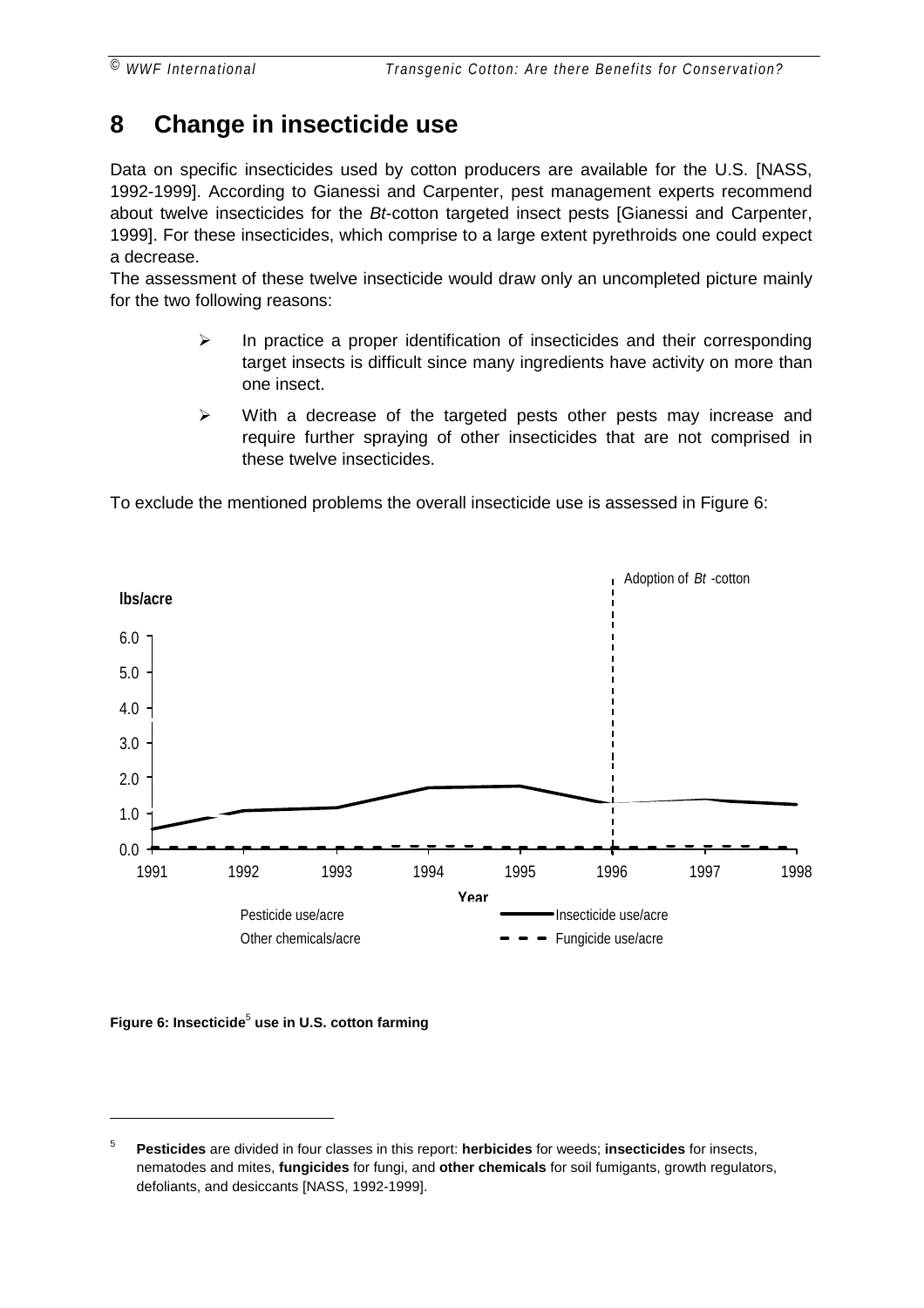#### **Highlights:**

Insecticides are applied on about two third of the U.S. cotton acreage and have a share of pesticides of about one third [NASS, 1992-1999], whereas the worldwide average is 67% [AWA, 1995].

Low insecticide use in 1991 is primarily due to bad statistically data. In most states 1995, the year before *Bt*-cotton was introduced, high insect infestations required high amounts of insecticides [Gianessi and Carpenter, 1999]. In 1996 a lot of farmers faced high yield losses due to ineffective control by *Bt*-cotton varieties. Consequently insecticide use in 1997 slightly increased.

Reported damage on *Bt*-cotton in the introductory year by cotton bollworm [UBA, 1997] underlines reduced efficacy against the targeted insect cotton bollworm (*Helicoverpa zea*). Plants producing these *Bt*-Proteins are capable of providing effective control of tobacco budworm, pink bollworm and only of moderate levels of bollworm (*Helicoverpa zea*) [Moore *et al.*, 1999 cited after Gianessi and Carpenter, 1999].

**In the period from 1996 to 1998 the acreage of** *Bt***-cotton increased up to more than one sixth of the U.S. cotton acreage in 1998. In the same period insecticide use remained more or less at the same level, although a decrease should have been expected** (compare [Figure 6\)](#page-24-0).

> **Comments:** Pests patterns and infestation levels are different for each region and each year, requiring different insecticides and amounts of insecticides. Consequently, analysed data often draw controversial situations for different regions and years.

For instance in *Alabama* where growers faced serious damage from bollworm in *Bt*-cotton fields in 1996 the adoption rate increased from 1997 to 1998 by 10%, while insecticide use also increased from 0.6 in 1997 to 08 lbs./acre in 1998. In contrast, in other states reductions were reported by increasing adoption of transgenic *Bt*-varieties.

Generally, other factors than the introduction of transgenic cotton may also have contributed to changes in insecticide usage in U.S: in many cotton producing areas the return of beneficial insects that naturally control bollworm/budworm pests have reduced insecticide usage after eradication programs for the boll weevil (*Anthonomous grandis*) have been pursued, with high insecticide usage in the early nineties [Gianessi and Carpenter, 1999].

It stands to reason that three years are a short period to draw a definitive picture in insecticide usage in the U.S., however there are several features which should be mentioned and can be summarised as following.

- ! From 1996 to 1998 *Bt*-cotton acreage reached one sixth of the U.S. cotton acreage, in the same period insecticide use was more or less constant.
- ! Most farmers growing *Bt-*cotton still uses insecticides for the *Bt-*targeted pests (i.e. bollworm, pink bollworm and tobacco budworm).
- $\triangleright$  Gianessi and Carpenter calculated an approximate reduction of 10% of the overall insecticide use after the introduction of *Bt*-varieties. They compared the insecticide use of five states in the U.S. in 1995 (a high infestation year) and 1998 [Gianessi and Carpenter, 1999].
- $\triangleright$  A study conducted by the Economic Research Service (ERS) revealed that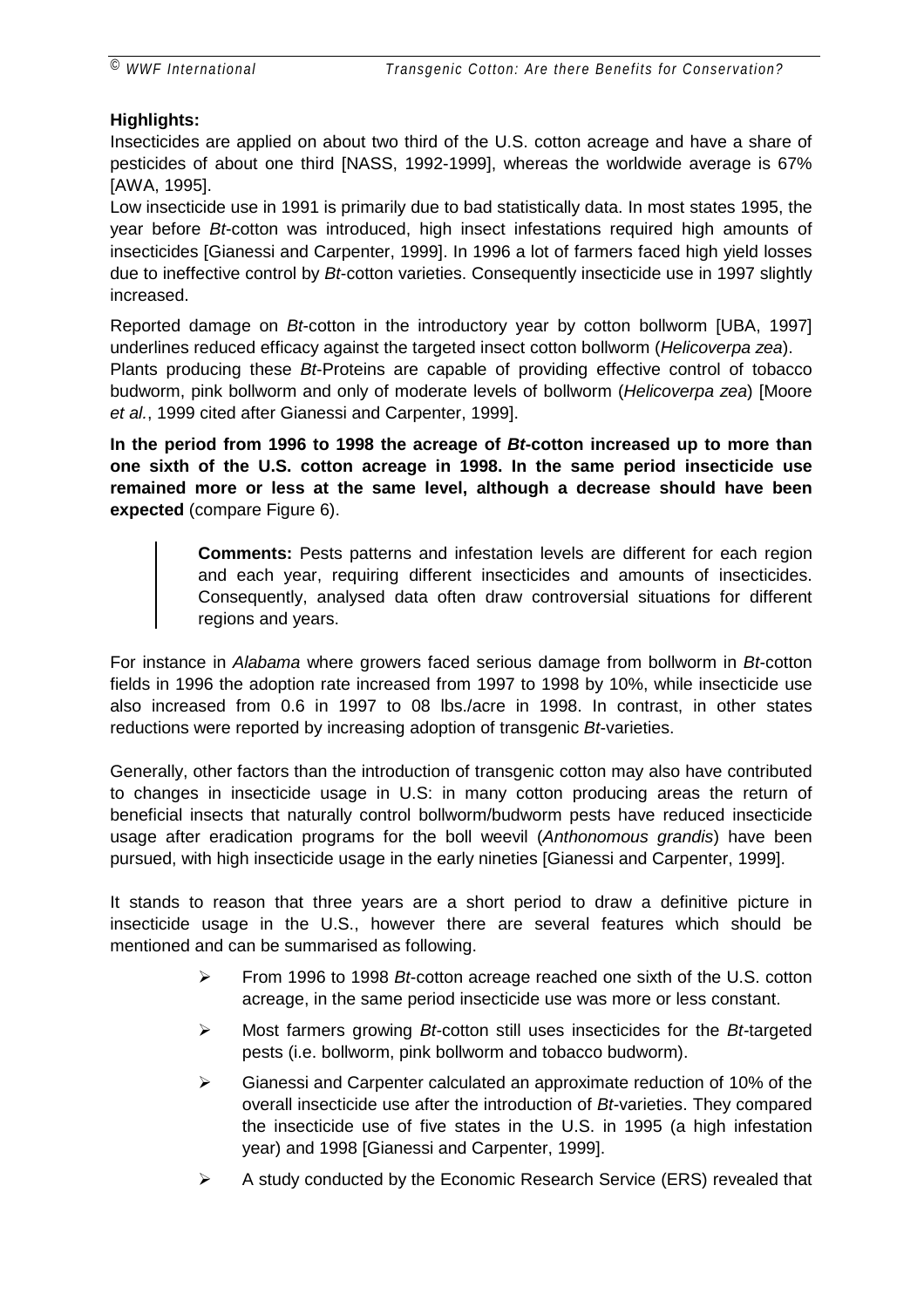the use of organo-phospate and pyrethroid insecticides did not change due to adoption of *Bt*-cotton [ERS, 1999]. Reductions were reported for the insecticide *aldicarb*<sup>6</sup> (Temik®) which is not recommended as a cotton Bollworm/Budworm insecticide after Gianessi and Carpenter [Gianessi and Carpenter, 1999].

- ! *Bt*-sprays were not included in the presented timeline. The application of *Bt* has generally declined during the last years. But if the production of *Bt* in plants is regarded as a permanent insecticide application, *Bt*-cotton might have contributed to an increase of insecticide use in the last years. This fact is excluded in any statistical data.
- ! In years with low infestation levels *Bt*-cotton is a rather expensive method compared to traditional pest managment solutions where sprayings were applied only after reaching economical thresholds. The average technology fee for *Bt*-cotton was approximately \$32 per acre in 1998 [Gianessi and Carpenter, 1999]. The pricing of the technology fee is calculated on the alternative cost for spraying and is different for every country [Barton, 2000].

According to *Monsanto* insecticide usage significantly decreases when a grower switches to *Bt*-cotton. Since *Bt*-cotton is grown on only a portion of the acres (just over 20% in 1998) it is not astonishing that the pesticide use across all of the acres and all pesticides would not show a strong correlation. "This is especially true for insecticides which are used at very very low application rates compared to herbicides" [Voth, 2000].

> **Comments:** The picture drawn in this chapter points out that the influence of *Bt* can hardly be isolated in a complex system as agriculture. It is a matter of fact that many factors are influencing infestation levels and subsequent insecticide use. The analysis of nation-wide data is an attempt to show the net benefit for the environment nation-wide and to overcome isolated approaches that showed controversial benefits in the past. It is evident that this is a rather rough approach which cannot elucidate what is happening on a specific cotton field.

 $\overline{a}$ 

<sup>6</sup> *Aldicarb* is a carbamate and is commonly used to control nematodes in cotton farming.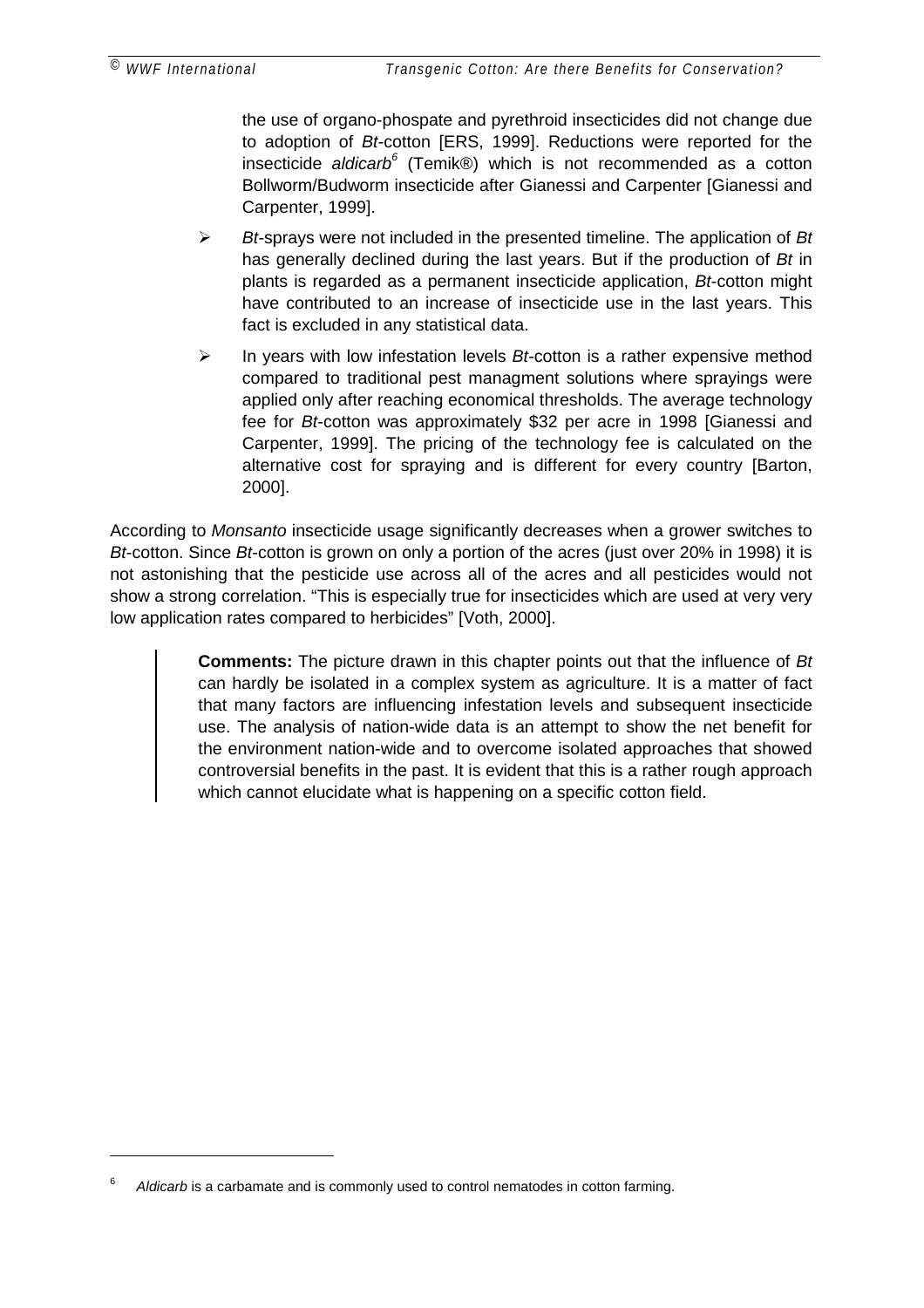# <span id="page-27-0"></span>**9 The situation in Australia**

In 1999 Australia is expected to cultivate 125'000 hectares of *Bt*-cotton. This represents about 25% of the overall cotton acreage. Herbicide tolerant cotton varieties are not registered for use, yet. Transgenic cotton lines are provided by *Monsanto*. Table 5 shows the list of organisations that are related with the approval of transgenic cotton varieties in Australia.

**Table 5:Organisations dealing with transgenic cotton in Australia**

| <b>Organisations</b>                                               | What they do                                                                                                                                                                               |
|--------------------------------------------------------------------|--------------------------------------------------------------------------------------------------------------------------------------------------------------------------------------------|
| <b>GMAC</b> (Genetic Manipulation<br><b>Advisory Council)</b>      | regulates the research with transgenic cotton                                                                                                                                              |
| <b>NRA (National Registration</b>                                  | regulates commercial registration of Bt-cotton                                                                                                                                             |
| Authority)                                                         | Details of pest management strategies are recommended to the NRA by TIMS. NRA includes<br>the strategy as part of the registration and the label for Bt-cotton, making it legally binding. |
| TIMS (Transgenic and Insecticide<br>Management Strategy Committee) | TIMS develops recommendations about use and management strategies for <i>Bt</i> -cotton. TIMS<br>has representation from industry, researchers, funding bodies, technology providers.      |

### **9.1 Change in insecticide use**

According to the WWF Australia pesticide use is one of the main issues that affects the industry's public acceptability in Australia [Handley, 1999]. In Australia a broad range of insecticides are used to face *Helicoverpa sp.,* the main lepidopteran pest: Endosulfan, synthetic pyrethroids, organo-phosphates, carbamates, *Bt*-sprays and virus sprays. Data collected over the last three seasons by the *Cotton R&D Corporation* shows reductions in specific insecticide applications of **50-60%** on *Bt*-cotton [Fitt, 1999].

> These reductions have been almost all for sprays targeting *Helicoverpa sp.*, the main target of the *Bt*-proteins. There has been no change in sprays for other pests [Fitt, 1999].

### **9.2 Change in land use**

According to WWF Australia transgenic cotton does contribute to more irrigated cotton in the near future by driving the expansion of cotton acreage in the northern parts of Australia [Handley, 1999]. The previous attempt to cultivate conventional cotton in this area failed due to high infestations from insects. *Bt*-cotton is supposed to overcome these problems.

> **Comment:** In fact, any prospects for cotton production in northern Australia depend on far more than *Bt*-cotton and according to the WWF irrigation is the primary threat to Wetlands in Australia [Handley, 1999].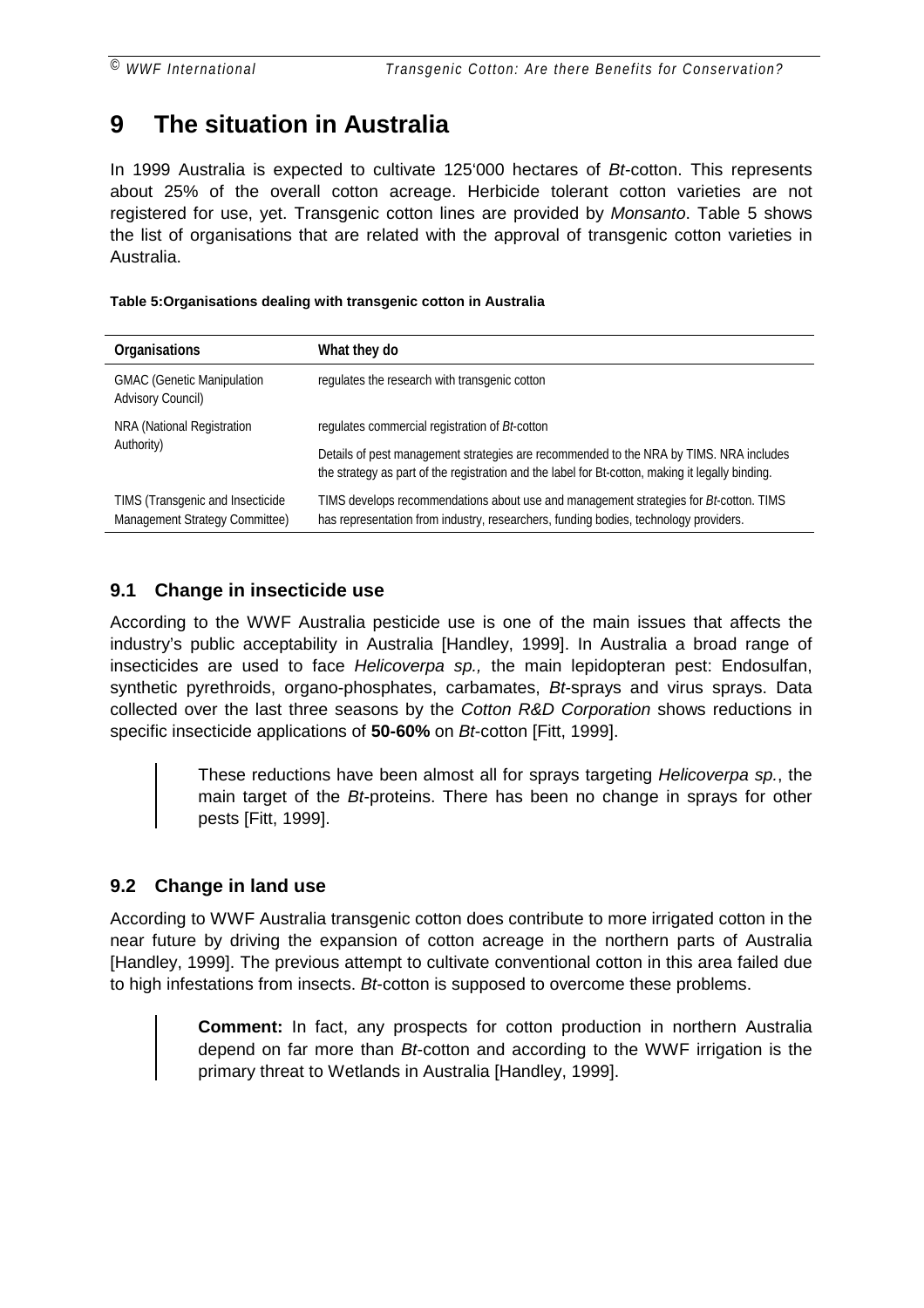# <span id="page-28-0"></span>**10 Environmental impact of transgenic cotton releases**

### **10.1 Potential for out-cross**

One concern about the risks of transgenic cotton is the escape of transgenes through pollen dispersal (via wind, insects) from transgenic crop plants to their relatives. Dispersal of pollen from transgenic cotton plants to surrounding non-transgenic plants has been observed, although cotton is mainly self-pollinating [Umbeck et al., 1991; Llewellyn and Fitt, 1996]. *Biothai* for instance has reported that conventional farmers found transgenic cotton in their fields last year [Bangkok Post, 1999].

#### **10.1.1 Out-cross of herbicide-tolerant genes**

The escape of transgenes through pollen is regarded as a environmental concern in the case of herbicide resistance genes, resulting in "superweeds" which are resistant even to broad-spectrum herbicides.

According to the list published by Keeler *et al.*, 1996 cotton (*Gossypium hirsutum*) is likely to hybridize with wild congeners. However, no member of the genus *Gossypium ssp.* is known as a weed worldwide.

> **Comments:** The danger that the genes for herbicide tolerance from the transgenic crops could be transferred to closely related cotton plants growing nearby, can give rise to labelling problems for conventional or organic cotton produces. The ecological impact through pollen dispersal in cotton farming can be regarded as less important than for other crops, such as canola, which has several weedy relatives. Recently, the resistance of a weed to three herbicides has been reported which derived from transgenes in canola<sup>7</sup>.

### **10.1.2 Selection of herbicide tolerant weeds**

A more indirect but not less adverse effect in transgenic cotton farming is due to repeated application of herbicide on the same area contributing to naturally developing herbicide resistance. Herbicide resistant weeds can be observed within a short period as a result of high selection pressure. For instance, overuse of the herbicide group *Triazine* has led to resistance in more than 55 weeds [UBA, 1999]. This phenomenon is also well known for the herbicide *glyphosate* (*Roundup*) [Anken, 1999; UBA, 1999].

Hence, it can generally be assumed that arable weeds develop a specific herbicide resistance after intensive application of one herbicide.

> **Comments:** Higher herbicide dosage will be needed to control weeds in the future, raising higher impacts on the environment by herbicides.

### **10.1.3 Side-effects by broad-spectrum herbicides**

There is little knowledge about long-term use and subsequent side effects of broadspectrum herbicides for non-target species and for biodiversity. This feature is getting more important when these herbicides are used intensively. A recent review from the German

 $\overline{a}$ 

http://www.producer.com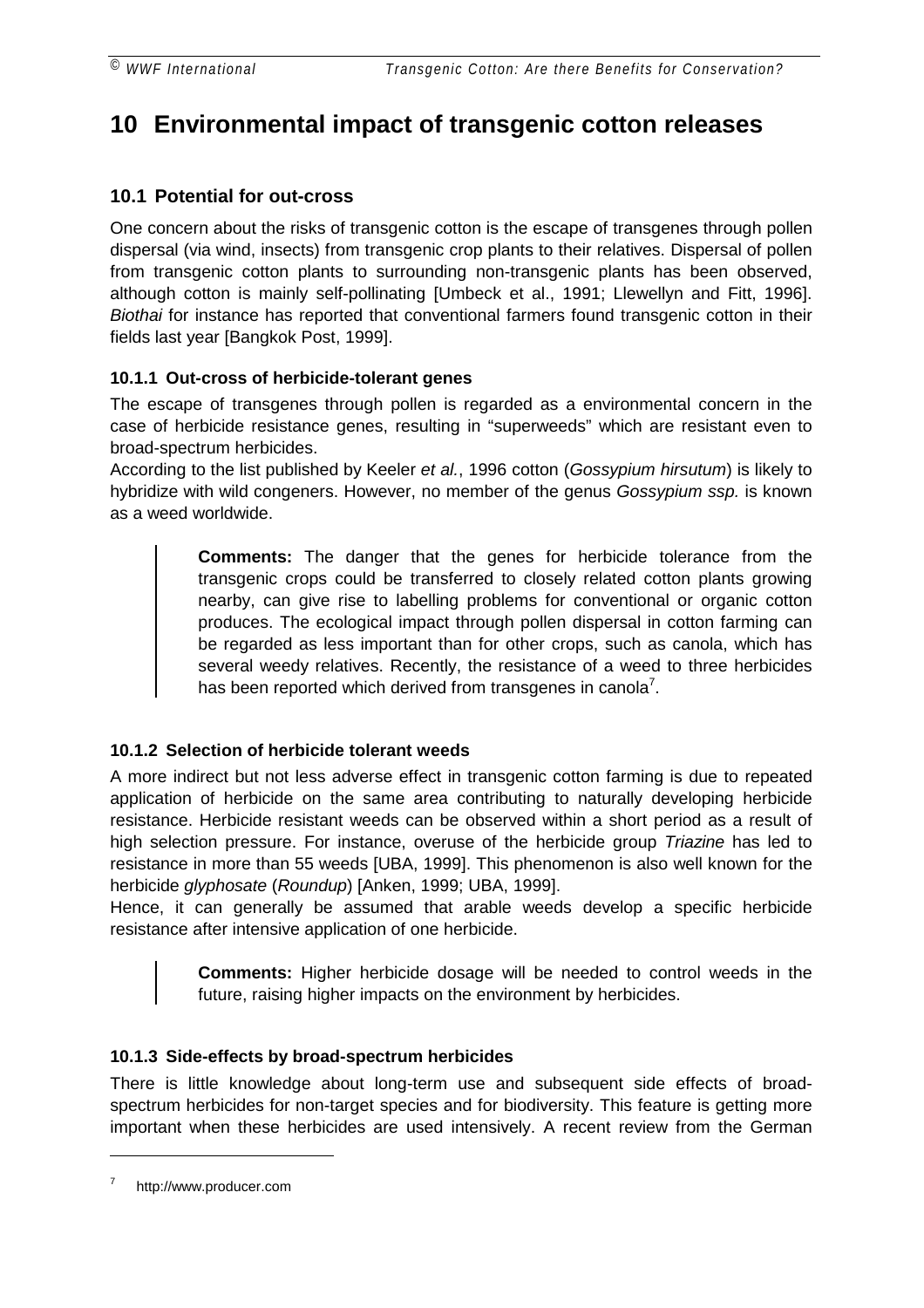<span id="page-29-0"></span>government gives strong evidence that harmful effects on arthropods can not be excluded [Pesticides Trust, 1999].

#### **10.1.4 Compensation by other pests**

Whilst introducing *Bt*-cotton to reduce the most damaging pests in cotton farming, increasing populations of other pests (i.e. tarnished plant bug (*Lygus hesperus*), boll weevil (*Anthonomous grandis*)) have been reported in several areas. For instance, *Bt-*cotton in *North Carolina* sustained less damage from bollworms compared to conventional fields, while damage from other pests (e.g. stink bug) was approximately four times higher than in conventional fields [Bacheler, 1999 cited after Gianessi and Carpenter, 1999]. An other survey conducted in 1998 revealed an increasing number of insecticide treatments for pests not controlled by *Bt*-varieties on *Bt*-cotton fields than on conventional fields [Mullin *et al.*, 1999 cited after Gianessi and Carpenter, 1999].

> **Comments:** These field experiences back the facts stated in chapter [8.](#page-24-0) No overall insecticide reduction in current statistical data can be seen as a strong evidence that growers increase the number of treatments targeting these (secondary) pests, even though three years of experience in *Bt*-cotton farming are a (too) short period to prove changings in pest patterns due to the new *Bt*technology. These tendencies should be assessed in more details. Insect-pests in cotton farming have shifted over time in the past as well without transgenic cotton.

#### **10.1.5 Resistance of target insects**

The development of insecticide resistance is a naturally occurring phenomenon. For instance, in *Arkansas*, pyrethroid resistance by the tobacco budworm has progressed to the point of basically no control in 1998 [Williams *et al.*, 1999 cited after Gianessi and Carpenter, 1999]. The resistance spectrum can also encompass many of the newer organophosphate and carbamate insecticides. Even broad-spectrum resistance to these synthetic insecticides has been reported.

The occurrence of resistance in *Arkansas* has led to the development of resistance management plans to reduce selecting pressure on insects for *Bt*-cotton. They are currently in place for the U.S., where selection pressure for resistant insecticides is particularly high due to monocultures and missing crop rotation practice: cotton growers who plant *Bt*-cotton varieties are required to plant a portion of non-transgenic cotton as a refuge for insects in order to avoid the development of resistance to *Bt* in insect populations.

According to the USDA's *Cotton Research Laboratory* this insect management plan does not properly fulfil its intentions at least for the Pink Cotton Bollworm (*Pectinophora gossypiella*) after preliminary results from laboratory work [Liu *et al*., 1999].

> **Comment:** If one looks at the history of pest resistance it is very likely that resistance to the *Bt* incorporated in cotton will occur within the next years. When conventional *Bt* control agents have been used intensively in cotton farming in the past insecticide resistance was observed. Thus, insecticide use will increase again and an easily biodegradable insecticide such as *Bt* won't be effective anymore.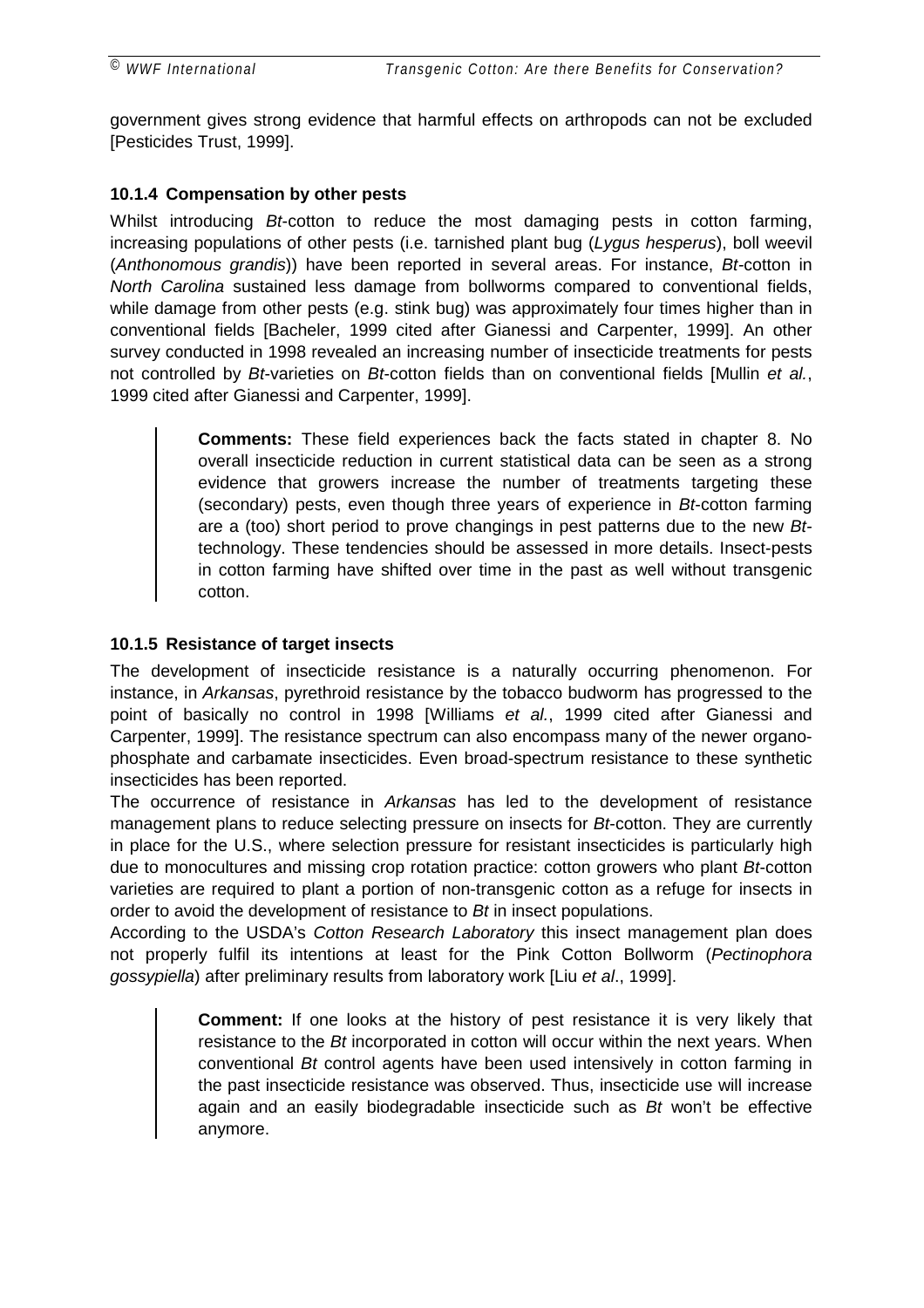<span id="page-30-0"></span>**Opinion:** As *Bt* represents a good larvicide that does not target the non damaging moth stage of Pink Cotton Bollworm (*Pectinophora gossypiella*), it seems to be reckless to risk insecticide resistance by large scale farming of *Bt*-cotton.

#### **10.1.6 Side-Effects on non-target species**

Several laboratory studies have revealed strong evidence that the *Bt*-Protein Cry1Ac (also incorporated into *Bt*-cotton) expressed by transgenic plants may harm more non-target species than assumed before [Losey *et al.,* 1999]. Moreover Hilbeck et al., (1998) reported in a laboratory based study that predatory larvae of green lacewings (*Chrysoperla carnea*) – an important beneficial insect in cotton fields – were fed on caterpillars that had in turn been feeding on maize leaves expressing a *Bt*-toxin. The lacewings given the *Bt* fed caterpillars to eat died in higher numbers (62% mortality) than those given *Bt-*free caterpillars (37% mortality).

Even though, the results of the cited research are based on laboratory studies and were not confirmed yet on farm they indicate some adverse effects by *Bt*-technology and it should be kept an eye on these findings in the future.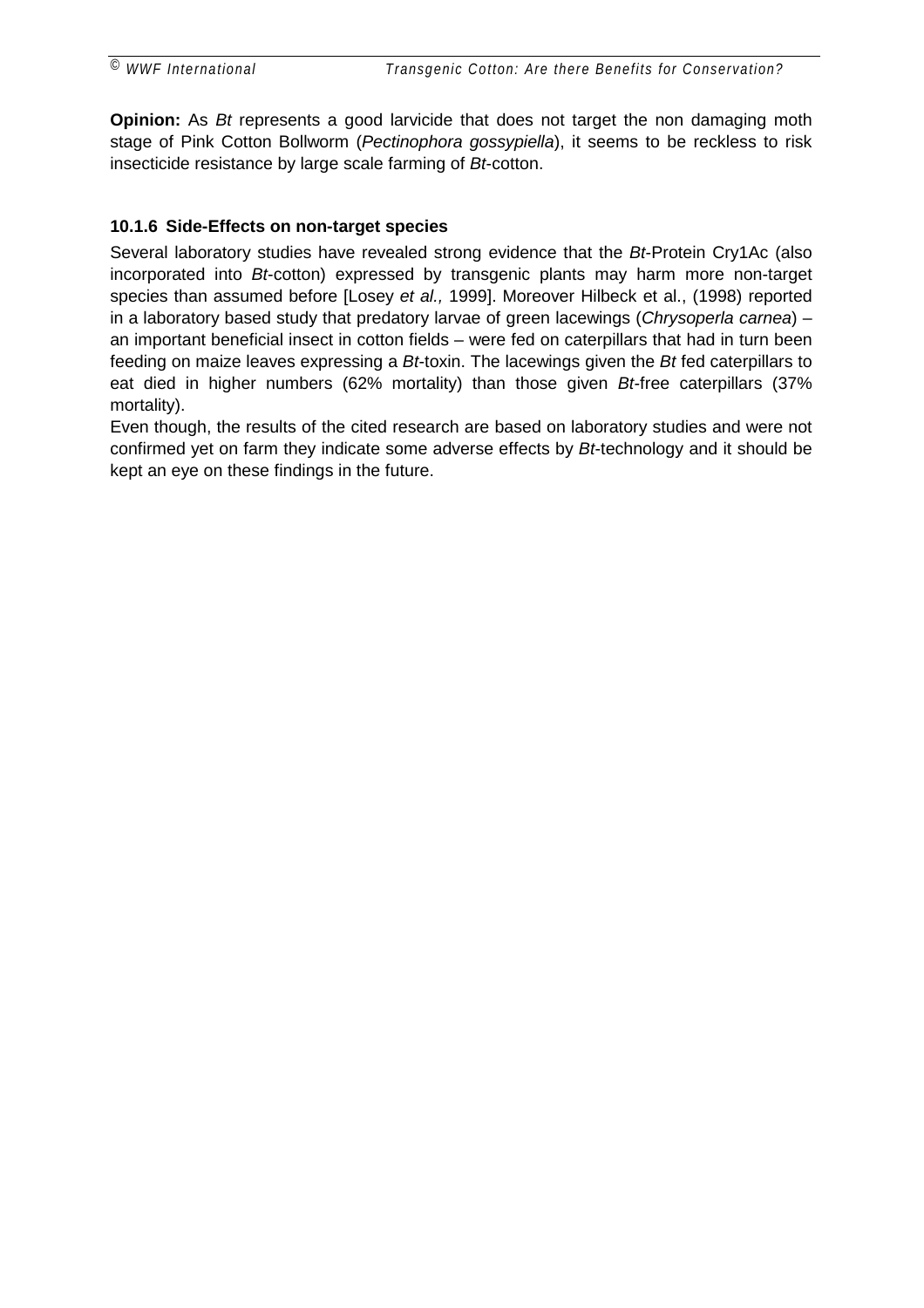# <span id="page-31-0"></span>**11 General outlook in transgenic crops**

The preview released this autumn by the organisation ISAAA shows further linear growth of transgenic crops in 1999 but with slow adoption rates for transgenic cotton compared to other crops (compare

Figure 7 and Figure 8). For the next year the total transgenic crop acreage is expected to decrease basically due to consumer concerns to transgenic crops in food in Europe. **Error! Not a valid link.**

#### **Figure 7:Transgenic crops and transgenic cotton worldwide**

Transgenic cotton had an adoption rate approximately linear during the last years and is now on position three under the most important transgenic crops throughout the world, but far behind corn and soybean (compare Figure 8). **Error! Not a valid link.**

**Figure 8:Acreage of transgenic crops and their development between 1996 and 1999 worldwide**

**Comments:** There is some uncertainty what happens with transgenic cotton acreage in the near future. Consumer concern about GMO-food is focussed primarily on corn, soybean and canal but not on cotton, seeing that it is generally not used as food ingredient in Europe. Therefore, a decrease in transgenic *Bt*cotton acreage could be interpreted as insufficiency of the incorporated *Bt*-trait in transgenic cotton against insect pests and subsequently in insufficient net-return to the farmers.

The tendency in cotton and other crops show that herbicide-tolerant traits are the most powerful among all transgenic traits transferred to plants (data not shown, compare chapter [4.2\)](#page-15-0). For instance, in the U.S. 50% of the soybean acreage are covered by herbicide-tolerant soybean.

**Therefore, herbicide-tolerance in combination with the interest to sell the corresponding herbicides can be interpreted as the key-driving force for the adoption of transgenic crops.**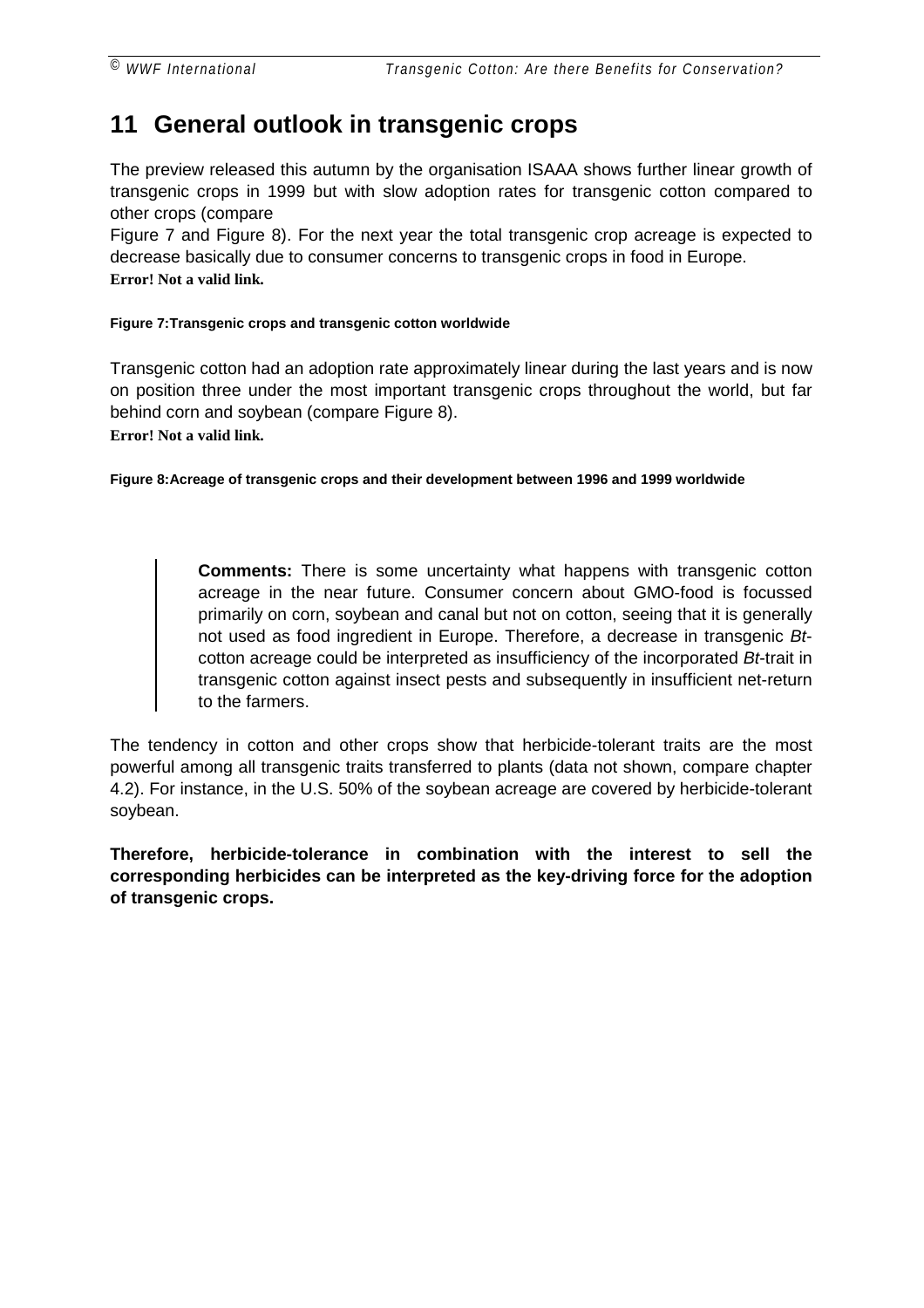### <span id="page-32-0"></span>**12 Literature and internet sources**

- Anken, T., 1999: Personal communication, Eidgenössische Forschungsanstalt für Agrarwissenschaft und Landtechnik, 8356 Tänikon, Switzerland Internet: http://www.admin.ch/sar/fat/fathomed.html
- AWA (Allan Woodburn Associates), 1995: The cotton crop and its agrochemical market. Edinburgh, UK.
- Bacheler, J. S., 1999: Bollgard cotton Performance expectations for North Carolina producers, Carolina cotton notes 99:**5**
- Bajaj, Y. P. S., 1998: Biotechnology for the Improvement of Cotton, p 4-36 in: Biotechnology in Agriculture and Forestry 42: Cotton, Springer-Verlag, Berlin
- Bangkok Post, 1999: Activists decry weak bio-safety controls, 28. September 1999
- Barton, G., 1999: Personal communication, Monsanto, U.S.
- Barton, G., 2000: Personal communication, Monsanto, U.S.
- Bijman, J., 1994: Agracetus: Patenting all transgenic cotton, *Biotechnology and Development Monitor*, No. 21, p.8-9
- Biotechnology and Development Monitor 37/1999 Available from: <http://www.pscw.uva.nl/>
- Biotechnology Industry Organisation, 1999: Members survey Available from: http://www.bio.org
- CCRI (Central Cotton Research Institute), 1999: Achievements Available from: http://www.ccri.org.pk
- Cotton and Wool Yearbook, 1999: Economic Research Service, U.S. Department of Agriculture
- ERS (Economic Research Service), 1999: Impacts of adopting genetically engineered crops in the U.S. – Preliminary results, 20 July, United States Department of agriculture Available from: http://www.econ.ag.gov/epubs/htmlsum/cotton.html
- Fitt, G. P, 1999: Personal communication, Australian Cotton Cooperative Research Centre, Australia
- Gianessi, L. P.; Carpenter, J.E., 1999: Agricultural Biotechnology: Insect control benefits, National Centre for Food and Agricultural Policy, Washington Available on: http://www.bio.org
- Hancock, W., 1999: Cotton Growers' Attitudes to Issues Related to INGARD® Use Available from: http://cotton.pi.csiro.au/Assets/PDFFiles/acgra98/Hancockd.pdf
- Handley, M., 1999: Personal communication, National Wetlands Policy Officer, WWF Australia
- Hilbeck, A., Baumgartner, M., Fried, P.M and Bigler, F. (1998). Effects of transgenic *Bacillus thuringiensis* corn fed prey on the mortality and development time of immature *Chrysoperla carnea* (Neuroptera Chrysopidae). Environmental Entomology 27 (2) 480-487.
- Llewellyn, D.; Fitt, G. (1996) Pollen dispersal from two field trials of transgenic cotton in the Namoi valley, Australia. Molecular Breeding 2, 157-166.
- James, C., 1997: Global Status of Transgenic Crops in 1997, ISAAA Briefs No. 5, Ithaca, N.Y. Available from isaaa@isaaa.org or www.isaaa.org. An electronic form is available on *AgBiotechNet* at: [http://agbio.cabweb.org](http://agbio.cabweb.org/)
- James, C., 1998: Global Review of Commercialised Transgenic crops: 1998, ISAAA Briefs No.8, ISAAA, Ithaca, N.Y. Available from isaaa@isaaa.org or www.isaaa.org. An electronic form is available on *AgBiotechNet* at: [http://agbio.cabweb.org](http://agbio.cabweb.org/)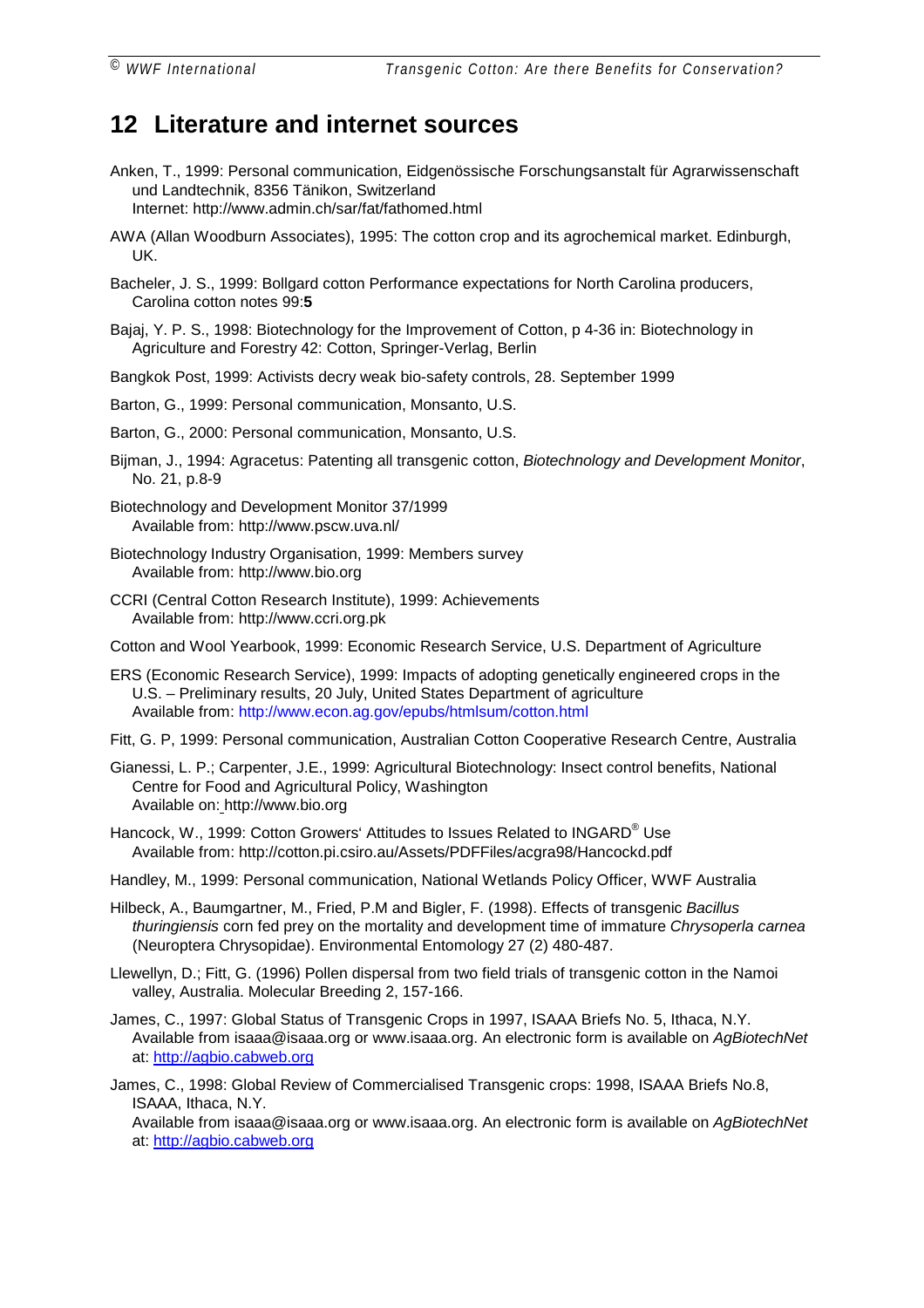James, C., 1999: Global Status of Commercialised Transgenic crops: 1999, ISAAA Briefs No.12: Preview, ISAAA, Ithaca, N.Y.

Available from isaaa@isaaa.org or www.isaaa.org. An electronic form is available on *AgBiotechNet* at: [http://agbio.cabweb.org](http://agbio.cabweb.org/)

Jayaraman, K. S., 1999: India intends to reap the full commercial benefits, Nature **402**:342-343

- Jenkins, R., (1999) "*Bt-* Crops are Unsustainable." Biotechnology and Development Monitor, No. 38, p. 24
- Keeler, K.H.; Turner, C.E.; Bolick, M.R. (1996) Movement of crop transgenes into wild plants. In Herbicide-Resistant Crops: Agricultural, Economic, Environmental, Regulatory, and Technological Aspects [edited by Duke, S.O.] Boca Raton, FL, USA: CRC Press, pp. 303-330.
- Korell, M.; Schittenhelm, S.; Weigel, H.J., 1997: Aufstellen von Kriterien für die nachhaltig umweltgerechte Nutzung gentechnischer veränderter Kulturpflanzensorten, Hrsg.: Umweltbundesamt, Berlin Internet: [http://www.umweltbundesamt.de](http://www.umweltbundesamt.de/)
- Krattiger, A. F., 1997: Insect Resistance in Crops: A Case Study of *Bacillus thuringiensis* (Bt) and its Transfer to Developing Countries, ISAAA Briefs No. 2, ISAAA, Ithaca, N.Y. Available from isaaa@isaaa.org or www.isaaa.org. An electronic form is available on *AgBiotechNet* at: http://agbio.cabweb.org
- Liu, Y. B., Tabashnik, B. E., Dennehy, T. J., Patin, A. L., Bartlett, A. C. 1999: Nature: **400**: 599
- Losey, J. E., Rayor, L. S., Carter, M. E., 1999: Transgenic Pollen Harms Monarch Larvae, *Nature*: **399**: 214
- Monsanto, 1999: About Roundup Ready Cotton Available from: http://www.monsanto.com
- Moore, G. C., *et al.*, 1999: *Bt*-cotton Technology in Texas: A Practical View, Texas Agricultural Extension Service, L-5169
- Mullin, J. W., *et* al., 1999: Economics of Bollgard Versus Non-Bollgard Cotton in 1998, 1999 Proceedings Beltwide Cotton Conferences
- NASS, 1992-1999: Agricultural Chemical Usage, Field Crops Summary Available from: <http://www.usda.gov/nass>
- Organisation for Economic Cooperation and Development (OECD), 1998b: Bio Track Online Product databases
- Organization for Economic Cooperation and Development (OECD), 1999a: Bio Track Online Field trial database Available from: <http://www.olis.oecd.org/biotrack.nsf/>
- Pesticides Trust, 1999: European Commission report on Glyphosate points to harmful effects on arthropods, News Release 15. October 1999 available from: http://www.gn.apc.org/pesticidestrust/
- Thomas, J. C., 1998: Insect-resistant transgenic cotton, in: Bajaj, Y. P. S., 1998: Biotechnology for the Improvement of Cotton, p 273-285 in: *Biotechnology in Agriculture and Forestry 42*: Cotton, Springer-Verlag, Berlin
- Umbeck, P.F.; Barton, K.A.; Nordheim, E.V.; McCarty, J.C.; Parrot, W.L.; Jenkins, J.N. (1991) Degree of pollen dispersal by insects from a field test of genetically engineered cotton. *Journal of Economic Entomology* 84, 1943-1950.
- Voth, R., 2000: Personal communication, Cotton Research Monsanto, U.S.
- Williams, K. R., 1999: Five years of Vial Testing on a County-Wide Basis for Bollworm and Budworm in Louisiana During 1998, 1999 Proceedings Beltwide Cotton Conferences
- Williams, M. R., 1997: Cotton Insect Losses 1996, Proceedings Beltwide Cotton Conferences 1997.
- WWF, 1999: The Impact of cotton on Freshwater Resources and Ecosystems, a preliminary synthesis,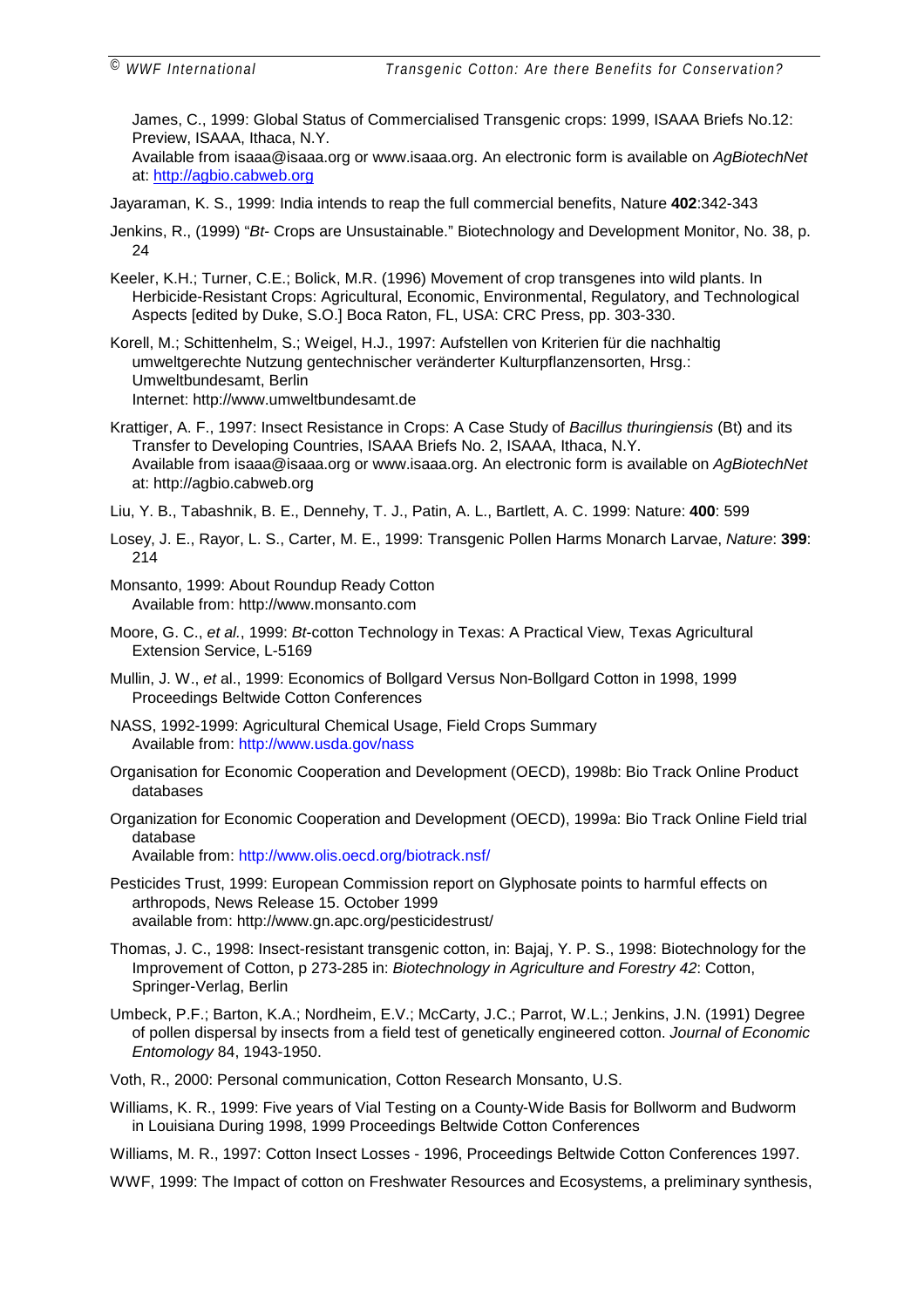<span id="page-34-0"></span>WWF International

#### **12.1 Further Websites**

#### **12.1.1 Biotechnology related**

Biotechnology Knowledge Centre [http://www.biotechknowledge.com](http://www.biotechknowledge.com/)

Biotechnology Industry Organization (BIO) [http://www.bio.org](http://www.bio.org/)

#### **12.1.2 Cotton related**

Cotton on the net

Cotton on the net seeks to serve the cotton community worldwide. It is a place where one can view information on the cotton industry

[http://www.cotton-net.com](http://www.cotton-net.com/)

King Cotton Links Various cotton related links [http://cotton.net](http://cotton.net/)

Pesticide trust <http://www.gn.apc.org/pesticidestrust>

Sustainable cotton project (SCP)

SCP has been building bridges between farmers, manufacturers and consumers to Pioneer markets for certified organically grown cotton. [http://www.sustainablecotton.org](http://www.sustainablecotton.org/)

Virginia Cooperative Extension, 1999: Update on 1998 Transgenic Crop Acreage, <http://fbox.vt.box:10021/cals/cses/chagedor/98acreages>

#### **Cotton Australia**

Australian Cotton Cooperative Research Centre <http://cotton.pi.csiro.au/Publicat/articles/watermed.htm>

#### **12.2 Personal contacts**

Anken, T., Eidgenössische Forschungsanstalt für Agrarwissenschaft und Landtechnik, 8356 Tänikon, **Switzerland** Internet: <http://www.admin.ch/sar/fat/fathomed.html>

Barton, G., Biotechnology officer Monsanto, U.S.

Voth, R., Cotton Research Monsanto, U.S.

Fitt, Gary P., Chief Executive Officer, Australian Cotton Cooperative Research Centre, P.O. Box 59, Narrabri NSW 2390, Australia, Tel: 02 67991500 (Int'l +61-2-67991500), Fax 02 67931186 (Int'l + 61-2-67931186),<http://cotton.pi.csiro.au/aboutus/staff/fittg.htm>

Handley Michelle, National Wetlands Policy Officer, WWF Australia, PO Box 4010, Wembley WA 6014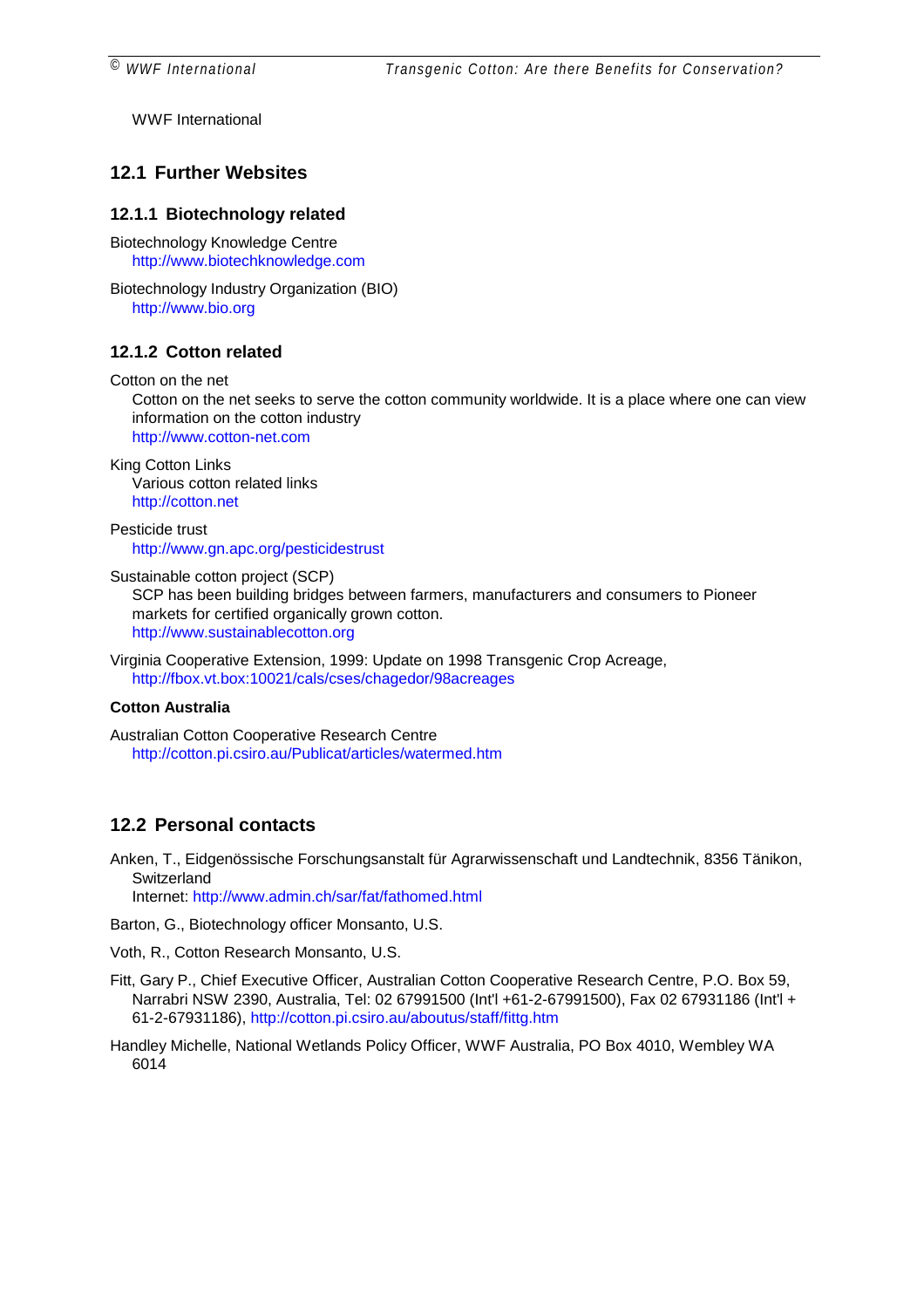# <span id="page-35-0"></span>**13 Glossary**

| Bacillus thuring.   | Bacillus thuringiensis $(Bt)$ occurs naturally in the soil and on plants.<br>Different varieties of this bacterium produce a crystal protein, called Bt-<br>toxin that is toxic to specific groups of insects. Bt has been available in<br>the U.S. as a commercial insecticide since the 1960s. The Bt-toxin Cry<br>1Ac is incorporated in Bt-cotton.                                                     |  |
|---------------------|------------------------------------------------------------------------------------------------------------------------------------------------------------------------------------------------------------------------------------------------------------------------------------------------------------------------------------------------------------------------------------------------------------|--|
| Bt                  | See Bacillus thuringiensis                                                                                                                                                                                                                                                                                                                                                                                 |  |
| <b>Bt-cotton</b>    | is a local cotton variety in which the trait Bt has been introduced by<br>cross-pollination and which is supposed to be resistant to lepidopteran<br>pests. See transgenic cotton.                                                                                                                                                                                                                         |  |
|                     | Economic thresholds Levels of pest population that, if left untreated, would result in losses in<br>revenue that exceed treatment costs. The use of economic thresholds<br>in making pesticide treatment decisions requires information on pest<br>infestation levels from scouting.                                                                                                                       |  |
|                     | Foliar pesticide application Applying the pesticide to the foliage of the plant.                                                                                                                                                                                                                                                                                                                           |  |
| Gene expression     | The process of producing a protein from its DNA- and mRNA-coding<br>sequences.                                                                                                                                                                                                                                                                                                                             |  |
| <b>Gene flow</b>    | The exchange of genes between different but (usually) related<br>populations.                                                                                                                                                                                                                                                                                                                              |  |
| Gene                | A locus on a chromosome that encodes a specific protein or several<br>related proteins. It is considered the functional unit of heredity.                                                                                                                                                                                                                                                                  |  |
| Genetic engineering | The manipulation of an organism's genetic endowment by introducing or<br>eliminating specific genes through modern molecular biology<br>techniques. A broad definition of genetic engineering also includes<br>selective breeding and other means of artificial selection.                                                                                                                                 |  |
| Genotype            | The structure of DNA that determines the expression of a trait. See<br>Phenotype.                                                                                                                                                                                                                                                                                                                          |  |
| Genus               | A category including closely related species. Interbreeding between<br>organisms within the same category can occur.                                                                                                                                                                                                                                                                                       |  |
| <b>GEO</b>          | Genetically engineered organism.                                                                                                                                                                                                                                                                                                                                                                           |  |
| <b>GMO</b>          | Genetically modified organism.                                                                                                                                                                                                                                                                                                                                                                             |  |
| Herbicide tolerance | Herbicide tolerance is a trait or characteristic that makes plants<br>unsusceptible to specific herbicide applications.                                                                                                                                                                                                                                                                                    |  |
| Herbicide           | Any substance that is toxic to plants, usually used to kill specific<br>unwanted plants (e.g. weeds). Weeds compete with cotton for moisture,<br>nutrients, and light. The greatest competition usually occurs early in the<br>growing season. Late-season weeds, while not as competitive as early<br>season weeds, may interfere with insecticide applications and may<br>cause harvesting difficulties. |  |
| Herbicide-tolerant  | See herbicide tolerance                                                                                                                                                                                                                                                                                                                                                                                    |  |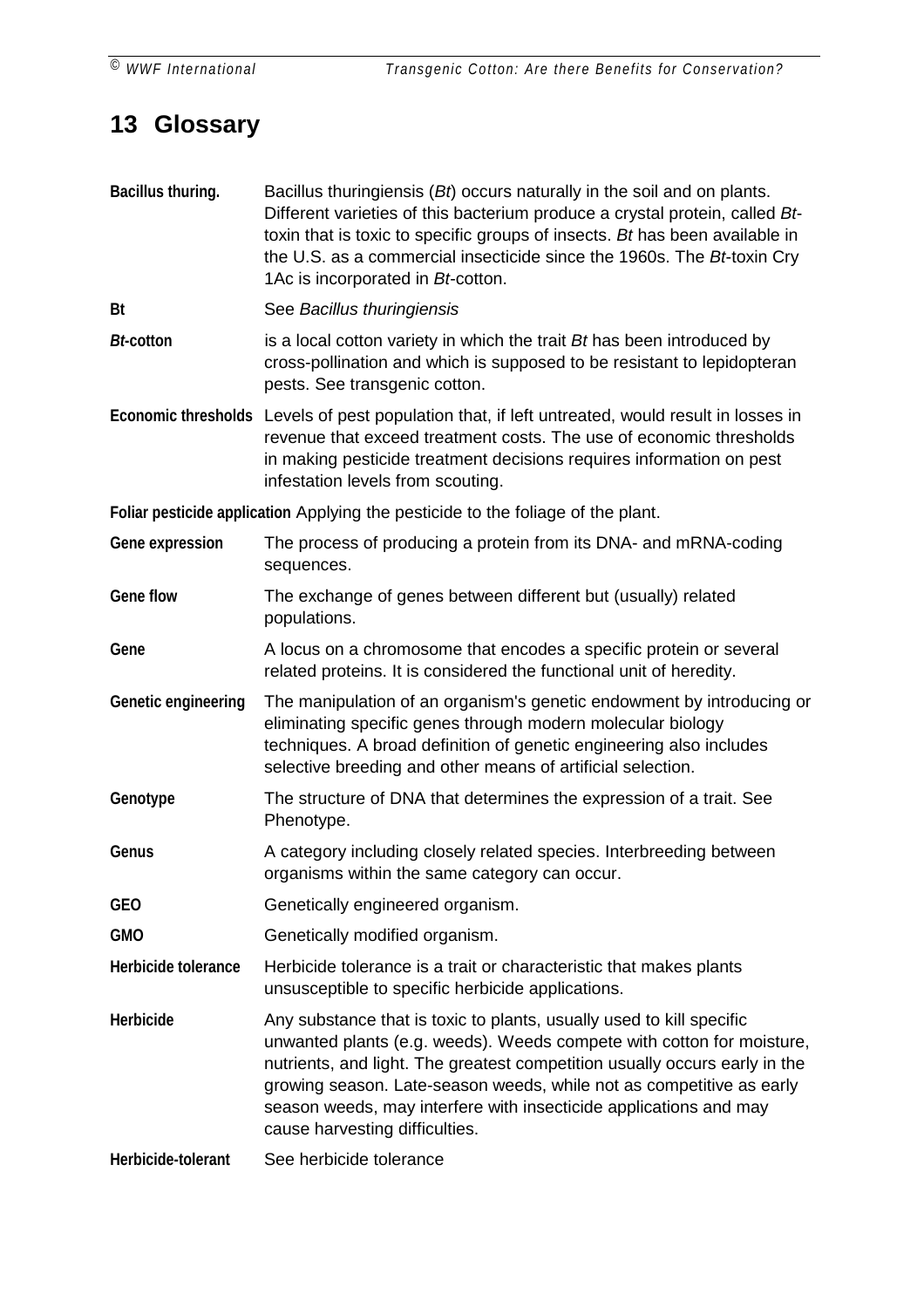| ©<br><b>WWF</b> International | Transgenic Cotton: Are there Benefits for Conservation?                                                                                                                                                                                                                                                                                                                                                                                                                                                                                                                                                                      |
|-------------------------------|------------------------------------------------------------------------------------------------------------------------------------------------------------------------------------------------------------------------------------------------------------------------------------------------------------------------------------------------------------------------------------------------------------------------------------------------------------------------------------------------------------------------------------------------------------------------------------------------------------------------------|
| <b>Hybrid</b>                 | The offspring of two parents differing in at least one genetic<br>characteristic (trait). Also, a heteroduplex DNA or DNA-RNA molecule.                                                                                                                                                                                                                                                                                                                                                                                                                                                                                      |
| <b>Insecticide</b>            | Insecticides are chemicals used to control insect. They are commonly<br>applied as spray and granular formulations.                                                                                                                                                                                                                                                                                                                                                                                                                                                                                                          |
| Insect-resistance             | Insect-resistance is a characteristic or trait of a plant, which has an<br>insect repellent effect. This characteristic can be achieved by<br>conventional breeding or genetic engineering. For instance, Bt-cotton is<br>local insect-resistant cotton varieties derived by genetic engineering.                                                                                                                                                                                                                                                                                                                            |
| Insect-resistant              | See Insect-resistance                                                                                                                                                                                                                                                                                                                                                                                                                                                                                                                                                                                                        |
|                               | Integrated Pest Management (IPM): "A pest control strategy based on the determination of an<br>economic threshold that indicates when a pest population is<br>approaching the level at which control measures are necessary to<br>prevent a decline in net returns. In practice, IPM is an ecologically<br>based strategy that relies on natural mortality factors, such as natural<br>enemies, weather, crop management, and seeks control tactics that<br>disrupt these factors as little as possible." Alternative Agriculture,<br>National Academy of Sciences (1989).                                                   |
| <b>Invasiveness</b>           | Ability of a plant to spread beyond its introduction site and become<br>established in new locations where it may provide a deleterious effect<br>on organisms already existing there.                                                                                                                                                                                                                                                                                                                                                                                                                                       |
| Open pollination              | Pollination by wind, insects, or other natural mechanisms.                                                                                                                                                                                                                                                                                                                                                                                                                                                                                                                                                                   |
| <b>Pest scouting</b>          | The inspection of a field for pests (insects, weeds, or pathogens). A<br>basic component of IPM programs, scouting is used to determine<br>whether pest populations have reached levels that warrant intervention<br>for control and to help determine the appropriate method of control.                                                                                                                                                                                                                                                                                                                                    |
| <b>Pesticide</b>              | A substance that kills harmful organisms (for example, an insecticide or<br>fungicide). As defined by the Federball Insecticide, Fungicide, and<br>Rodenticide Act (FIFRA) in the U.S., pesticides include any substance<br>or mixture of substances intended for preventing, destroying, repelling<br>or mitigating any pest, and any substance or mixture of substances<br>intended for use as a plant regulator, defoliant, or desiccant.<br>In this report four classes of pesticides are used: Herbicides,<br>Insecticides, Fungicides and other chemicals such as soil fumigants,<br>defoliants and growth regulators. |
| <b>Pests</b>                  | Insects, diseases, and weeds or uncultivated plants that naturally exist<br>in the environment. Agricultural pests cause damages to crops,<br>resulting in reductions in yield, crop quality, or both.                                                                                                                                                                                                                                                                                                                                                                                                                       |
| Phenotype                     | The observable characteristics of an organism, the expression of gene<br>alleles (genotype) as an observable physical or biochemical trait. See<br>Genotype.                                                                                                                                                                                                                                                                                                                                                                                                                                                                 |
|                               | Postemergence herbicide: Herbicides that are applied after weeds emerge. Postemergence<br>herbicides are considered more environmentally sound than<br>preemergence herbicides because they have little or no soil residual<br>activity.                                                                                                                                                                                                                                                                                                                                                                                     |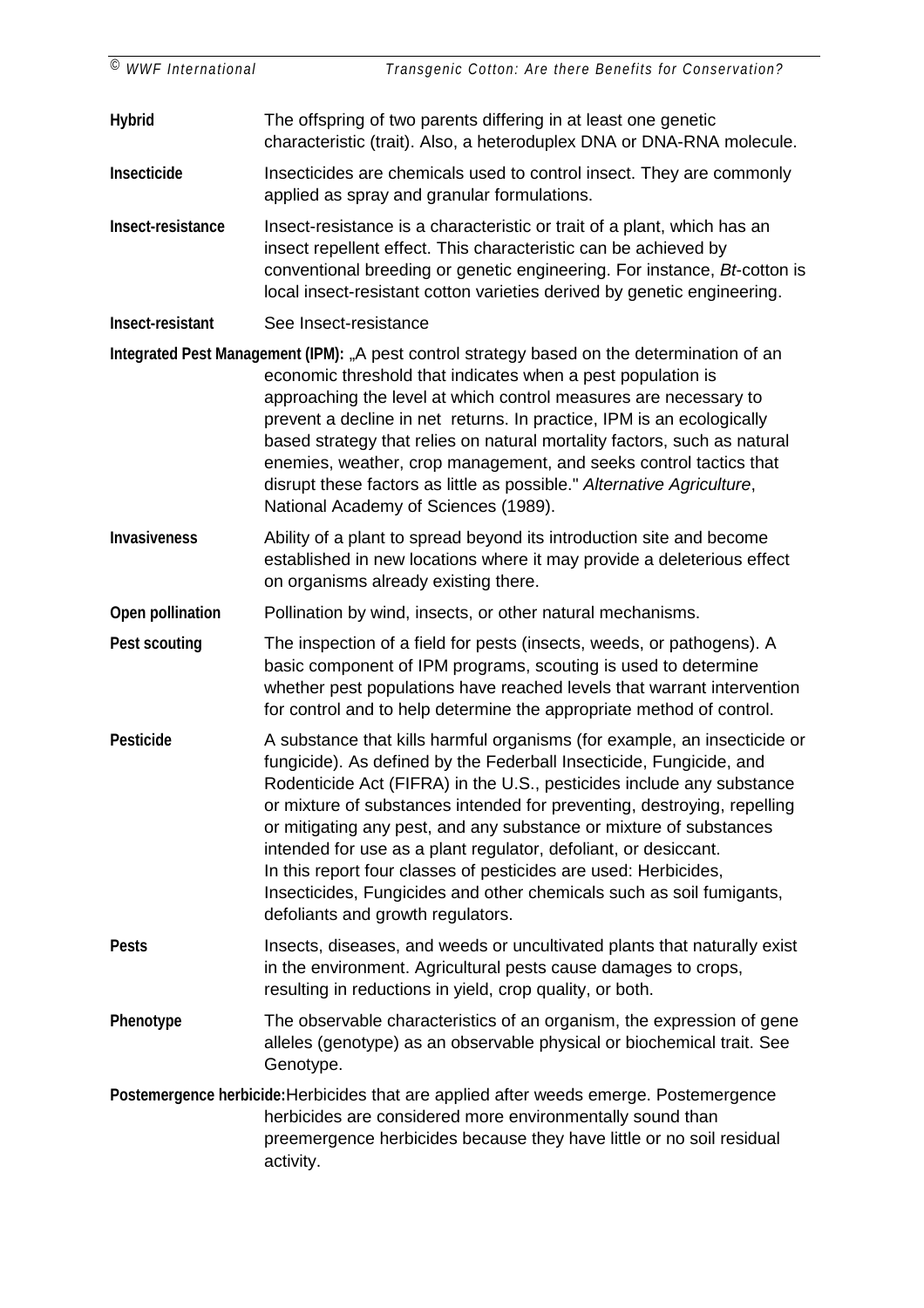**Preemergence herbicide:** Herbicides that are applied before weeds emerge. Preemergence herbicides have been the foundation of row crop weed control for the past 30 years.

**Promoter** A region of DNA extending 150-300 bp upstream from the transcription start site that contains binding sites for RNA polymerase and a number of proteins that regulate the rate of transcription of the adjacent gene.

- **Self-pollination** Pollen of one plant is transferred to the female part of the same plant or another plant with the same genetic makeup.
- Species **A** classification of related organisms that can freely interbreed (e.g. upland cotton *Gossypium hirsutum)*
- **Trait** The phenotype or characteristic of transgenic plantSee Phenotype.
- **Transgene** See Transgenic.
- **Transgenic cotton** Transgenic cotton are local cotton varieties in which a transgen (e.g. a gen from a bacteria) is incorporated into its genome.
- **Transgenic plant** Genetically engineered plant or offspring of genetically engineered plants. The transgenic plant usually contains material from at least one unrelated organisms, such as from a virus, bacterium, animal, or other plant. See Transgenic
- **Transgenic** An organism in which a foreign DNA gene (a transgene) is incorporated into its genome early in development. The transgene is present in both somatic and germ cells, is expressed in one or more tissues, and is inherited by offspring in a Mendelian fashion. See Transgenic plant.
- Weed **An undesirable plant**

**Weediness** Unwanted effects of a plant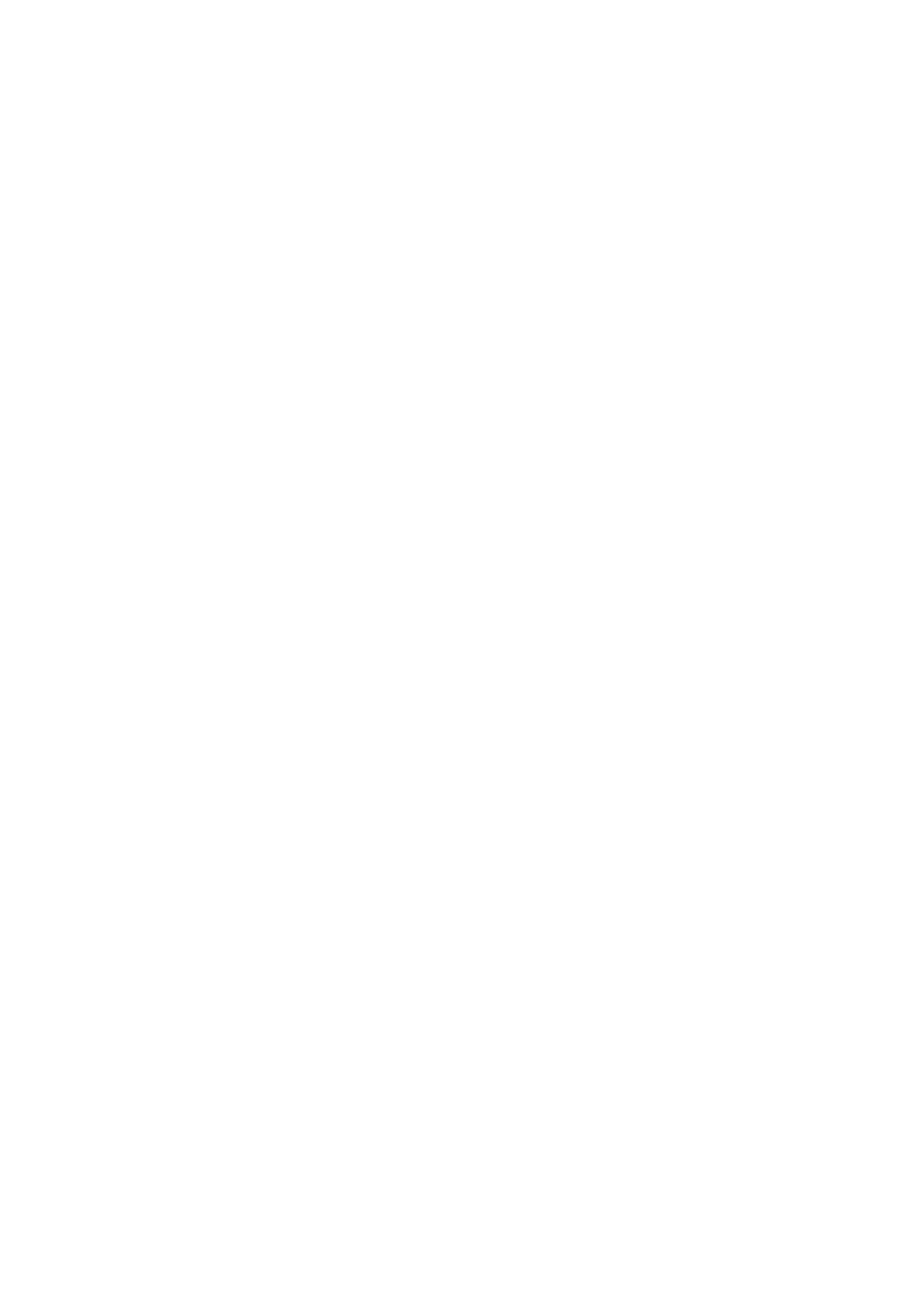# <span id="page-39-0"></span>**Appendices**

# **Appendix I: Genetic engineering in cotton breeding**

| <b>Target genes</b>                       | <b>Potential application</b>                                             |
|-------------------------------------------|--------------------------------------------------------------------------|
|                                           |                                                                          |
| Insecticidal genes                        |                                                                          |
| Bacillus thuringiensis (Bt) toxins        | Control of Helicoverpa zea, Heliothis viescens, Pectinophora gossypiella |
| Protease inhibiotors, lectins             | Feeding deterrents                                                       |
| neuropeptides                             | Kill or paralyze feeding pests                                           |
| Herbicidal genes                          |                                                                          |
| 5-Enolpyruvylshikimic acid 3-phosphate    | Glyphosate tolerance                                                     |
| Nitrilase                                 | Bromoxynil tolerance                                                     |
| Acetolactate synthase                     | Sulfonylurea tolerance                                                   |
| 2,4-Dichlorophenoxyacetate monooxygenase  | 2.4-D tolerance                                                          |
| Phosphinothricin acetyltransferase        | Bialaphos tolerance                                                      |
| Environmental stress-resistance genes     |                                                                          |
| Superoxide dismutase                      | Free-radical quenching                                                   |
| Thermal and water stress-tolerance genes  | Heat, cold, and drought tolerance                                        |
| <b>Fiber-modification genes</b>           |                                                                          |
| Cotton genes                              | Modification of existing fiber properties                                |
| Other plant genes (extensins, peroxidase) | Modification of existing properties                                      |
| Bacterial genes (e.g., hormone genes)     | Modification of existing properties                                      |
| Genes for hybrids                         |                                                                          |
| Pollen-specific antisense genes           | Production of male sterile plants                                        |
| Cytotoxic genes (e.g., Rnases)            | Protection of proprietary seeds                                          |

Source: Bajaj, 1998